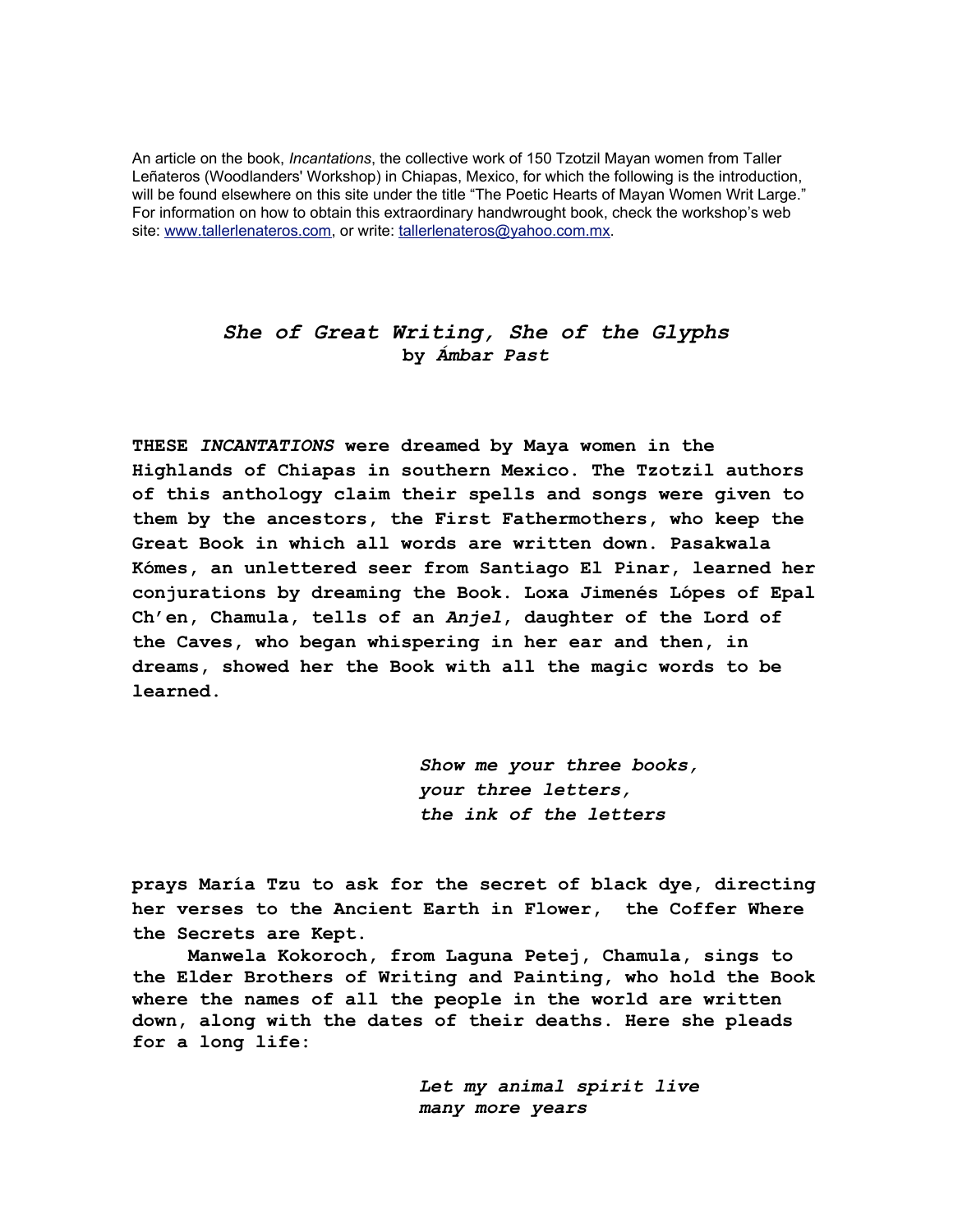*in the pages of the Book, in its letters, its paintings, on the whole surface of the Earth.*

**Even though few of the authors of this anthology can read, even though the Tzotzil Maya have no libraries nor bookstores near their houses, a wise person is said to have «books in the heart,» according to Robert M. Laughlin's translation of a sixteenth-century Spanish-Tzotzil dictionary.**

**The Mayan word for book,** *jun* **or** *vun***, also means paper, and the making of paper is an important Mesoamerican tradition. During rituals ancient Mayan women pierced their tongues and dripped the blood on paper which was then burnt. Even today in the** *amate* **papermaking town of San Pablito Pahuatlán in Puebla, paper is still burnt as an offering to the gods.**

**In Tzotzil,** *to write* **and** *to paint* **are the same verb** *(tz'ib)***, just as the color** *yox* **serves for what English speakers perceive as both blue and green. Antonia Moshán Culej of Huixtán asks:** *«How is it that María Tzu can paint if she can't write?»* **Weaving is today considered to be a form of script and Tzotzil women can read the verses on their looms.**

**The ancient Mayan god Itzamná is credited with the invention of writing. His wife is said to have created the universe by painting everything into existence. The Fathermothers gave birth to one of the few civilizations in the world that conceived a way to write down its language. The ancestors of Loxa Jiménes, María Tzu, and Manwela Kokoroch created the Maya codices, magnificent books written when only Native People inhabited these lands. On stuccoed bark paper pages they painted forecasts of the movements of the heavenly bodies, prophesies, divinations, and spells. In his chronicle** *The Conquest of New Spain***, Bernal Díaz de Castillo, a soldier who accompanied Cortes in the invasion of Mexico, wrote:**

*We found temples and places of sacrifice, and blood splashed about, and the incense they burnt, and other properties of their idols, also the stones on which they*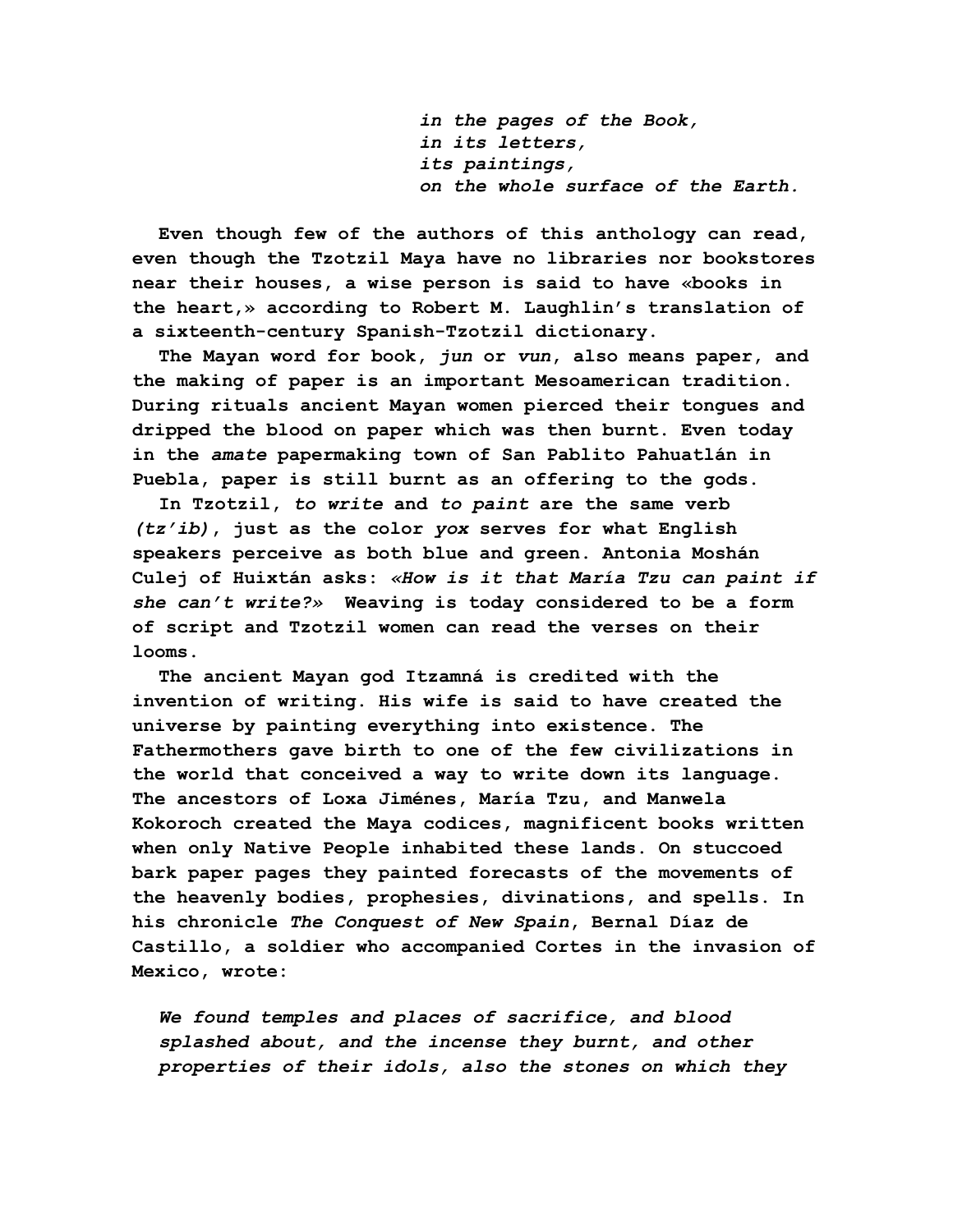*made their sacrifices, and parrots' feathers, and many of their books, which are folded as cloth is in Spain.*

**The Maya seem to hold ancient memories of their libraries. Even today, the oral poetry of ritual speech is referred to as** *tz'ib* **«that which is painted or written down.» Poetry is called** *nichimal k'op***, «the word in flower.» We know of only four precolombian Mayan books that survived the ravages of time and war; many were destroyed by Friar Diego de Landa in the sixteenth century, as documented in his** *Relación de las cosas de Yucatan***:**

*[The Maya] wrote their books on a long sheet of paper doubled in pleats, the whole thing enclosed between two boards that made them very attractive....*

 *There were many beautiful books, but as they contained nothing but superstitions and falsehoods of the Devil, we burnt them all, and this affected [the Maya] deeply, causing them great sorrow and grief.*

**Song is a book that will not burn. In the early colonial period a number of ancient texts in verse were dictated to European friars who transcribed the Mayan words in Latin characters and translated them into Spanish. The best known of these is the** *Popol Vuh***-the sacred book of the K'iché. The Yucatec Maya conserved their magical writings in the** *Books of Chilam Balam***, the** *Codex of Calkiní* **and-perhaps the most exquisite poetry left us by the ancient Maya-a volume of incantations entitled the** *Ritual de los Bacabes.*

**It is clear the First Fathermothers were writers, and it is rumored that some of their books-that no one can read anymore-lie hidden in old chests in Chamula. Each year they are taken out with great reverence, perfumed with incense and wrapped up again in embroidered cloths. Some say the books inside the chests have begun to talk. Women who learn the words are said to have writing in their hearts.**

*Incantations by Mayan Women* **is the first book Mayan people have created, written, illustrated, printed and bound-in paper of their own making-in nearly five hundred years.**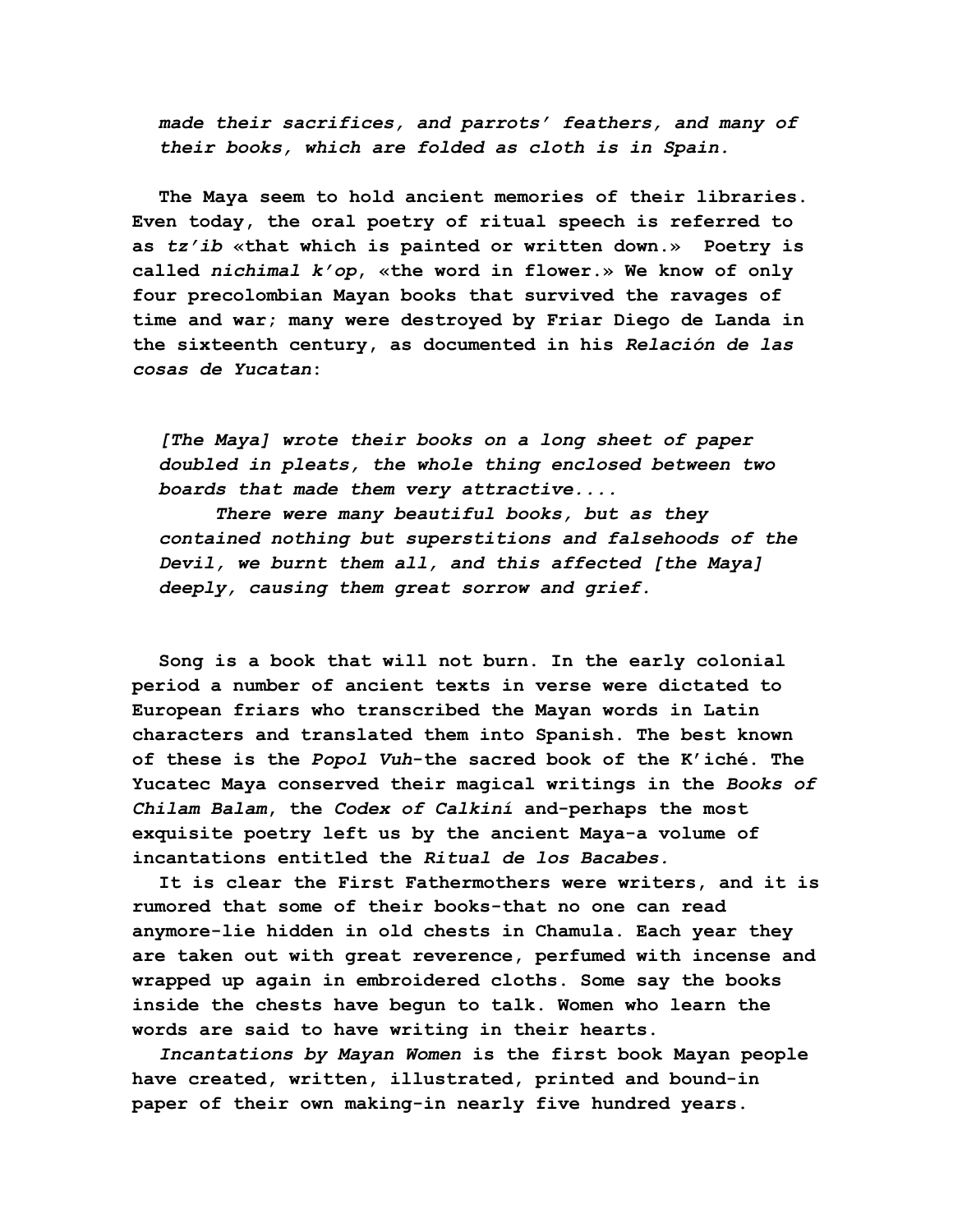## **TUESDAY is the best day for curing a woman. The** *h-ilol***, which means «seer,» cures her patient before an altar of sacred plants and candles in a cloud of copal incense. Her prayers may take all night.**

**\***

*The words grow out of the heart and flow along the ways of our lifeblood.*

-**Munda Tostón**

**If the sickness is very serious, the ceremony may go on for three days. The patient lies in a nest of flowers while the seer visits the holy places in caves and on mountain tops, offering sacred songs to the Fathermothers.**

> *The seer comes singing and finds the word, the caress of the word inside the veins.*

-**Munda Tostón**

**The word comes from the mouth of the seer. It lives a life of its own in the body of a snake. The word is larva that penetrates the Earth, emerges from the caves, flies through the air to fall as rain, sprinkling our bodies. The word penetrates the veins and the seer feels it in the pulse of the sick person. Words take the forms of stars, circles, of glyphs drawn on the face of the blood.**

**The conjurer massages the patient with her song. The words form a ball of fire that challenges the hex of an enemy. The seer takes hold of the words of a witch and turns them**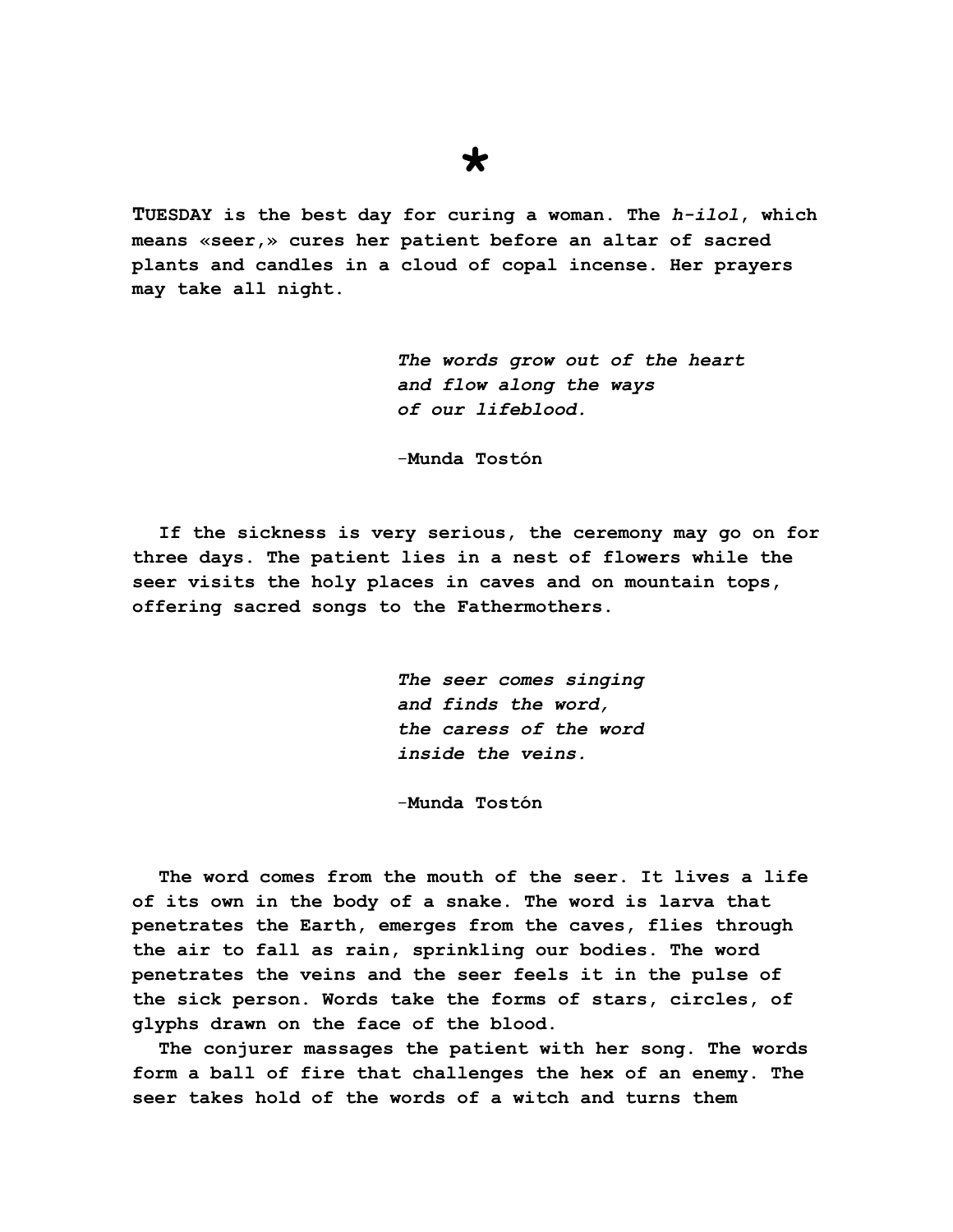**against her so she wounds herself with the spell she meant for another.**

**We become ill when our soul is stolen from our body, or when we fall down and are frightened. The conjuress calls to the soul to come back, whistling to it on a little gourd.**

> *Bring her back with pine cones, with wild berries, and candles of many colors. Let her come with her flowers blooming, with flowers in her body, Holy Mother Breast, Sacred Earth, Holy Wildwood.*

> > -**Petú Bak Bolom**

**Children run the risk of losing their souls in places they don't know. Twenty years ago, when María Tzu, her baby Mateo, and I went to Mexico City, at every moment María called and shepherded the spirit of her child through the labyrinth of the subway.**

> *Mateo, Mateo, come home, come back to your body. Come back, Mateo, to your mama. Back to your clothes. Back to your diaper. Don't be afraid of the roads. Don't be frightened by the cars. Don't let your soul become tangled up in the hand of the* **Anjel Diablo.**

> > -**María Tzu**

**In addition to her soul, each person has an animal companion called a** *wayhel,* **a word grown from the root** *(way)* **of the verbs** *to sleep* **and** *to dream***, and associated with shamanism,**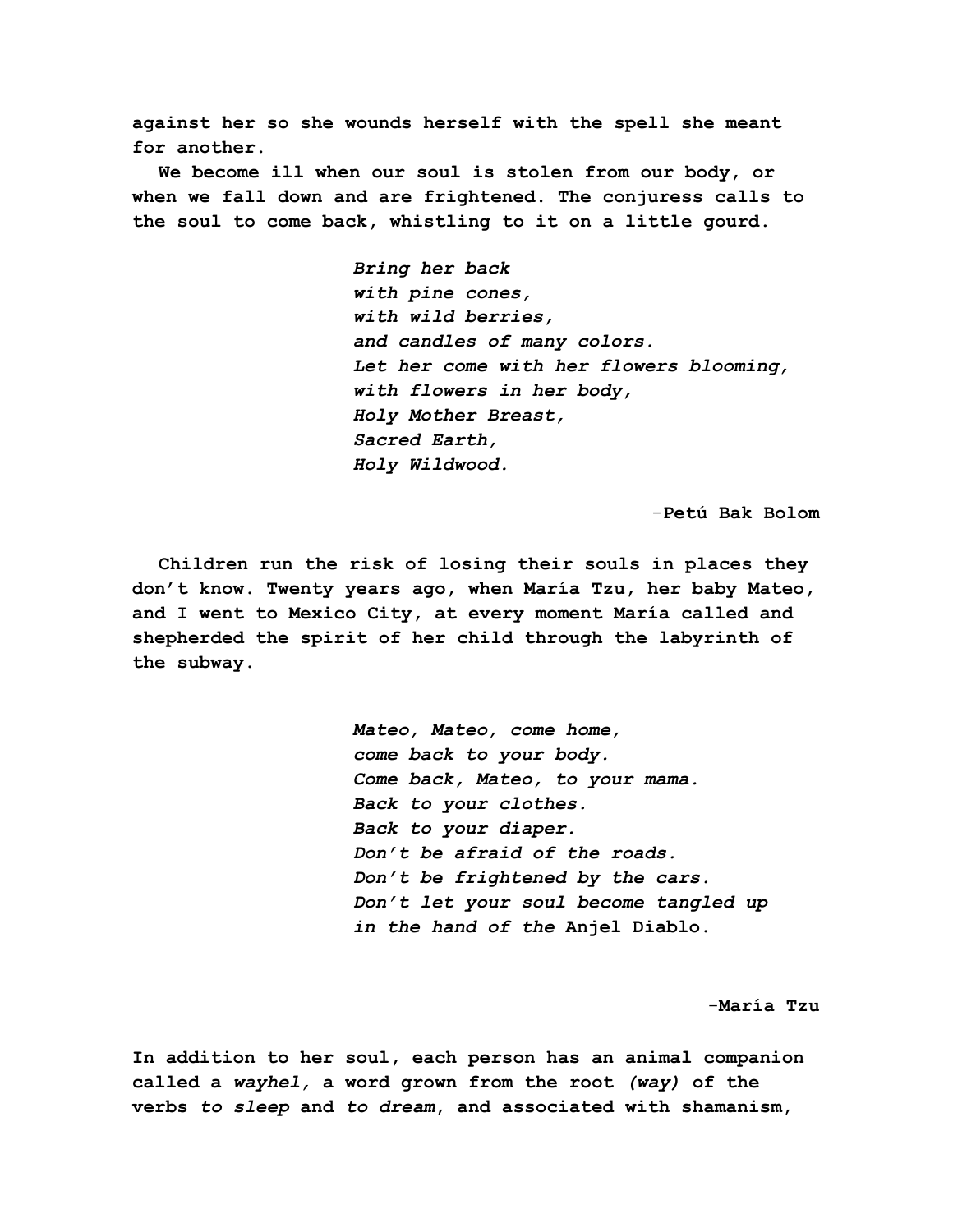**the portals to the Underworld, communication with the gods and the dead. The** *wayhel* **accompanies its alter ego from the moment it is born and may be a jaguar, a hawk, a hummingbird, a butterfly, a weasel, a caterpillar, or a water snake. Instead of a head, it may have an ax, a machete, a pair of scissors or even a cast-iron skillet stuck on the end of its neck. Witches may possess several** *wayhel***; whirlwinds, rainbows, lightning bolts, and shooting stars. One of the most powerful forms of** *wayhel* **is the Writer, the** *Scribanó***. This kind of** *wayhel* **is immortal because even after death she can recreate herself through marks on a piece of paper, or, as Pedro Pitarch explains:** *«...they invent themselves, writing themselves into existence.»*

**The soul companions live with the Fathermothers in the heart of the mountain, sitting on the thirteen levels of bleachers inside the Earth. There the** *wayhel* **have radios, jukeboxes, even computers and e-mail.**

**In dreams, the** *wayhel* **souls escape like naughty children and run around loose out in the woods. If anything happens to her** *wayhel***, a person will become ill. In these times when men are blasting new roads with dynamite, the earth trembles and the** *wayhel* **are afraid and can even die. A bad person may capture a** *wayhel* **and sell it to the Lord of the Cave, as happened to poor Maruch Vet. The soul is held captive in the way prisoners of war were held in ancient Mayan times, chained or tied with ropes awaiting sacrifice. The** *wayhel* **loses its appetite and becomes ill; its owner also gets sick. The seer offers a black hen to the cave so it will give back the stolen** *wayhel* **before her patient dies.**

> *Mother of the Night, Father of the Night,*

*Great Star of Venus, Mother Month, Mother Moon:*

*Get up! Put on your best clothes. Let Maruch Vet's body out of where she's scared to death, sold to a cave, sold to a mountain.*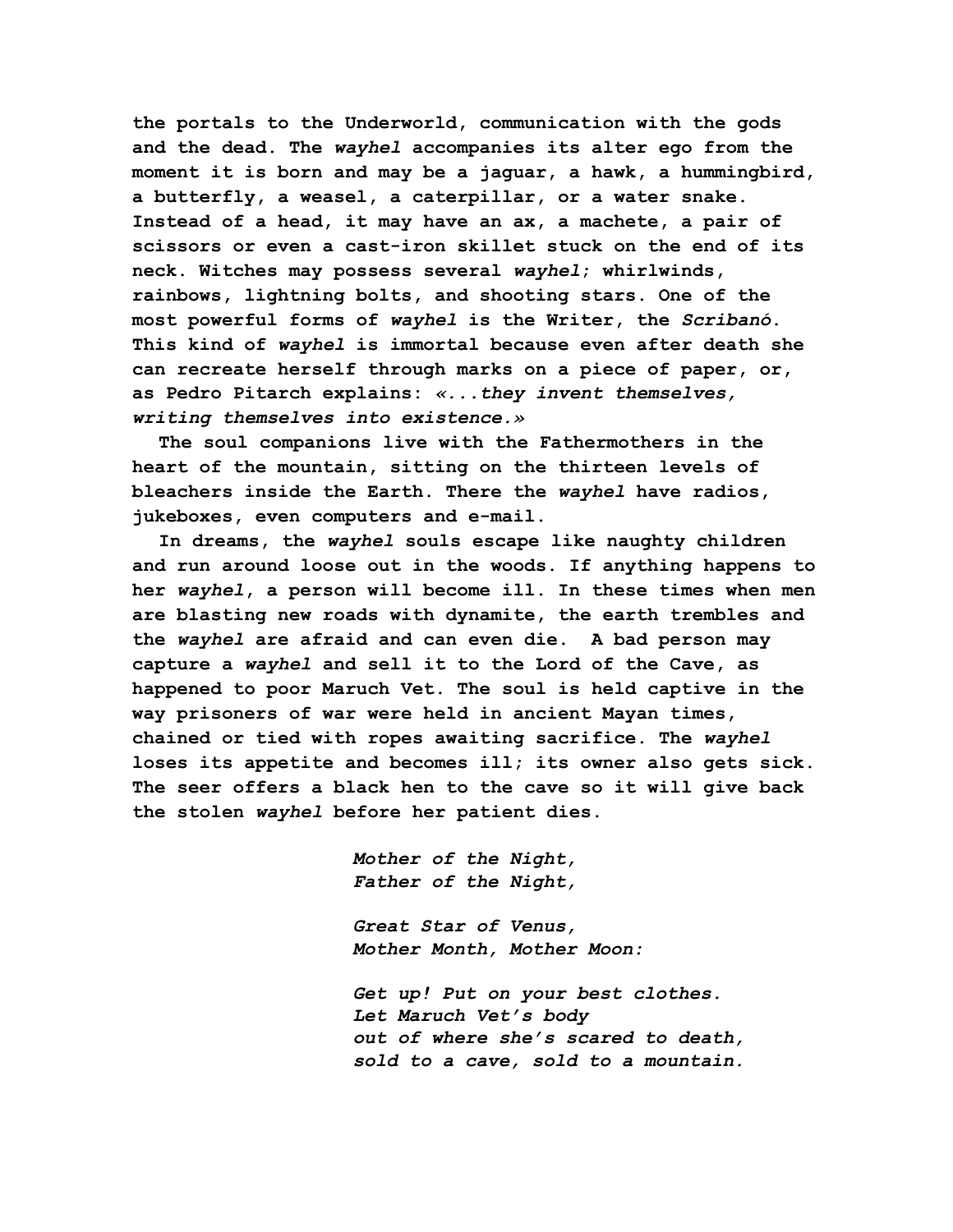**The force of the word can cure or kill. Some words must never be uttered unless the intention is to do evil, for pronouncing the name of something calls it to life. Euphemisms are employed when touching certain powerful themes. The** *wayhel***, for**

**example, might be referred to as sheep, and the Fathermothers as shepherds. A person's true name is known only to her parents and the seer and is considered to be so powerful that a child intentionally named for another will be known as that person's substitute, and is thought to acquire characteristics of her namesake.**

**Envious people cause sickness through witchcraft and noxious spells they chant in caves at night. You have to be careful not to make your neighbor envious of your new house, of the corn you are harvesting or the tortilla you put in your mouth. This is not easy in these times in which Maya people lack just about everything.** *«Or you starve to death or they kill you with their envy,»* **as my friend María Gutierrez explains.**

> *How much will I harvest,* **Kajval***? How many of your sunbeams?*

> *How much of your body will I put in my basket, Father?*

*Let no one take it from me. Let no one want what I have.*

-**María Tzu**

**Dreams can provoke a sickness called** *Potzlom,* **a form of cancer that causes eclipses of the Sun. A witch converts herself into a nightmare animal, a jaguar or a ball of fire that falls from the sky, causing swelling of the body and bad tumors. Potzlom can be cured with women's urine and poetry.**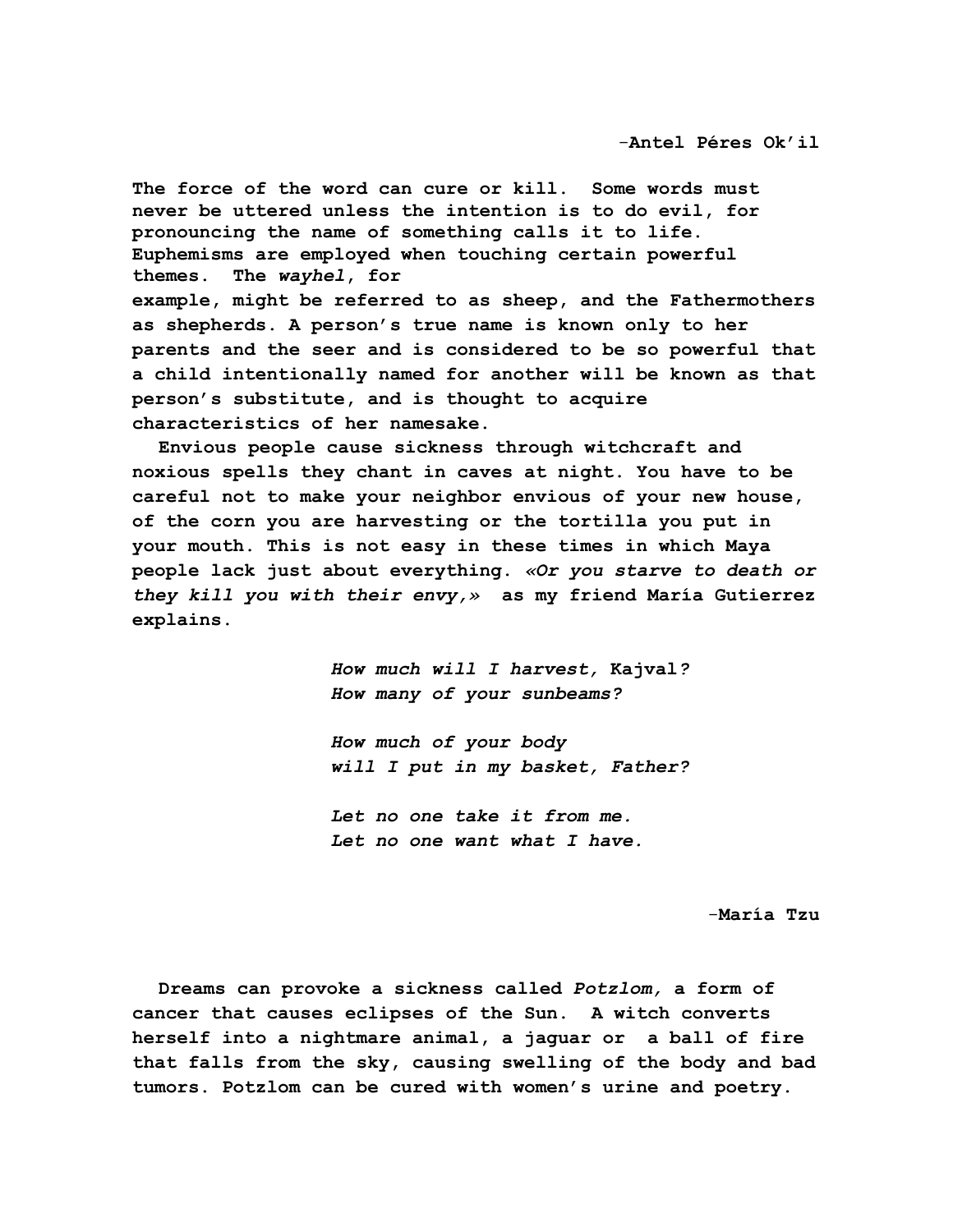**Seers acquire their gift within the womb. Four-year-old girls play at being** *h-iloles***, creating tiny altars in their yards where they cure their dolls. When the girls are a little older, they dream the Fathermothers make them a present of incense and sacred herbs. They are given a whistling gourd to call the souls, a shot glass, and candles of every color.** *«Take this***,***»* **the Fathermothers say to them while they sleep,** *«this is for you.»* **Every night they dream in couplets and in this way come to know the incantations for curing. The** *h-iloles* **dream they are shown the Great Book where all the spells are written down.**

**A witch dreams of snakes: she grabs one, she bites it, she swallows the snake meat and it crawls down her throat very slowly. That is where her force is born. If she has enemies, she thinks,** *«I am going to hurt them before they hurt me***.***»* **In Tzotzil, the witch is** *ak'chamel***, «the giver of sickness.» Witchcraft is practiced behind closed doors. If people find you out, they'll chop you up with a machete. A curer can denounce the witch she believes is hurting her patient, and if the person dies her family members have the right to take justice into their own hands. A man is supposed to kill his wife or his mother-in-law when he catches either of them witching.**

**A witch is also called the Mother of Sickness. Sometimes you come upon processions of men and women singing and laughing under the black star-studded sky as though they were on their way home from a party, the men playing their harps and the women walking behind carrying incense burners filled with copal. These are the Mothers of Sickness and they always seem to be very happy.**

**The most powerful seers among the Tzotzil are the** *Me' Santo***, the Saint Mothers, who cure with the words of a singing gourd or a talking box. The tradition of this Maya oracle is ancient. The goddess** *Ixchel* **spoke through a talking saint on the island of Cozumel long before Christ came to the Caribbean.**

*Four are the heads of* **Acantún***, Talking Stone,*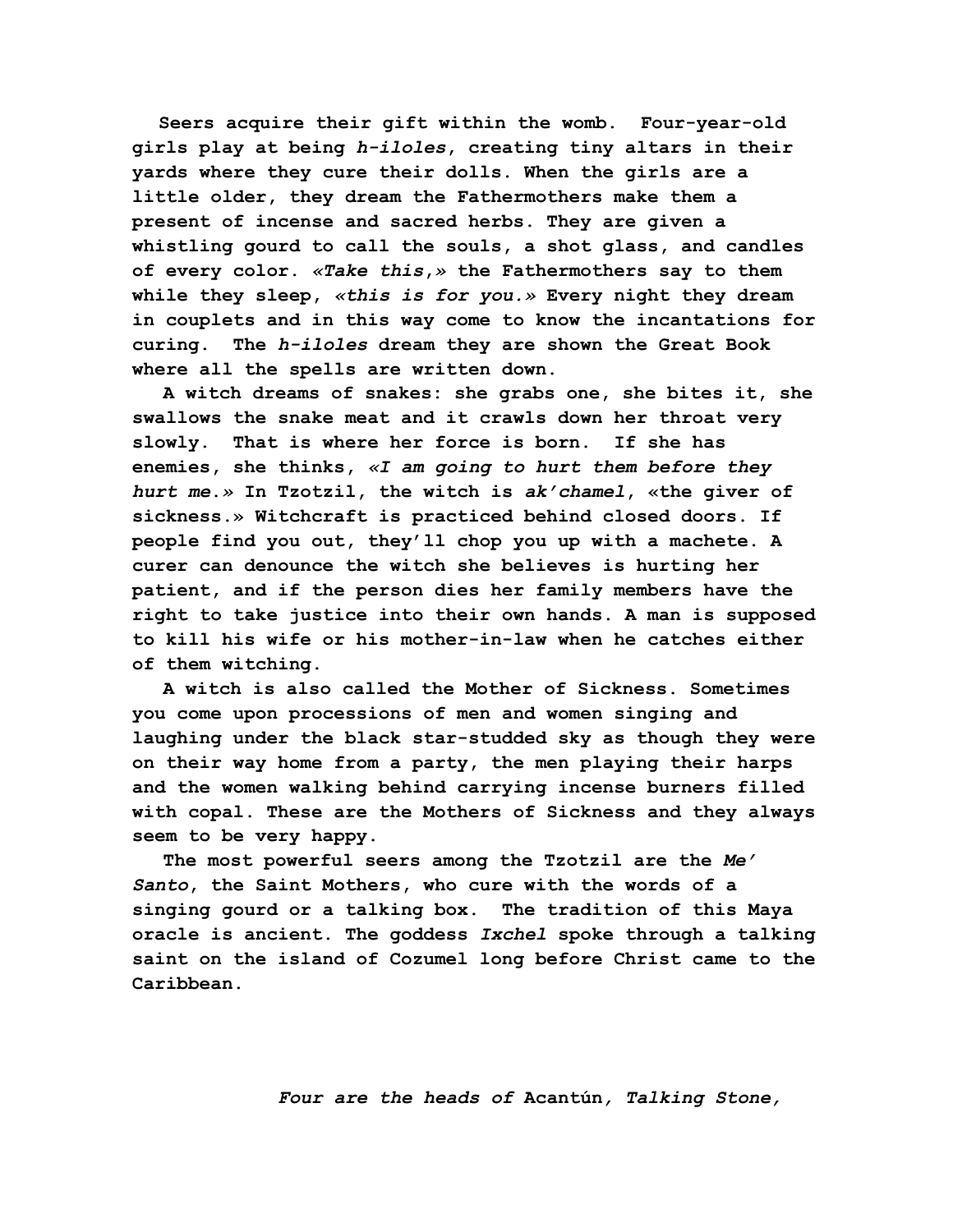-*Ritual de los Bacabes*

 **In 1711, Dominica Lópes, a Mayan woman from Chamula, discovered a Virgin in her cornfield. The Virgin was carved of wood and spoke through the voice of Dominica. In 1712, a young woman in Cancuc became the interpreter for the Virgin of Candelaria when she spoke to the Tzeltal Maya people. Her words, uttered from behind a curtain of straw in the name of the Virgin, incited an Indian rebellion with the participation of the soldiers of the Virgin, allied with four witches named Earthquake, Lightning, Flood, and Wind. Fray Francisco Ximénez describes this uprising in** *Historia de la Provincia de San Vicente de Chiapas y Guatemala:*

*There was an Indian girl who had her coven of witches and she promised her following that they had naught to fear for they had power over the storms and the lightning that would strike down their enemies, and in this way the Indians came out of their mountain towns four hundred strong along with two old women from Yajalón and two young women from Tila and an old blind man from the same place who was called King of the Witches, and they came to a place called the Hill of Vaquitepeque...carried in chairs covered with mats. When they asked the witches why no miracle had happened, it was explained that their language was not as strong as it had once been; that words in Spanish had defeated their Mayan prayers even though they had prayed long into the night. Because of this defeat their people called them liars, but even so, they kept the faith in their witches and the effectiveness of their spells, the last resort they had to free themselves from the Spanish.*

**During the Caste War in 19th-century Yucatán, wooden and stone crosses spoke to the Maya people in their own language inciting rebellion. In 1867 the Chamula shepherdess Agustina Kómes Checheb found three stones fallen from the wind. The stones began to speak. She put them in a wooden box and their voice led the Indian autonomy movement called the War of Saint Rose. Even today the place where the people gathered to listen to the talking stones is called** *El Baúx***, «The Box.»**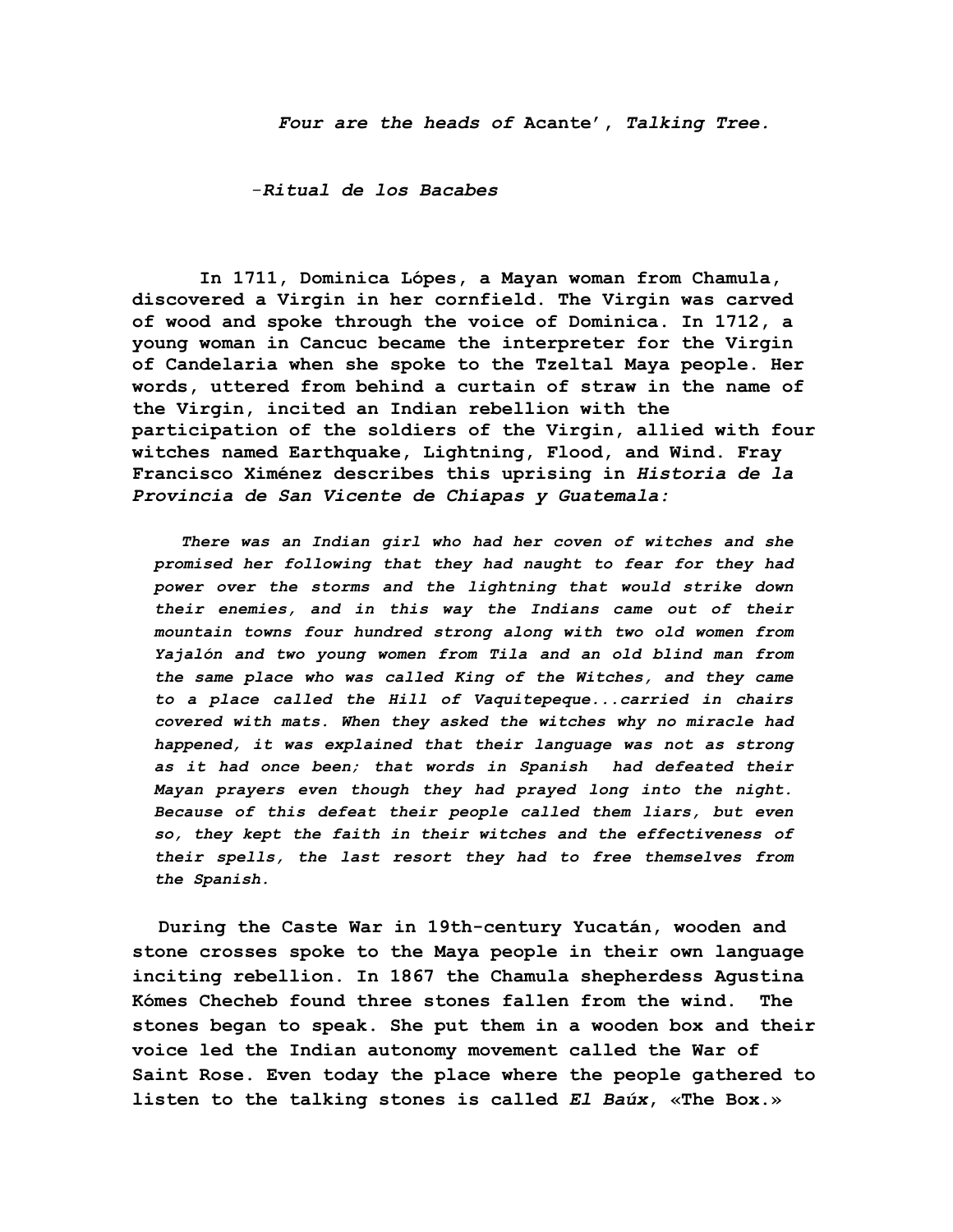**Some say the Mayans originally learned to cure from talking boxes that told them secrets. Women hear voices even today. Six years ago a woman from Epal Ch'en dreamed a voice was talking inside her head. The voice asked for its box, saying,** *«Mama, you are getting married.»* **It was a talking saint. The woman got married, but her husband walked out on her, left her with three children; he couldn't take it that she talked to saints. Lots of people came to pray, bringing incense and candles to consult the Saint about fevers, robberies, boundary lines. The box spoke: it could tell you the names of your enemies, it baptized babies, it found what had been lost. And so the civil authorities came and burnt it up, saying it wasn't right for a woman to be the Mother of the Saint; they tied her to an oak tree as punishment. There are a great many Mothers of Saints in the Highlands of Chiapas today, and some of the** *«***Mothers***»* **are men, although the tradition was once female. The voice from the talking box of María Ernándes Kokov, a modern commercialized version of a Mayan oracle, was taped in 1996 during an eclipse of the Moon seen from her house up on Huitepec Mountain in between the antennas of Televisión Azteca and a traditionalanimistic shrine. The Saint, named** *Pagresito,* **«Little Daddy,» spoke with a falsetto voice to his keeper, María Ernándes Kokov, who calls herself the Defender of the Angels. She takes care of the Saint, intercedes with** *Pagresito***, pleading for the interests of those who consult her, and performs all sorts of cures at specialist rates. I saw a fifty-peso bill on the Saint's altar and next to it was a scrap of paper with this message written by one of the clients:**

> **Pagresitos***: Please tell the manager of the* **Koka Kola** *plant, tell him in his heart, that his word better be good.*

> > *\**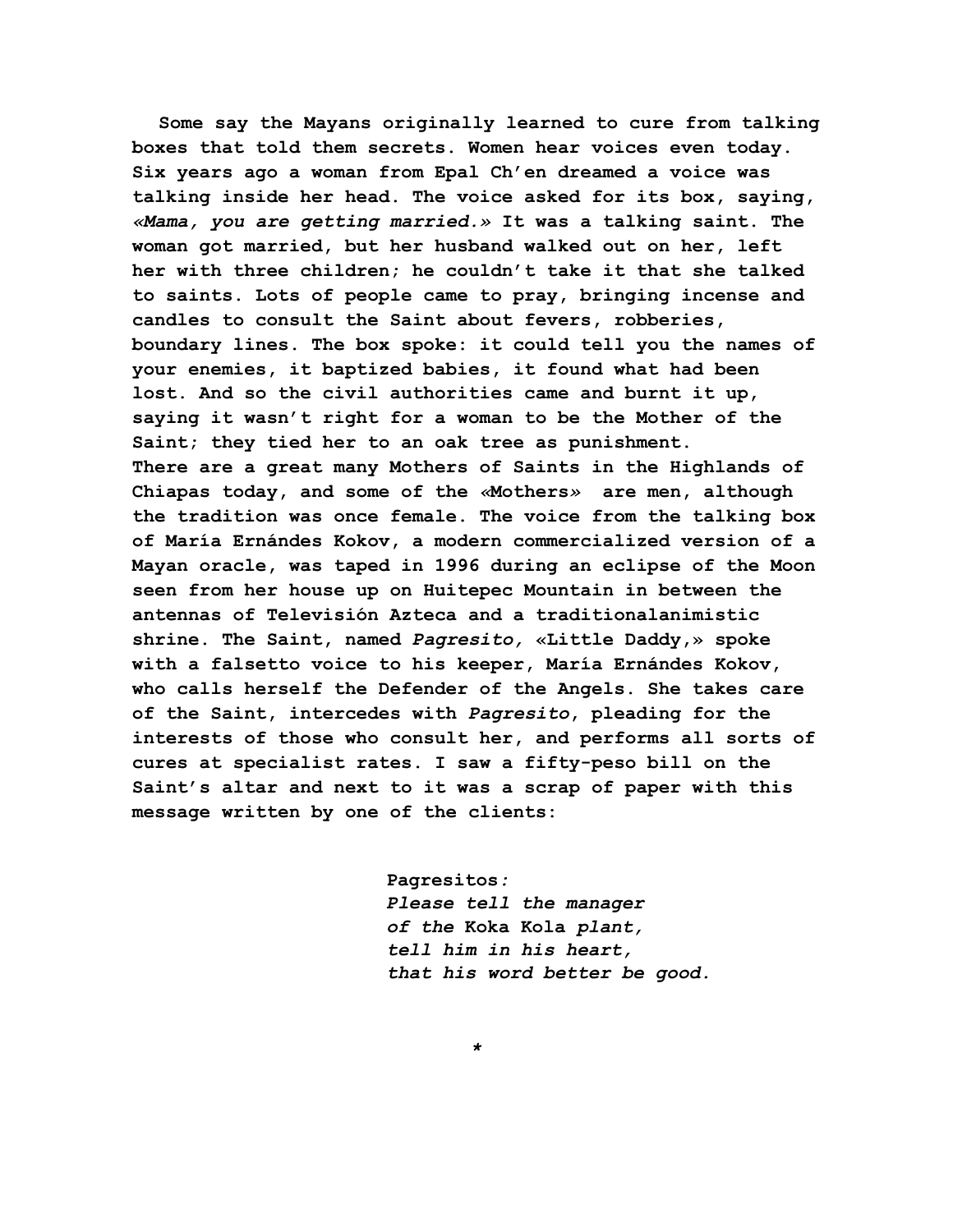**EVERYTHING ON EARTH HAS A MOTHER. The Mother of Blood is the heart; the Mother of Water is thunder; the Mother of the Hand is the thumb. Mother of Lightning sends the rain; Mother of the Light is a hydroelectric dam.**

 **Mother of Corn is a double ear of corn; you only find one or two in each cornfield. It looks like the body of a woman with long hair. When a Mother of Corn is discovered in the milpa, incense is burnt and ancient Mayan stories are remembered:**

*Mother of Corn is the daughter of Lightning. Long long ago a man found a snake which had been hurt. The snake asked him to please take her home and he did. She lived with her father in a cave full of snakes. Her father was so grateful that he offered the man whatever he wanted as a reward for saving his daughter. About this time the snakes turned into women and the man was dazzled by their looks.* **«No, I don't need anything,»** *he said politely.*

 **«Do you have a wife?»** *asked Lightning. «* **I could give you one of my daughters.***»*

 **«That would be good,»** *said the man, and he picked out the prettiest one, who just happened to be the snake he had saved out on the path. He took her for his wife. She was the Mother of Corn and if she harvested just one ear of corn from each corner of the field, it would multiply and her net would be filled with corn. She and her husband would have big fights because he thought she was picking all his corn. But she was just magic. One time when her husband hit her, Mother of Corn wiped the blood from her nose with an ear of corn. This is how the red corn came to be. Where Mother of Corn peed, the first squash vines grew, when she peed again, a chayote came up.*

-**María Xila**

**At harvest time, ceremonies are held in the milpa to call the soul of the corn that didn't grow, or that was eaten by a raccoon.**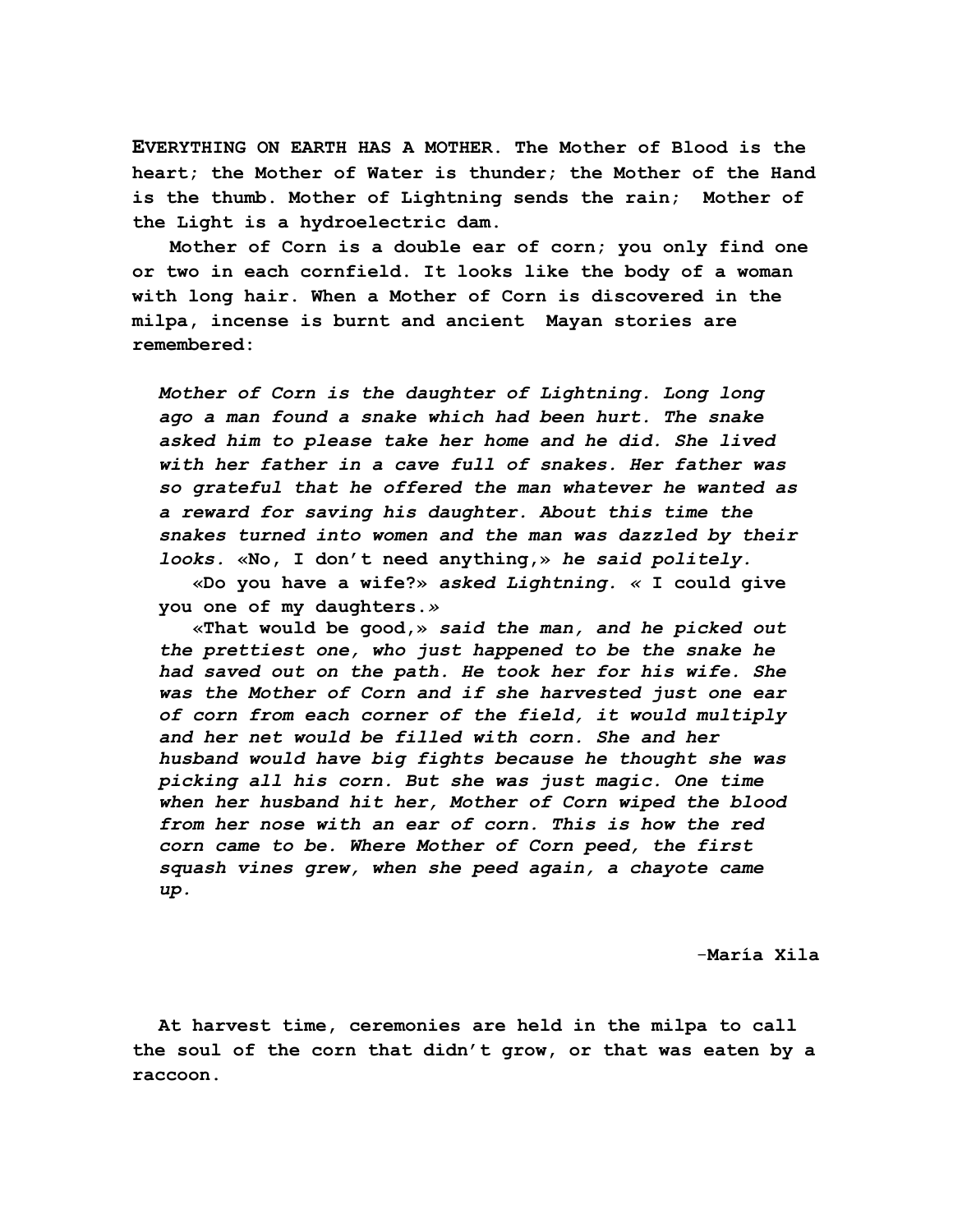*Soul of corn: come back from where the raccoon took you, from where the grackle ate you, from the mole's tunnel, the weevil's mouth, the gopher hole, the rat's den.*

**Xpetra Ernándes Lópes**

**Mother of the Fire is one of the three hearthstones in the center of the Mayan house.**

> *Sacred Fire: Give me something to eat. My griddle rests here, Sacred Stone. I make my tortillas on the face of your hearth. On your mask of stone I bake my bread.*

-

-**María Tzu**

**«The Three Hearthstones» or Ox Yoket is the name for the holiest mountain of the Zinacantecs. The Tzotzils consider the mountain tops to be sacred, especially if they are very high and have natural springs or caves at the summit. When such natural formations are lacking as a backdrop for rituals, cement altars and concrete grottos may be constructed as a stage for cosmic theater. All mountains are addressed as Fathermothers, the tutelary gods.**

**The Earthquake Mother is one of four enormous snakes that hold the world on the tips of their tails. The Earth shakes when the snakes roll over.**

> *Earthquake Mother: Don't touch me.*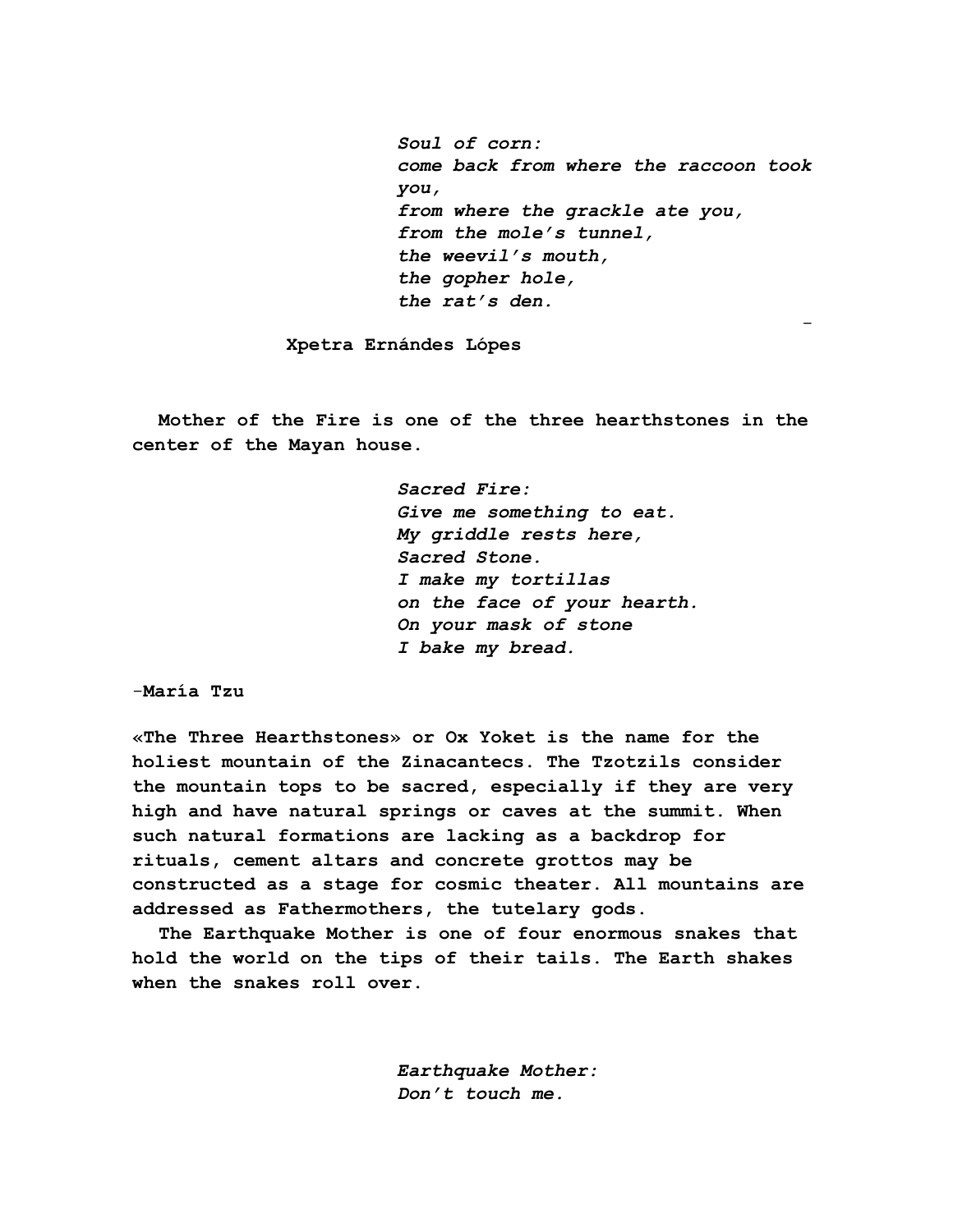-**Munda Tostón**

**In downtown San Cristóbal, carved on the outside corner of the colonial palace of the Conquistador Diego de Mazariegos, you can see the stone bas-relief of a mermaid with a serpent's tail whom the Chamulas call the Earthquake Mother.**

**Mother of Night can't sleep because the little red worms that live in her vagina keep her awake, and the only way to cure the itch is by making love with twelve or fifteen men. In his** *Great Tzotzil Dictionary of San Lorenzo Zinacantán***, Robert M. Laughlin writes that loose women-and this includes those who laugh out loud-are punished in hell by having a red-hot wire stuck into their vaginas; but according to kitchen gossip, all women have little desire worms and want their husbands to do a good job in bed. Even though a man may hoe many rows of corn in a day, his wife expects him to make love to her twelve times each night to wear out those worms. They say there was a woman who was so promiscuous her animal spirit** *must* **have been a worm!**

**Mother of Ice can find treasure with a special mirror she has that also makes everything freeze over. After midnight if you see a shooting star that looks like a blue rattlesnake, you can be certain it is the Mother of Treasure. Where the star falls to Earth, you will find a machine for making money. As you dig, it helps to pray:**

> *Holy Snake: Please give me some pay. I want food and money.*

-**Munda Tostón**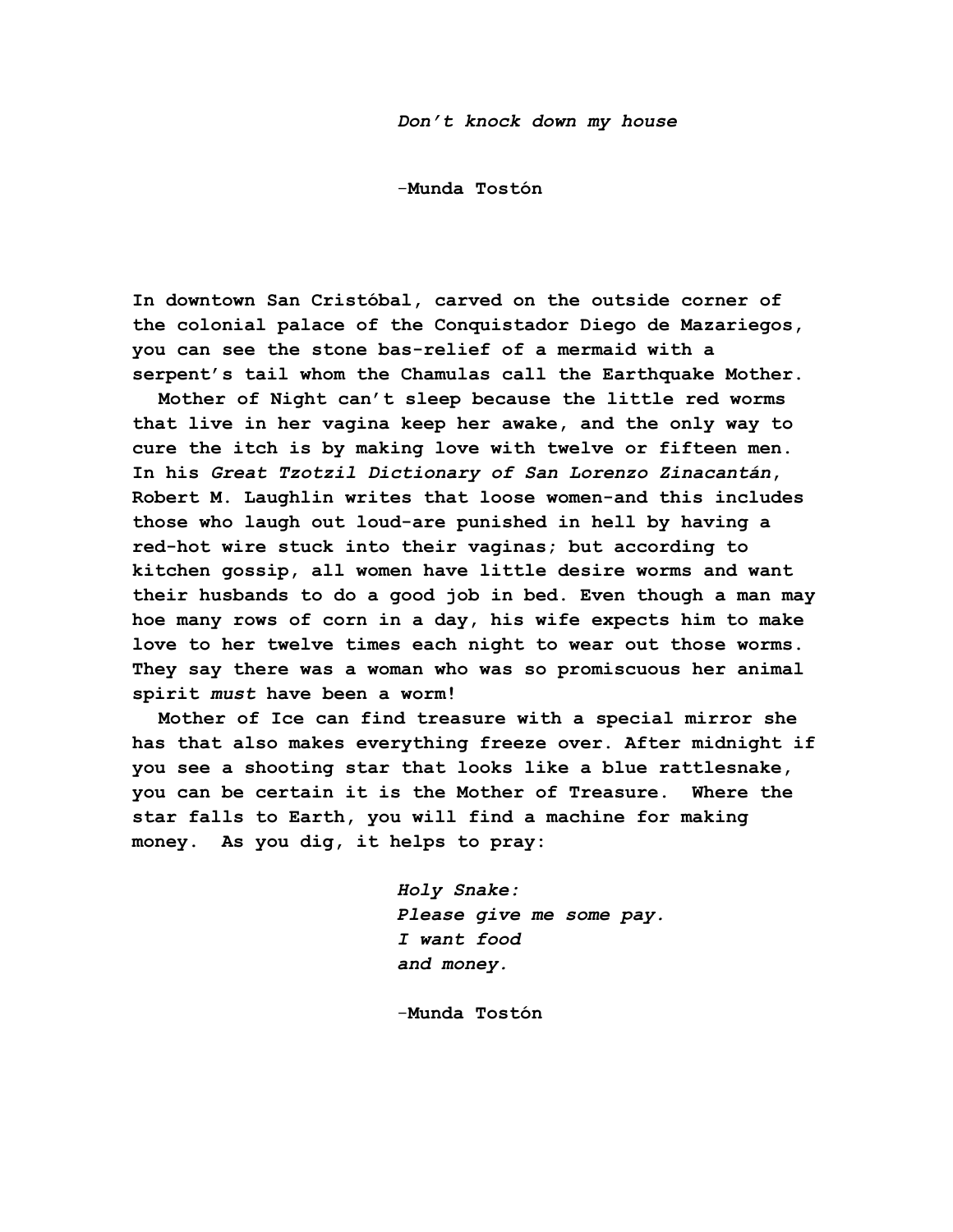**Finding treasure will make you poorer than ever, because treasure,** *takin,* **is literally the «Sun's shit»; filthy money will always jinx you.**

**Mother Wind knocks down the cornfield. She is a two-headed woman-hair all tangled up with leaves and twigs-who walks very fast and is covered with bruises from bumping into trees and rocks that get in her way. She lives in a cave with the Lord of the Earth, and goes out in the sleet to steal the soul of the corn.**

> *Wind has a scarlet heart, she knocks down our* **milpa.** *Wind is an envious thief who steals our corn on the cob.*

-**Petú Bak Bolom**

**The rainbow is called Mother of Evil, because she seals off the caves with her tail so the rain clouds can't get out. The colors of the rainbow come from her urine; cover yourself with your shawl when you look at her, or you'll get a headache. Spit tobacco juice at the rainbow, throw rocks at her, or three heads of garlic to frighten her away. Show her your penis or your pussy, but never** *point* **at a rainbow or your belly button will rot.**

> *The rainbow bites me,* **Kajval.** *She's spying on me, chasing me into the house. Get her out of here! Run her off,* **Kajval***!*

> > **María Tzu**

**For the ancient Maya, the «Great (or Red) Rainbow»** *Chak-chel* **was the old Moon Goddess, the midwife of creation. Karen Bassie believes that** *Chak-Chel* **is from the Underworld because in Classic iconography she is «***pictured just as an Underworld deity with death eyes and death bones.»* **The contemporary Tzotzil rainbow is said to emerge from caves**

and the contract of the contract of the contract of the contract of the contract of the contract of the contract of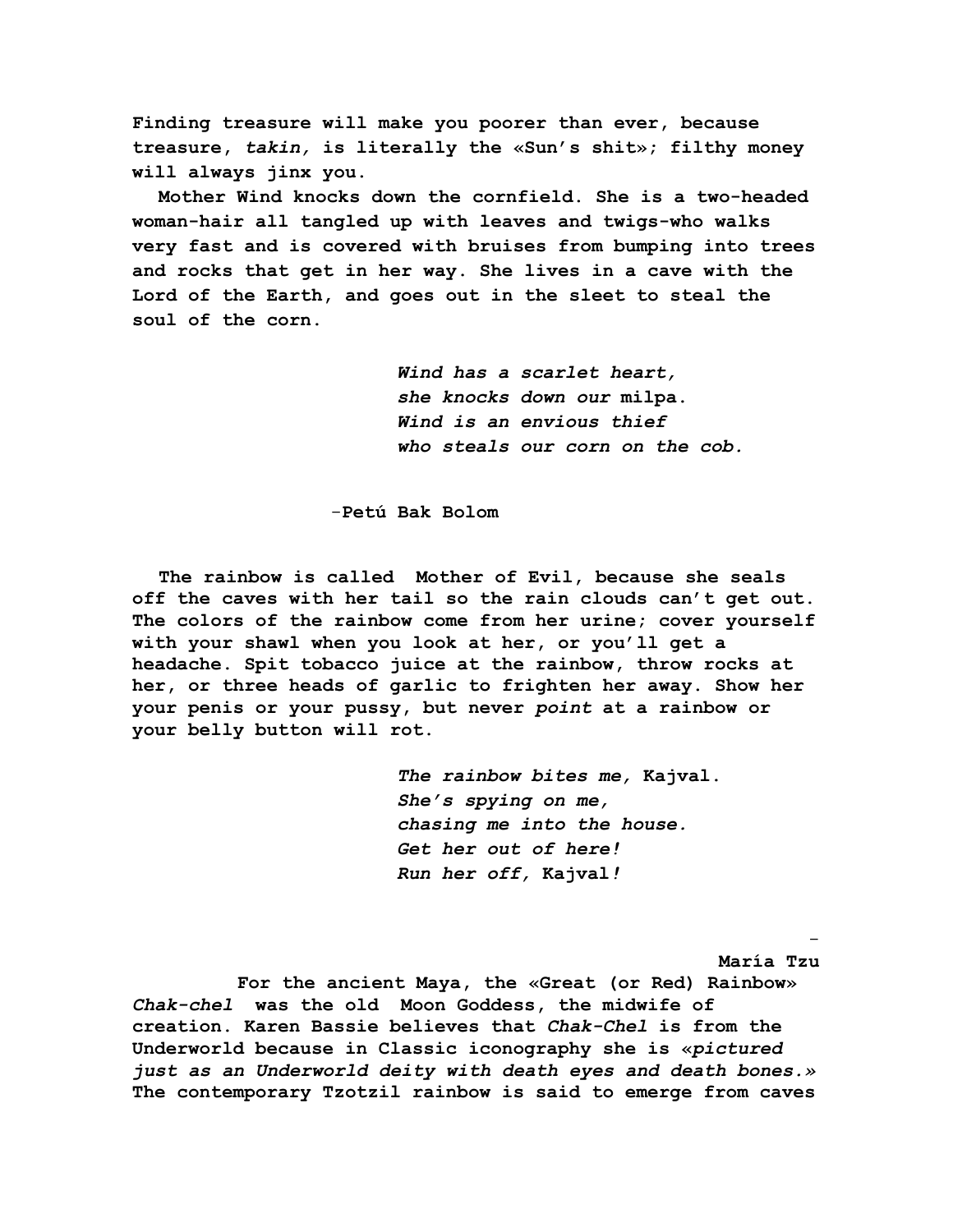**and to be evil. She is one of the** *Pukuj***, a name that recalls** *Ah Puch***, the god of death of the ancients.** *Pukuj* **are strong animal companions who suck the life out of other animal companions. They are evil** *wayhel* **who cause sickness.**

**There are** *Pukuj* **who steal babies out of the bellies of their mothers, or change them into monkeys. Some damage the Moon and the Sun. Daylight Savings Time is called** *Pukuj* **Time because it is said that the** *Pukuj* **have stolen an hour of light.**

**The Charcoal Cruncher's head comes off at night. She leaves her body in bed with her husband while her head bounces over to the fire so she can eat charcoal. As soon as the man realizes what is happening, he must put salt on the stump of her neck so the head won't stick on again when she comes back to bed. Another** *Pukuj***,** *Yalem Bek'et***, the «Body Stripper,» gets up at night and goes out to walk in the graveyard. She sits down next to a cross, pulls the flesh off her bones, then flies through the air as a skeleton.**

**The hummingbird that sings at night is a** *Pukuj* **errand boy for the Earth Lord who warns us of sickness or death. To soften a woman's heart, a man going courting takes along a hummingbird tied with green ribbon.**

> *OK, Ámbar: If you don't want the* **Pukuj** *to come to your house in the night, bar the door, and rub garlic on your bedpost.*

> > - **Xun Okotz**

**How can you tell in the dark if it's a real** *Pukuj* **who offers you his hummingbird? How can you tell the difference between your woman and the chimerical** *Xpakinté* **in a world where hummingbirds turn into bats?**

**HERE in the abode of the Tzotzils-***People of the Bat-***the limestone mountain landscape is pockmarked with caves,**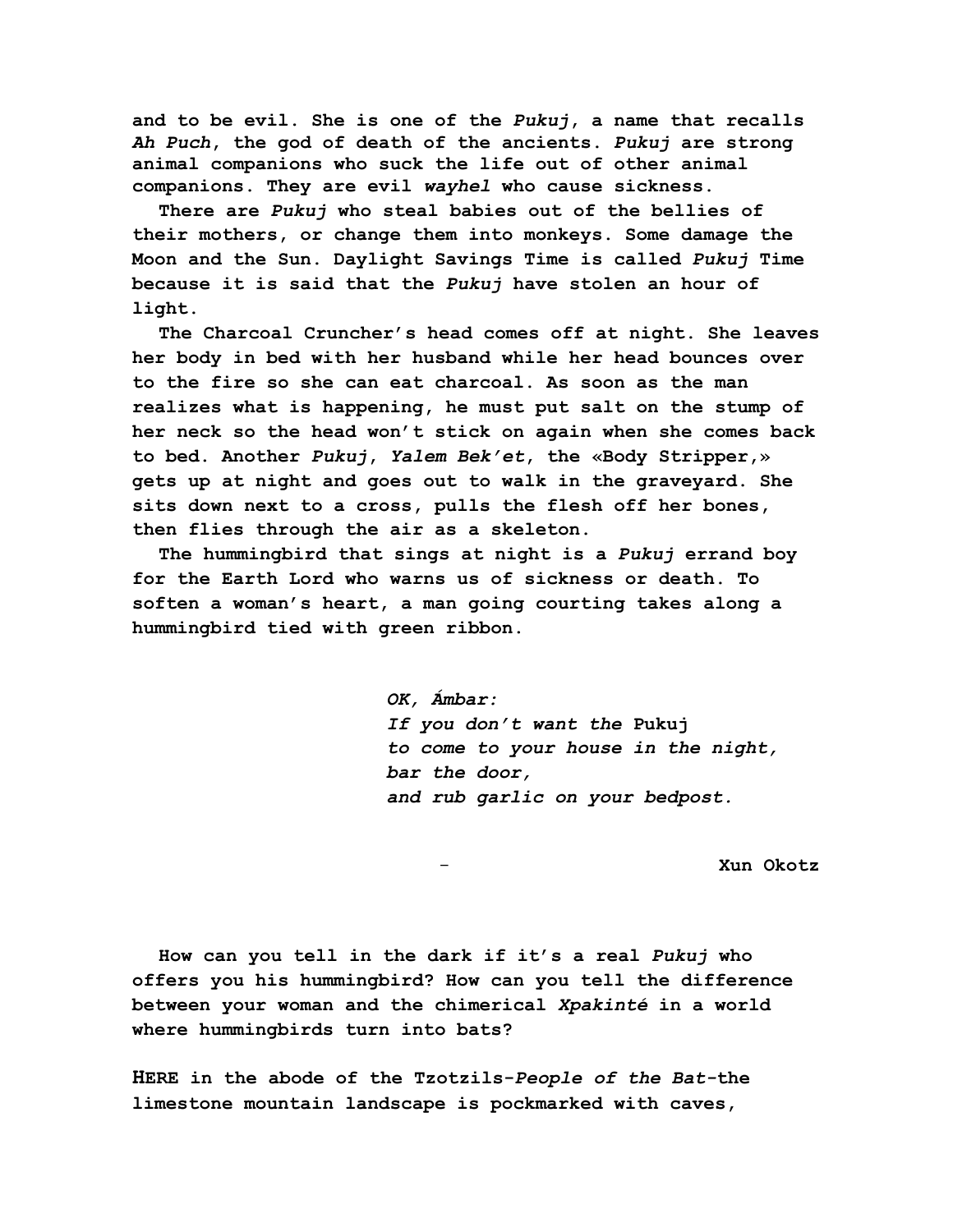**sinkholes, grottos swallowing whole rivers, and springs where the water flows out of the rock. The cave is the setting for the mythical drama in which the Maya soul is a principal actor. In the Netherworld death is transformed into life. Animal spirit companions and plumed serpents of ancient songs live within the Earth alongside the capricious Maya gods and goddesses.**

**The Earth Goddess is** *Kaxail* **or** *Kaxil* **a name that recalls the Yucatec Maya word** *kax* **or** *k'ax* **meaning the uncultivated Earth.** *Kaxail* **is the Holy Wildwood***,* **the Sacred Coffer Where the Secrets are Kept. She is the supreme force of life, creator and mother of the Sun, the Moon, and all living beings and rules the forest primeval where life regenerates itself. The incantations for curing the soul are directed to her; half the texts in this collection are for** *Kaxail***.**

> *I step and walk on your flowering face,*

*Holy Mother, Sacred Earth,*

*Mother Breast, Holy Wildwood.*

*Show me the way, Mother, put me on the right track.*

-**Maruch Méndes Péres**

**The Earth is so great she cannot be seen, so powerful her true name is seldom mentioned directly. Instead, she is called the** *Our Mother on Whom We Tread,* **the** *Woman Who Appears in Dreams***, or** *Me'me' Chuchu'***, «Mother Breast.» Those who address her beg her pardon for having urinated and defecated on her face. Out of fear of reprisals from the Earth, animals hunted in the wild are referred to by euphemisms such as** *te'tikal chij***, «woods sheep,» for a deer or** *ch'enal k'otz,* **«cave chicken,» for quail. That which springs from her can be**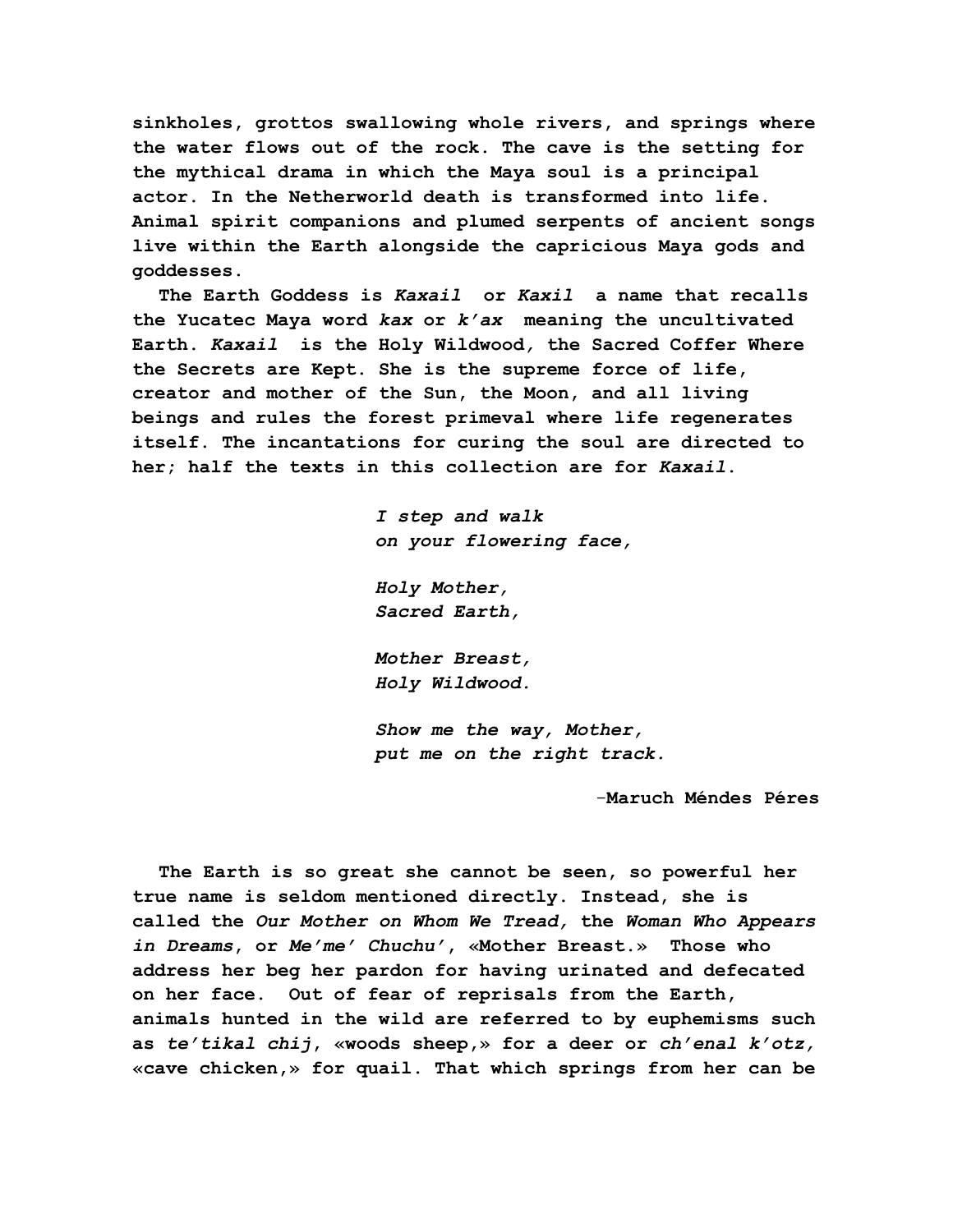**dangerous because of the great power she holds. One must ask her permission to plant the Earth with her son, her corn.**

 *I'm going to dig a hole*

*in your face,*

 *Sacred Earth. I'm digging into your body.*

*I am planting my cornfield. I am planting my work.*

*Fill my gourd, Holy Earth. I want you to fill my bean pot.*

-**Jwana te la Krus**

**In** *Perils of the Soul***, anthropologist Calixta Guiteras Holmes records the cosmic vision of Manuel Arias Sojom, a Tzotzil leader in San Pedro Chenalhó during the 1950s:**

*The Earth is the mother of universal life. She is the most compelling power in the universe. She is the supreme power. All others seem to form part of her or to have proceeded from her depths. She is goddess of the wilderness and mistress of the forest. Her wrath is easily roused and she bestows her gifts only when she is pleased.*

*She brings forth and fosters all creatures, but is simultaneously their common grave. She relentlessly swallows back, as a monster, the beings that she produces. All that live on her surface come from her interior and return there. She is all-producing, all maintaining, all-devouring.*

*The cosmic forces-fire, wind, rain, the eclipse, the earthquake-are manipulated by the earth. Disease and famine are manifestations of her wrathful moods. The forces of evil can be traced to the earth. Evil and good*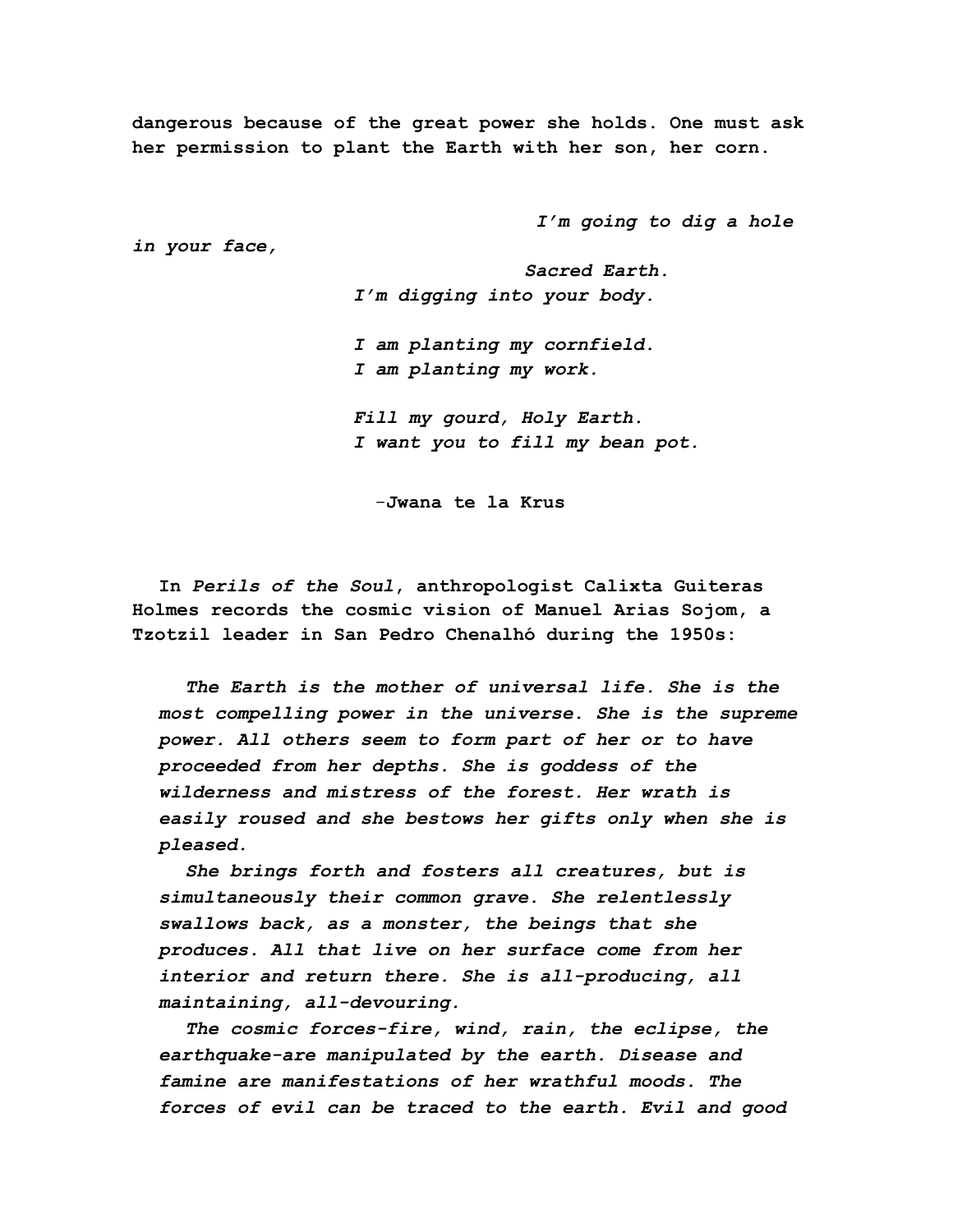*in man are related to his* **wayhel***, the animal soul that makes him one with the earth.*

*She grudgingly tolerates man's living on her surface, and allows hin to prey on her creatures. She takes advantage of any opportunity to drag man's* **ch'ulel** *into her recesses. When she is offended by the stench of human excrement, she will sicken man and prevent his recovery. She resents procreation.*

*Her deadly creatures of darkness are related to the destructive sky gods. Her instruments of evil are the* **Pukuj** *and the* **Potzlom***.*

*Direct contact with all that is brought in from her wilderness and to man's use is deadly, and destroys fertility. Things from the wild can only be tamed by those who possess the esoteric knowledge.*

*It is she who is first invoked in prayer. It is in her power to exchange an evil* **wayhel** *for a good one. She is asked for life, for health, for protection. She is asked to kill and to destroy.*

*She is the cause of all harm that may befall the entire group. Only by obtaining her permission may man occupy her with his home and his fields. Any change of residence, any enlargement of the milpa***,** *must be her gift.*

*She punishes and destroys. She commands continual respect and sacrifice. Her protection can be acquired only with constant care and vigilance and is forfeited hy the slightest breach or misdemeanor. She is man's conscience and appears to him in the guise of a woman; her commands are strictly obeyed.*

**Potters ask permission of the Earth before making use of her clay. Maruch Méndes Péres worked as a child in the house of a potter; the old woman sang as she kneaded her clay:**

> *Holy Earth: I need you, I work you. You will sustain me, you will buy me food and drink.*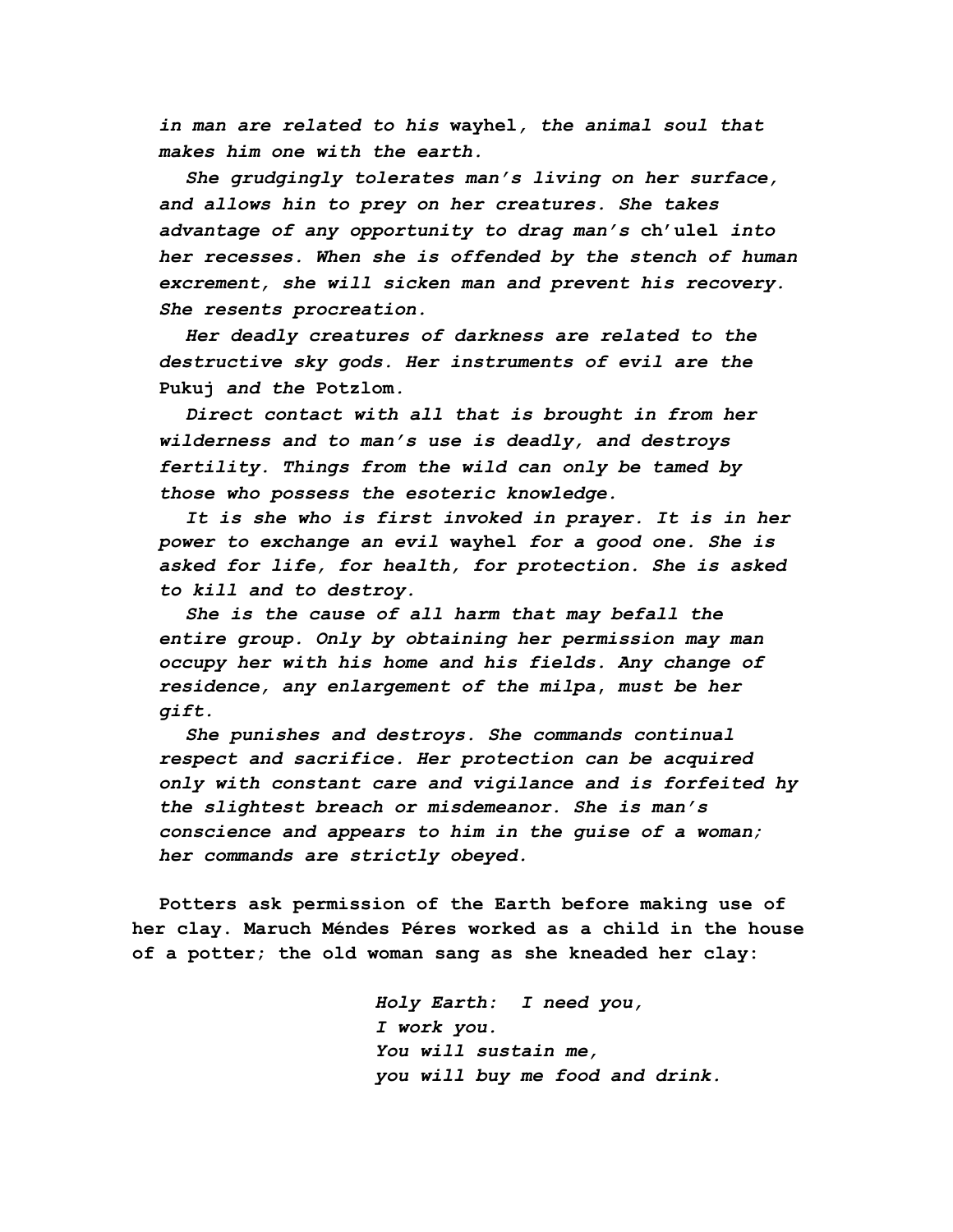**The Tzotzils invoke the Earth before using her mud for plastering their houses; they beg her leave before cutting trees for house beams, firewood or for making charcoal:**

> *Don't kill me, don't fall on me, Sacred Tree, Sacred Pine. It's because I am in need that I cut down your Sacred Tree, your Sacred Vine, Holy Earth, Holy Sky.*

-

**Antonia Moshán Culej**

**The Earth has a dark side that draws beings into her dangerous depths: she is the mother in a rage who whips her children, the** *Pukuj* **who wears a mask with the face of the sweetheart, concealing her wild matted hair. She opens her jaws during an earthquake, blows down the milpa with her breath, kidnaps souls and animal companions, devouring those who dare live in a mud house without asking for permission with animal sacrifice and a gift of song. To inaugurate a house constructed on the face of the Earth with her mud and thatch, an old woman is called upon to light the first fire in the hearth and placate the Earth with prayers:**

> *We are going to sleep here. We are going to rest here. We are going to sin here. We are going to make love. Protect us from being bitten by a vine or a stick. Save us from being devoured by your new thatch, the shiny nails.*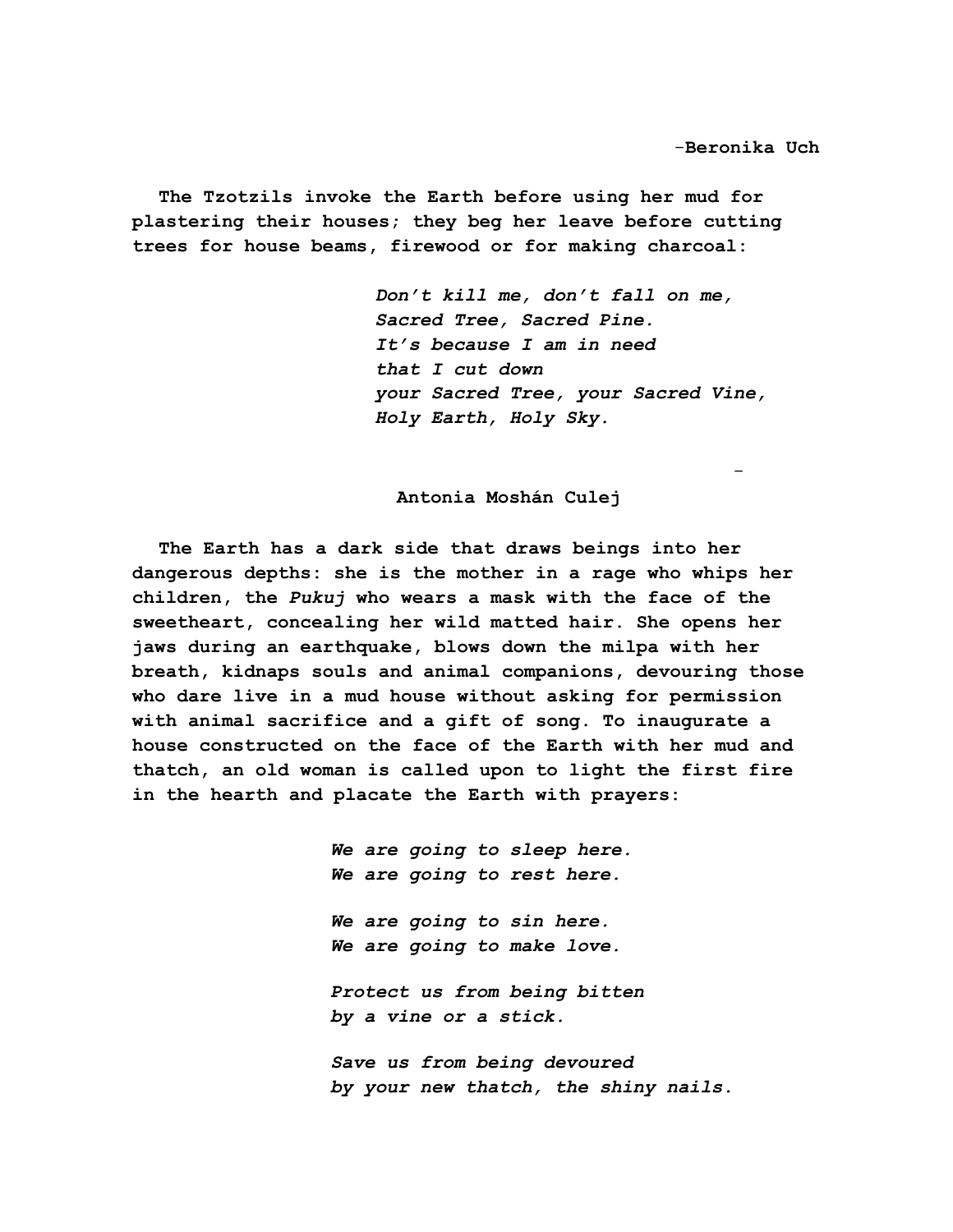*We offer you gifts,* **Kaxail,** *so the new house won't eat the people in it.*

-**Xunka' Utz'utz' Ni'**

 **Mesoamerican archeologist Karl Taube associates the Mayan Earth goddess with the Aztec «Earth Lord,»** *Tlatecuhtli***, which he calls «a monstrous devouring being clearly depicted as female.» The ancient Mayans related the Earth to the Young Maize God, whom Tzotzil shaman Maruch Méndes Péres calls the Son of** *Kaxail***. As this book goes to press, Maruch showed Carter Wilson and me a couple of dozen stalactites she keeps on her altar in between two wooden crosses adorned with pine boughs. Maruch called our attention to the resemblance between the stalactites and ears of corn. She insists they are the «saints» of** *Kaxail* **and must be treated with great reverence. To illustrate her point, she tells a story about stalactites:**

*When I was a child a neighbor found many stalactites in a cave. A boy helped the man carry them home and they threw them in a pile in the yard. Little girls played with them as though they were dolls, they dressed them and carried them in their shawls. Children played with the stalactites and little by little the stones became lost among the weeds.*

*One day during Carnival, the five Lost Days, the neighbor was cooking up a great pot of* **atole** *outside his house. The* **maxes***, who dress as monkeys, were dancing around and singing when a huge snake appeared out of nowhere. It was as thick as a man's leg, very long and it glittered just like the crystals inside stalactites. No one had ever seen a snake like this: it glowed blue-green and it climbed up onto the roof of the house. All the people who were gathered around for the fiesta saw it.*

*The snake slithered into the house through the thatch and was crawling along the rafters inside. The seers were summoned, and they spit liquor at it, they threw handfuls of snuff at the snake to make it dizzy.*

*The serpent crawled down to the floor and curled up in a spiral. The neighbor struck it on the head with a stick, he killed it and skinned it, throwing the meat to the vultures.*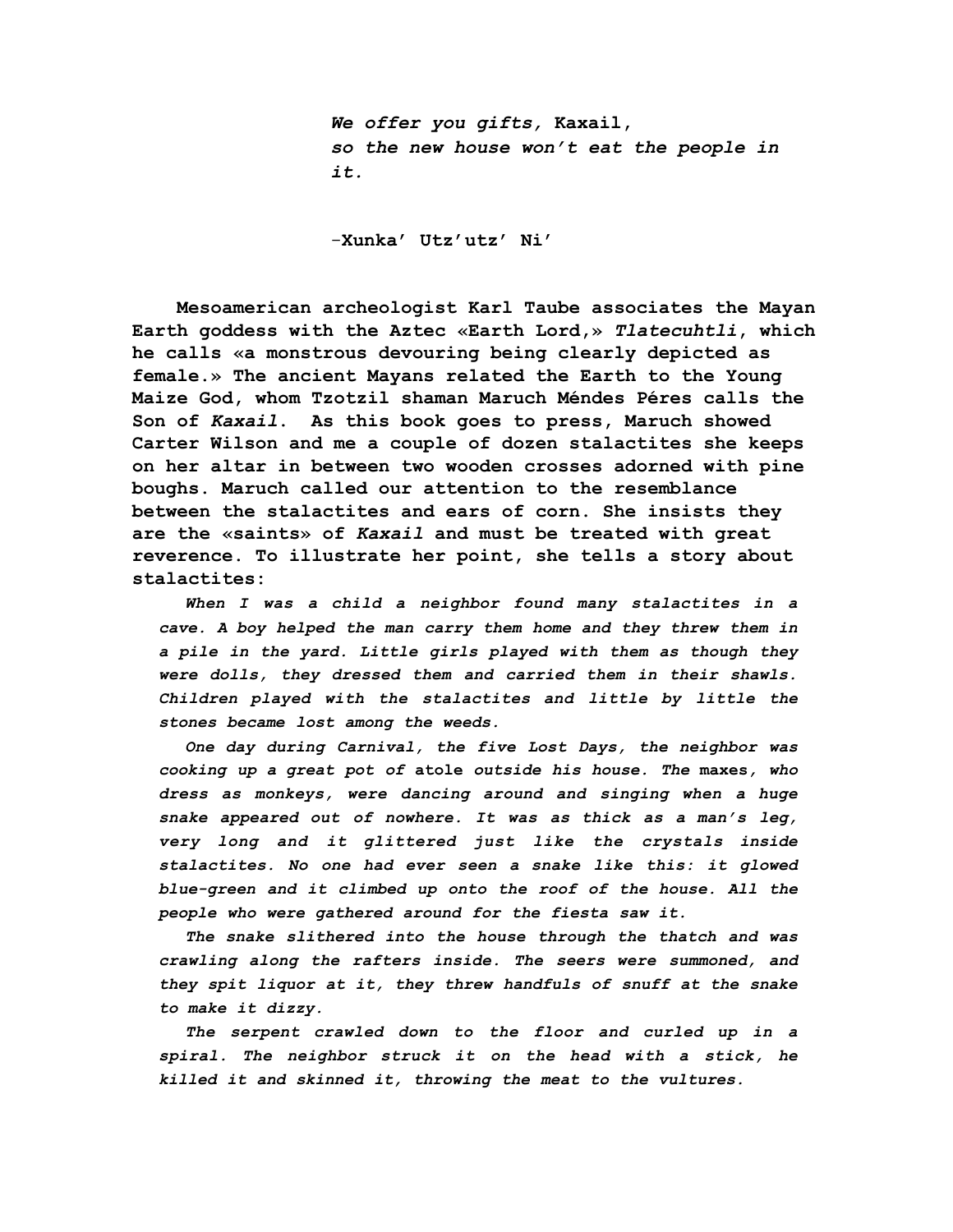*That night the seers dreamed the Earth was angry because of the stalactites. They gathered up the broken stones, they took the doll clothes off and returned them to the cave. The seers dreamed again and the Earth told them she didn't want the stalactites back, they had been defiled and she didn't want them anymore. What she wanted was human lives.*

*The neighbor who had found the stalactites came down with a fever that killed him in three days. The boy who had helped him carry the stalactites and one of the girls who had played with them also became sick, but the seers burned incense in the cave and prayed, and the children survived.*

*Once when I was watching my sheep down by the river, I slipped and fell down the embankment in a landslide of rocks and earth. One of the sheep broke her leg, a little lamb was killed. I dreamed that night that a foreign woman led the lamb away tied to a cord. I understood this to be the Lord of the Earth and I realized she had also led my soul away. Now my soul was working as her maid. My soul swept the Earth Lord's house, washed her clothes, cared for her children.*

*I realized that my soul actually* **LIKED** *working for the Earth Lord, she was getting used to eating chicken every day. At least my soul thought it was chicken, I knew it was snakes she was fattening up on.*

*I became very angry with my soul. I paid the seer to pray for her to come back, and she did, but she'd only stay with me for a couple of days before she ran off to the Earth Lord again.*

*This was very upsetting. My soul didn't want to be with me anymore and I just couldn't put up with this situation any longer. I cut three switches and began to hit the Earth. I yelled at the Earth. I gave her a good scolding.*

*«Give me my soul back!» I shouted. I didn't drink any liquor or burn candles or sacrifice a black hen. No. I just beat the Earth and yelled:*

> *«Earth: I don't owe you a thing. I have not sinned. I'm just dizzy, I'm just stupid. I fell down, I slipped. Don't tie me up! I never wanted your gold! I never asked you for corn!*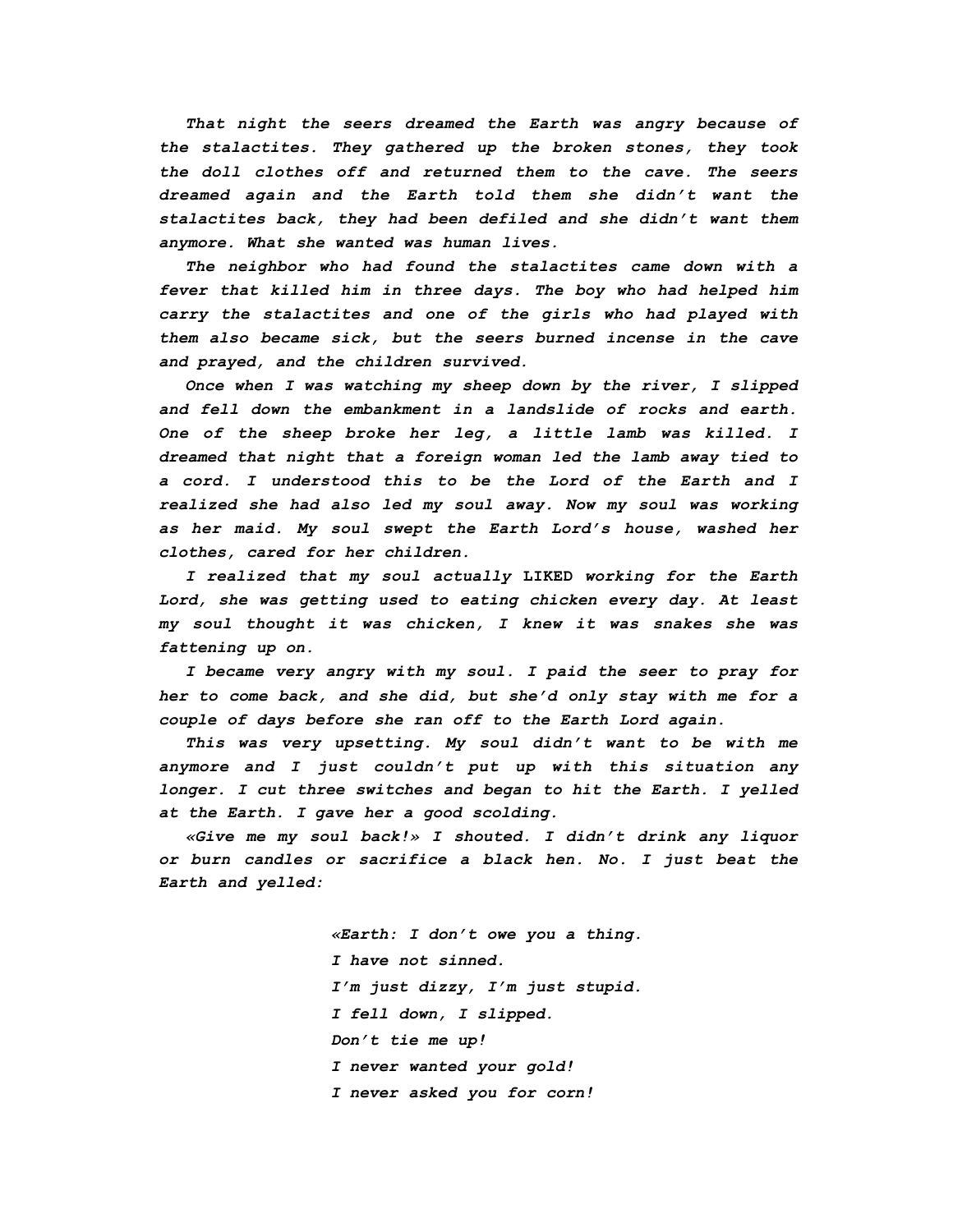*I don't want your beans! I never asked for anything. You have no reason to make me your slave, I won't be your servant, Sacred Mother, Holy* **Kaxail***, Holy Earth, Sacred Sky, Sacred Soil, Holy Land. Holy King, Sacred* **Ajau,** *Holy Snake, Sacred* **Chauk***.»*

-**Maruch Méndes Péres**

 *Chauk* **is another name for the Earth Lord,** *Yajval Banumil,* **often described as a fat rich** *kaxlan,* **foreigner, who lives in caves and controls natural resources including rain and buried treasure. In prayers he is often addressed as King.**

**Is** *Chauk* **the consort of the Earth? If so, this mixed race marriage mirrors the Conquest and the subsequent domination of** *Kaxail* **by alien gods and men who possess the Earth, taking her when they will. María Gutiérrez is of the opinion, however, that** *Chauk* **is the** *offspring* **of the Earth, «a child born of rape who came to no good.» The Earth Lord is a** *Pukuj* **bastard son gone bad who has taken over the running of estates and the administration of rents. It seems there are many Earth Lords now, many** *Kaxlanes***. The old Earth lives in hiding, her powers scourged by Inquisition, torture, and self-racism. In Renaissance Europe witches, infidels and devils were hunted and burned. The culture of the New World was damned and condemned to death in the name of God.**

**The European invasion of the land of the Earth Mother in the 16th century drove the Mayan goddesses underground in fear and humiliation, displaced by imported gods of great splendor and power. The Earth is violated; she gives birth to halfcastes who suppress the language, culture, and religion of their mother. The Lords are ashamed of her and wear the mask of their father's gods, repudiating the Earth as primitive, pagan, a stepdaughter to filth and witchcraft. The**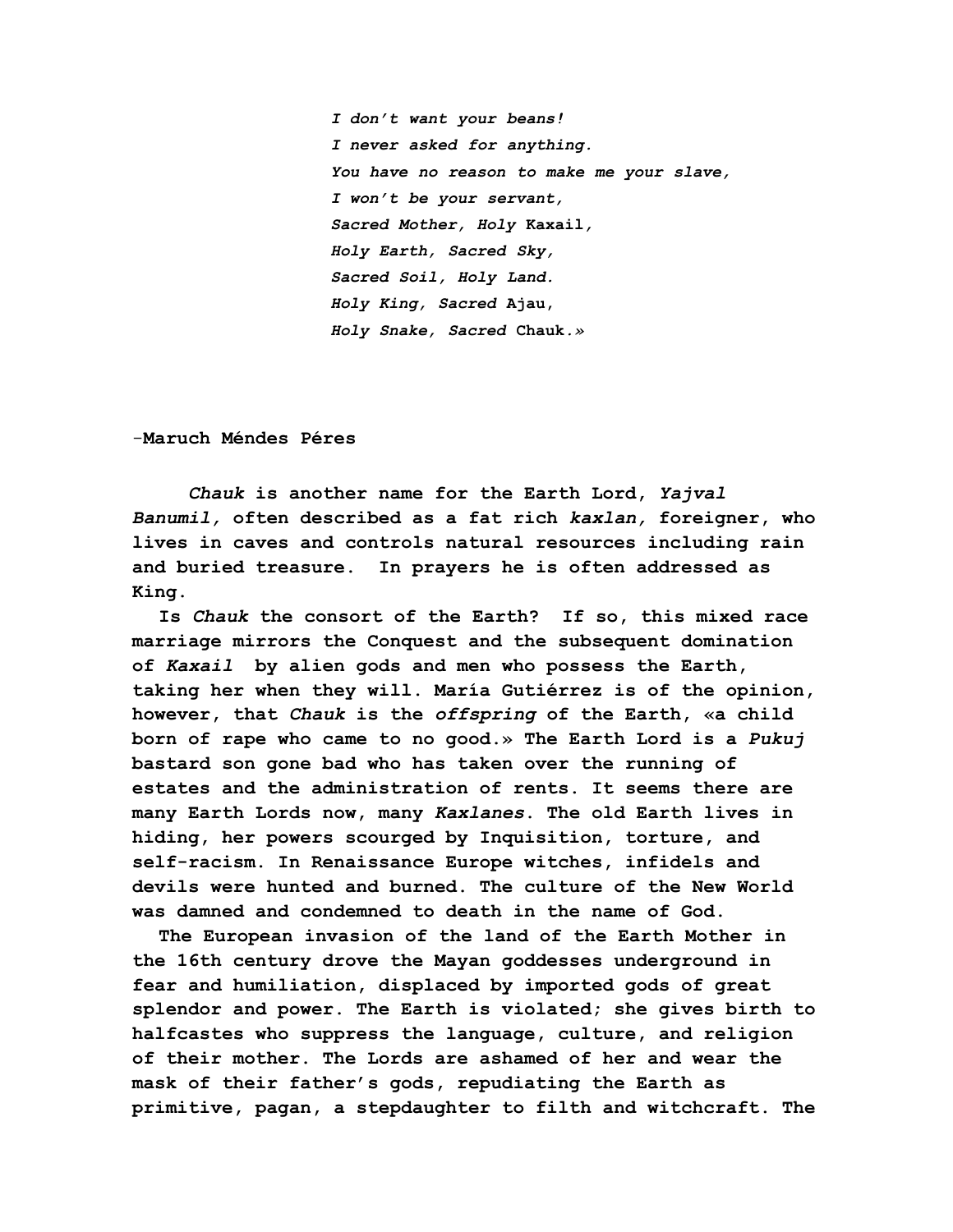**new Christians were taught to fear nature and to consider the woods to be savage and dangerous, a place for shitting and throwing garbage. The vanquished are forced to live in towns, they grow ashamed of thatch and mud, as though the Earth were a sickness they do not want to catch.**

**When a goddess falls from favor she is bound to be accused of evil. Just about the only surviving female descendant of the Earth Mother is the malignant** *Xpakinté***, the Woman of the Woods, who tricks drunks on their way home at night. At first she appears to be the poor fellow's own wife, but then she lures him down the wrong path to his death, over a cliff, impaled on a maguey cactus. The Fathermothers of Yucatán called her** *Ix Paclah Actun***, «She Who Fornicates in Caves.» If embraced, the** *Xpakinté* **becomes a rotten tree trunk. Her head is found to be hollow in the back, filled with furry caterpillers that sting like fire. A man must take off his pants to save himself from her-and then put them on again inside out. Even though the Earth Goddess is now considered old-fashioned and never mentioned among the men, contemporary Tzotzil women continue directing most of their incantations to her. To ask for rain to make her milpa grow, Maruch Mendes Péres addresses** *Kaxail,* **the Earth, and then** *Chauk***, the Earth Lord:**

> *Sacred Mother, Sacred Breast, Sacred* **Kaxail,** *Holy Earth, Holy Ground, Holy Thunderbolt, Sacred* **Ahau***, Holy Snake, Holy* **Chauk***: Fill my mouth with food.*

**Prayers are said in caves, springs, and forest shrines:**

*Father Thunder, Mother Thunder: We don't want lightning. Nor roaring thunder, nor hail.*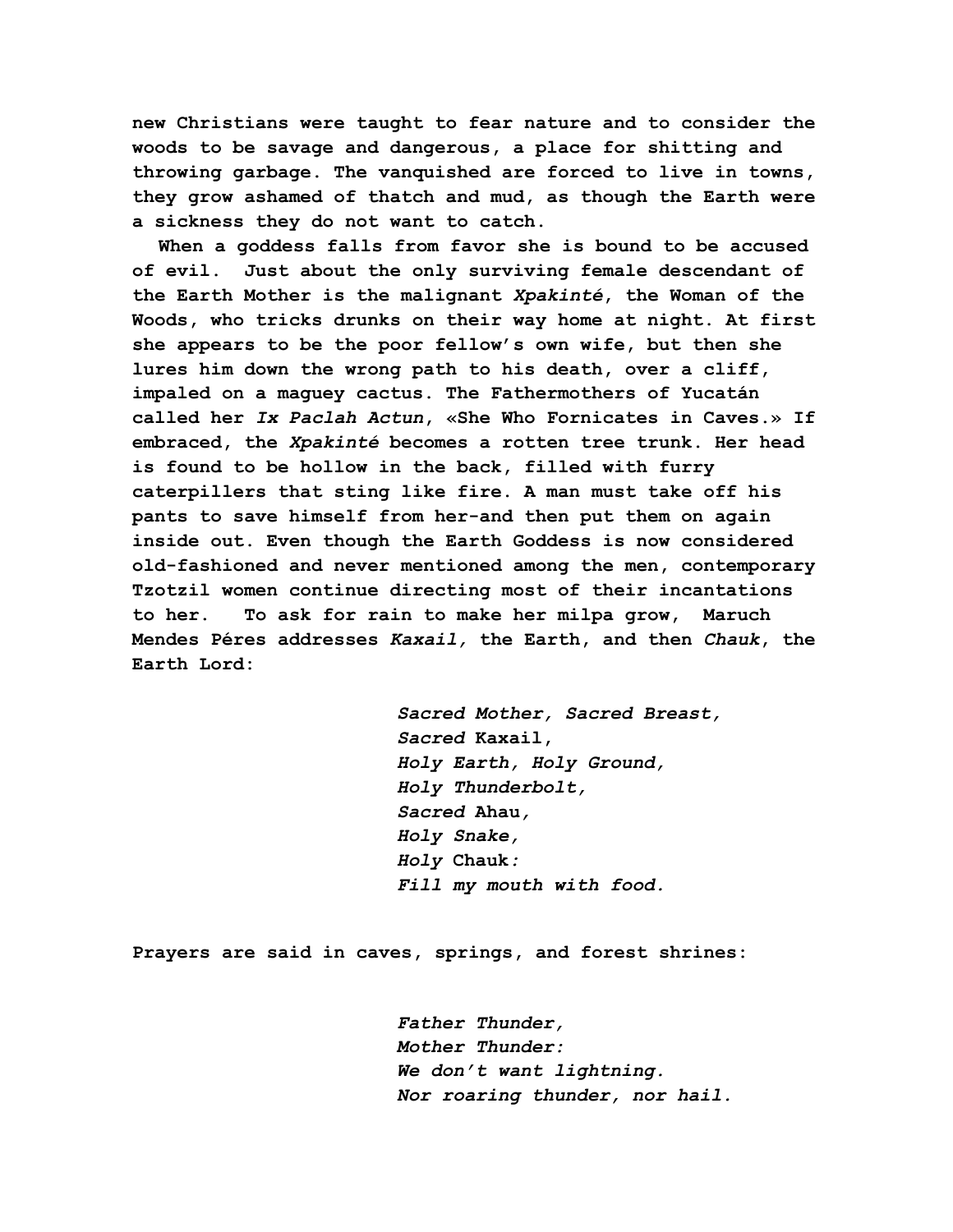*Just water,* **Kajval,** *to wet the dust, to end this drought that bites us.*

-**María Xila**

*Father Thunder, Mother Thunder* **refer to** *Chauk***, great-grandson of the ancient Maya rain god** *Chac***, who sends the rain and the lightning bolts. Each year, in the dry season,** *Chauk* **travels to Guatemala on the back of a deer to bring back gunpowder for his lightning bolts. His whip is a snake and his saddle an armadillo.** *Chauk***´s daughters, the** *Anjel***, are maidens who take on the form of snakes. They fluff up the clouds inside the caverns, preparing them as they would cotton for spinning.**

**It is rumored that the Earth Lord's caves run from Guatemala City to the Highlands of Chiapas. A little past the Tzeltal Maya town of Tenejapa, a whole river suddenly disappears inside an immense grotto at Yochi'b, which has been a market place sincebefore Columbus. A few years ago, after several days of underground exploration, a group of Italians wearing black wet suits and accompanied by a huge white dog came out of the cave. The frightened market crowd took them for the living dead who had gotten lost in the bowels of the Earth. The spelunkers had to run for their lives.**

**Another traveler in the Underworld, linguist and epigrapher Barbara McLeod discovered a one-thousand-year-old Maya altar at the end of a fifteen-day walk within the Earth beneath Belize. One time she and archaeologist Dennis Puleston lost their way inside another cave. They were just about to starve to death when, hallucinating collectively, they saw a shining creature with a body like a glyph who led them to the exit.**

**Later, in the Maya ruins of Chichén Itzá, Dennis Puleston discovered an underground chamber with stalactites stuck onto the ceiling, forming a kind of Infraworld xylophone. After invoking** *Chac* **by striking music from the stalactites, the archaeologist climbed the steps of the Castle of Quetzalcoatl where, out of a clear blue sky, he was struck dead by a lightning bolt.**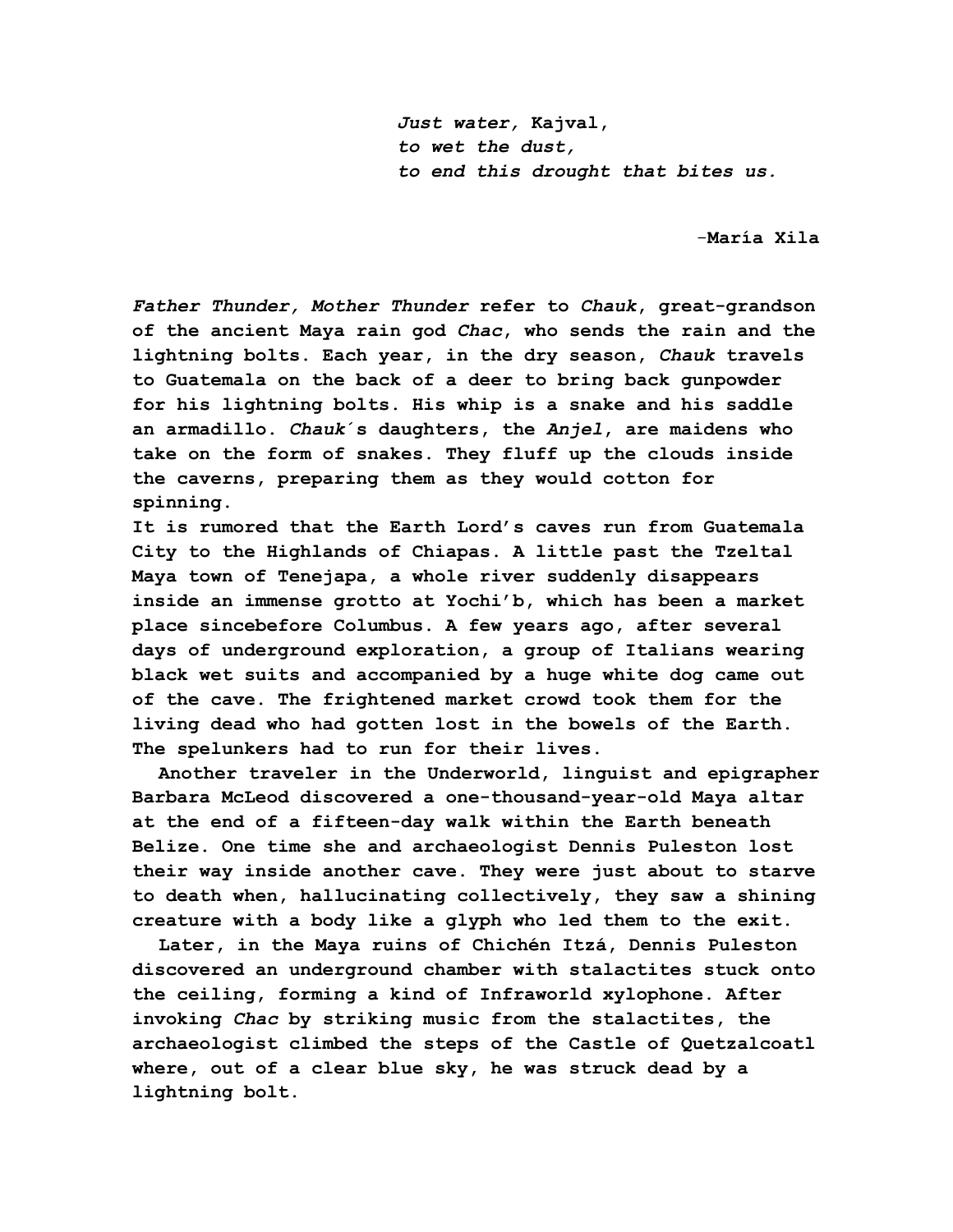*THERE'S AN OLD STORY about a girl from Tenejapa who married Lightning and created a lake. Her name was Suyul and she was just a babe in arms. Her mother had carried her out by the spring and was trying to wash clothes. Suyul was crying and crying. She wouldn't calm down until her mother put her into a puddle of water.*

*Suyul slapped the water with her hands, she struck the water as a baby does, saying:*

 *«***Ti suyul ti suyul**

**ti suyul.»**

*Suyul was playing in the water, digging in the mud, and in just a little while she made a big lake.* **«Go away; I'm staying here,»** *the baby told her mother.* **«Because I am not yours anymore. I'm going to where the Lightning lives.»**

*Now it was the mother who cried and cried;* **«Ay Kajval!»** *the mother said. She didn't want to go home without her little baby. She didn't want to leave her there all alone.*

**«OK,»** *said Baby Suyul,* **«in thirteen days you can come back. But bring me my skirts and my necklaces. Get everyone together playing harp, playing pretty guitar, lighting firecrackers. Burn rows of candles, I want lots of candles,»** *ordered Suyul.*

 *In thirteen days they brought drums, they brought trumpets, they brought music. And when they got to where the puddle had been before, Suyul was swimming in a huge lake. She was a grownup woman. Suyul asked for embroidered blouses, she asked for skirts, she asked for everything.*

*\**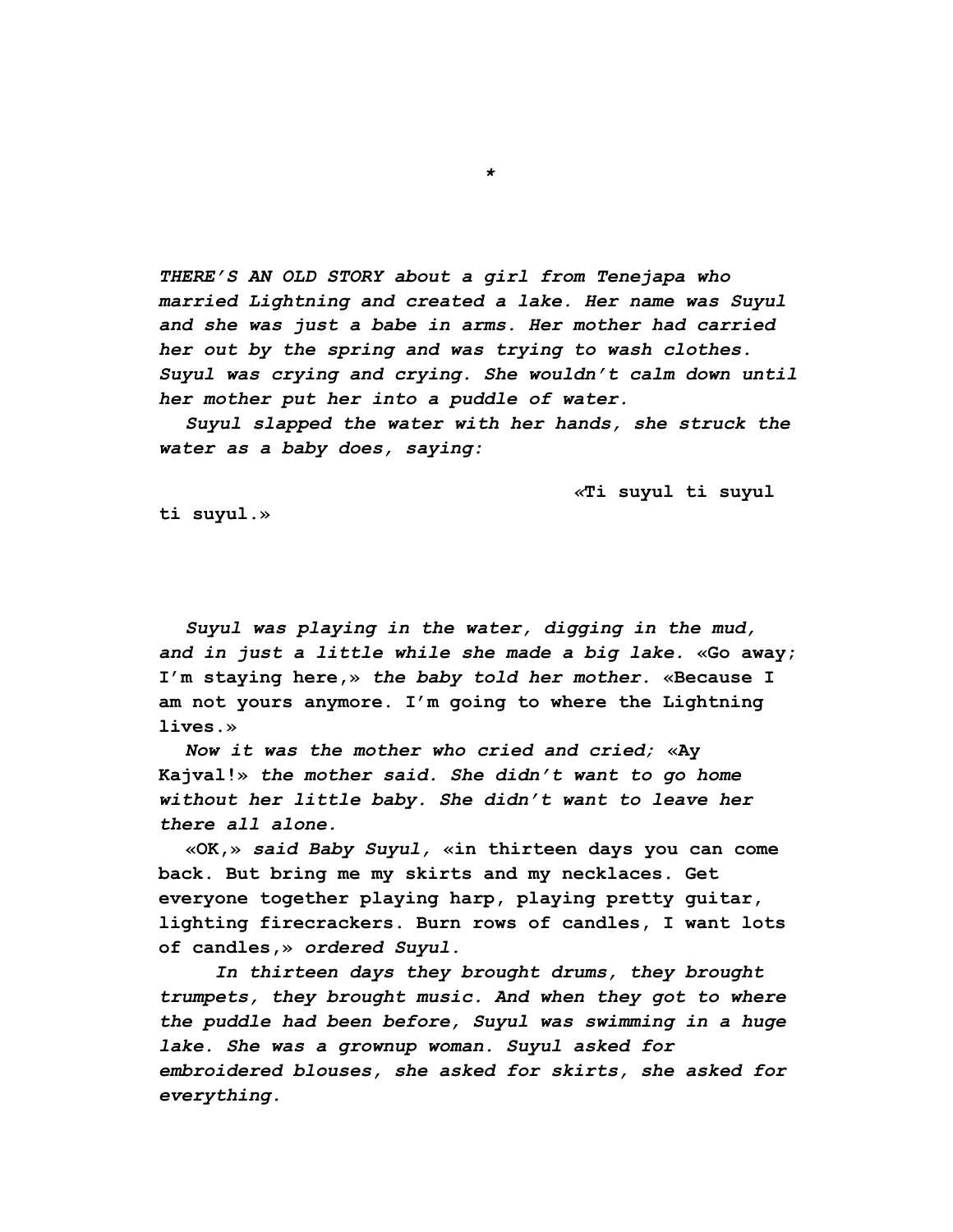*The cloths are carried, the clothes are washed. They are taking them to the Virgin, giving them to the lake. They put the weavings in a gourd; they throw it, spinning it around and around, down to the Lady of the Lake, to her spring where the water is born.*

**-María Xila**

**THE SUN HAS THIRTEEN SHIRTS in thirteen colors for the thirteen steps of the sky. He puts on the white shirt when he shines, the green shirt when it rains, his red shirt when it thunders. At night he wears all thirteen.**

**Known as** *The Scribe***, the Sun carries a book in which he writes down everything that happens each day. You can tell when he is writing because a halo appears around him. At night he goes into his sweatbath beneath the Earth.**

**Each dawn a Chamula girl-the planet Venus-sweeps the path in the sky, preceding the Sun in his way across the heavens. Behind Our Sun walks his mother, the Holy Moon.**

*The Sun asked his mother for a shirt. She picked some cotton and beat it with a dogwood stick so it would mat like felt. She cut a hole for the neck with her machete. The Sun put on his new shirt and went for a walk in the*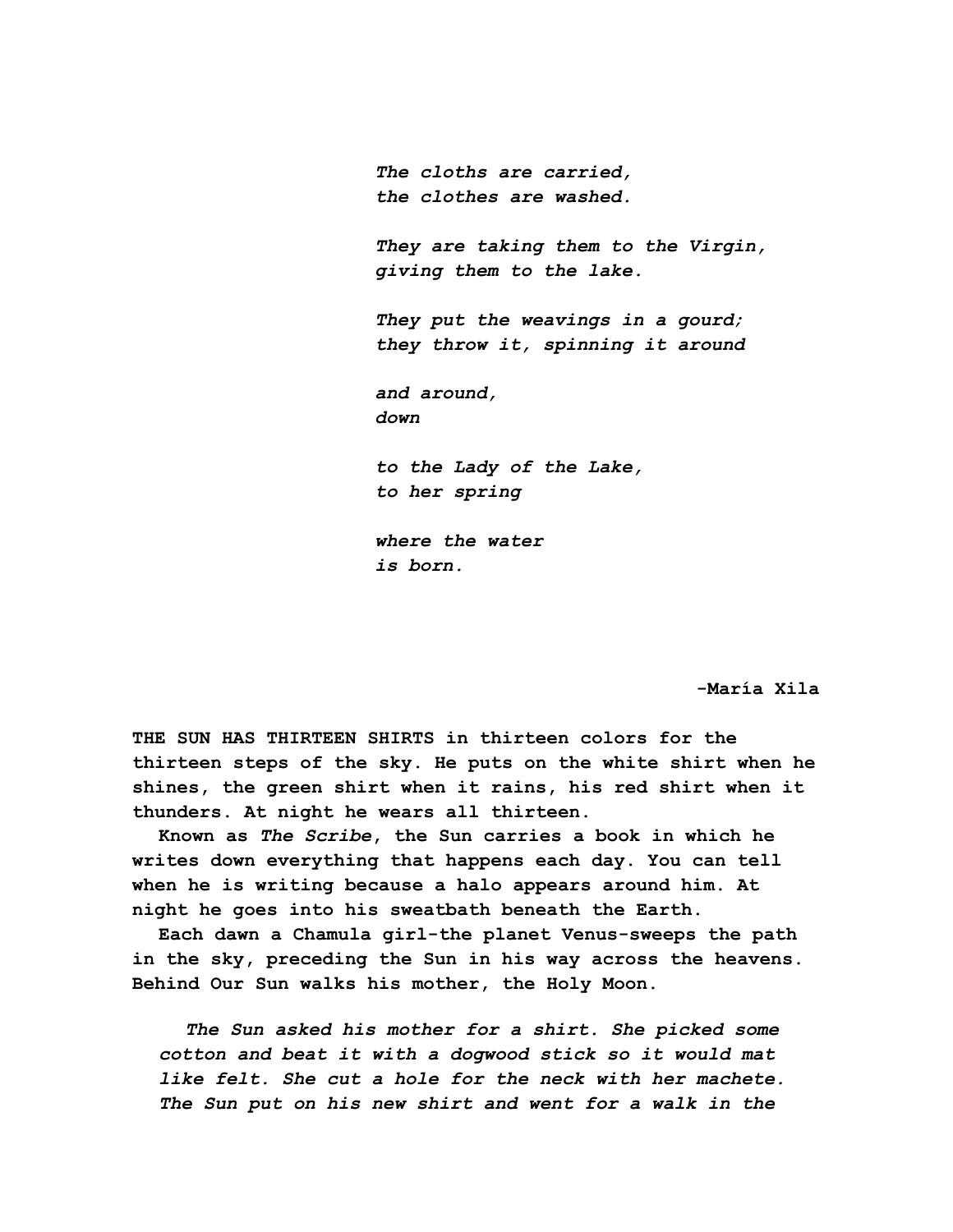*woods. The cotton was pulled apart by the thorns and the first shirt of the Sun disapeared in the bushes. The cotton became the fog of the cloud forest, high up on the mountain tops where we go to pray.*

**-Petú Xantis**

**At the beginning of time, Mother Moon taught the Fathermothers to spin and weave. She climbed up a** *ceiba***, the sacred Mayan silk-cotton tree, and she formed her loom with the branches; she carved her spindle from the twigs. With the cotton silk of the tree she spun the first thread, and wove the first huipil. This done, she climbed the notches of her warping stick into the sky to become the Moon Goddess.**

*Long ago women made threads as today we make our children: They spun them with the strength of their bodies.*

*When the Earth began, they say, the Moon climbed a tree. There she was weaving, there she was spinning in the tree.*

**«Learn to weave***,» she said to the First Fathersmothers.* **«Learn to spin!***» That's how weaving began.*

-*Loxa Jiménes Lópes*

**HANDS WEAVE THE WOOL, but it is the soul of the loom that creates the huipil. Through poetry, the artisan tames her weaving sticks and charms her spindles, engaging their spirit so work can be done. Unless tools are well treated, they may rebel. The sacred book of the ancient Maya, the** *Popol Vuh***, tells of an insurrection of the cooking pots who attacked their heartless masters, saying,**

> *You hurt us, burning our mouths, charring our faces on the fire. You burnt us even though we did no wrong.*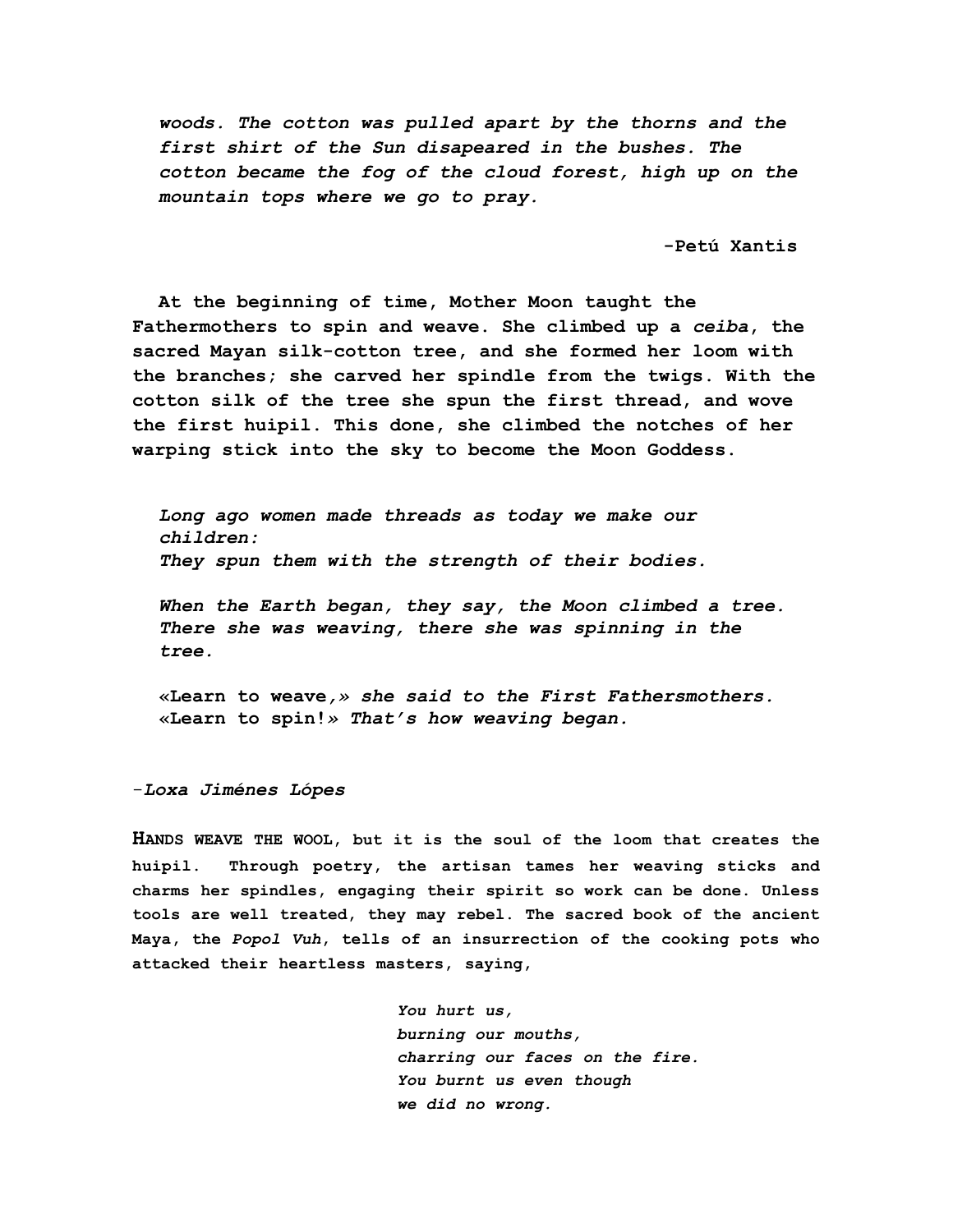*When it's your turn, you too will burn.*

**In order for them to do their job, tools must be sung to and fed. Spindles are kept in a basket of corn and the spun thread is given** *ul,* **corn gruel, to eat before the weaver measures out the warp of her loom. Otherwise, the cloth might shrink from hunger.**

**One must also feed musical instruments and give them moonshine** *pox* **to drink, spraying a mouthful onto the strings of the harp while praying:**

> *Sacred Music, Holy Harp:*

*Here's a little nip to lighten your heart.*

-**Xpetra Ernándes**

**It is said that a work reflects the state of the soul of the artisan who performed it. If a weaver is sad, her loom will become tangled. If she dies before her weaving is finished, her soul will never find rest. If a farmer is not joyful, her corn will not sprout and the soul of the corn will suffer within the Earth. To keep the gods and the saints happy, they must be fed on incense and endless songs.**

**THE FAITH OF THE MODERN MAYA is syncratic, woven from the animistic religion of the First Fathermothers, Renaissance Catholicism, and postmodern Protestant fundamentalism. Christ is the Sun and the Virgin Mary the Moon.**

> *You have seen my Ten Holy Heavens, the Ten Blues of the Sky,*

*Mother Moon, you have watched me,*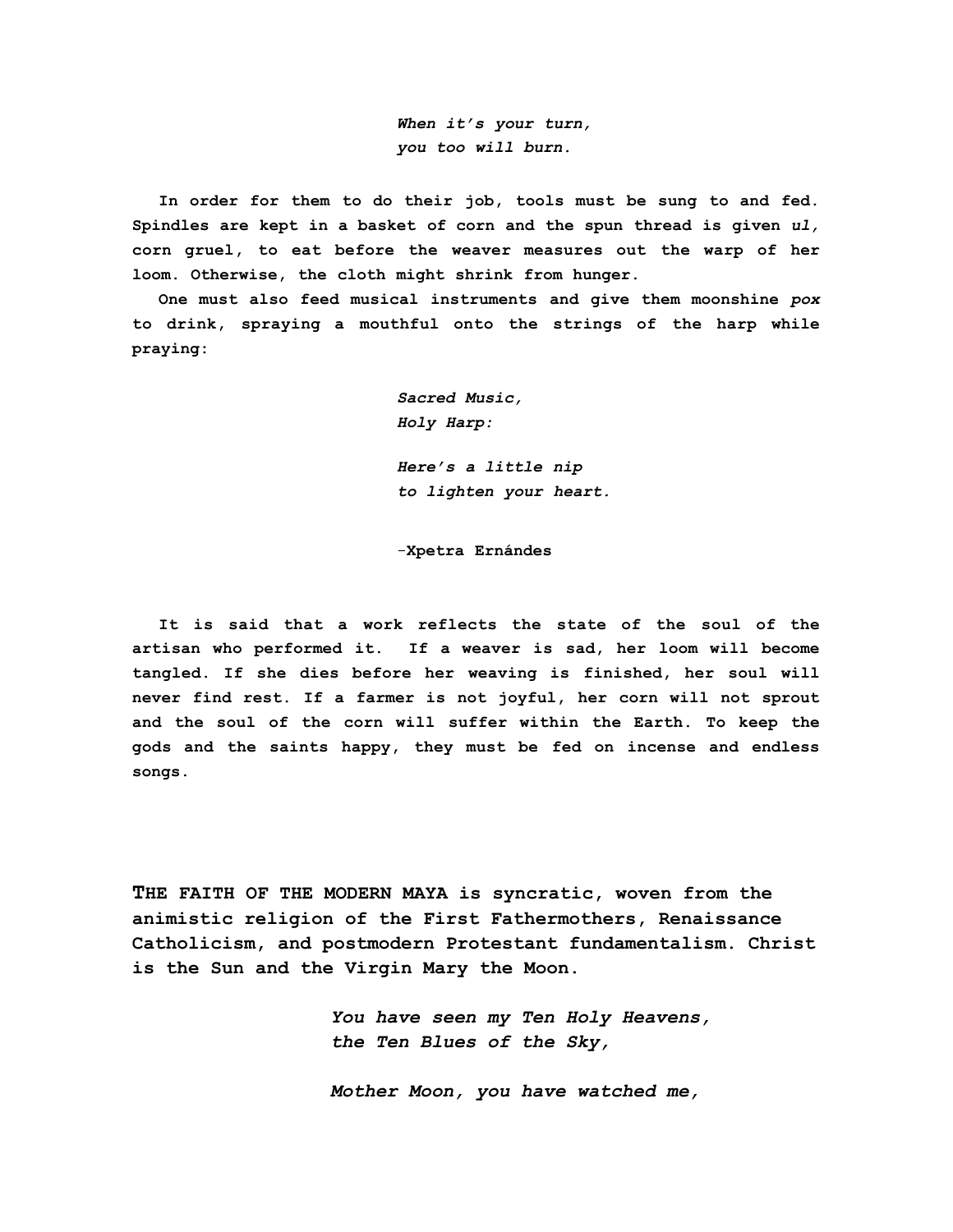*you have seen*

*that I am not stealing, Mother Moon, Holy Virgin,* **Kajval***.*

-

**Mikaela Moshán Culej**

*Kajval***-from the ancient Maya** *Ahau-***means Our Lords and Protectors: the Earth, the Moon, the Sun,** *Cristo,* **the Virgins, the saints. The adversaries of the** *Kajval* **are known as** *Pukuj***.**

**When envious** *Pukuj* **try to steal the light from the sky during an eclipse, women pray and cry out to scare them off, beating on their griddles and pots to protect the Sun and the Moon from death. During a lunar eclipse women leave a gourd filled with water in the yard so that the Moon might wash her face. It is said that when the Moon turns as red as blood, many women die. Antonia Moshán Culej, Roselia Montoya, and Xpetra Ernándes watched as the face of the full Moon turned dark during the eclipse in 1996, and cried with great sadness because they did not know whether the Mother Moon would survive her bout with the** *Pukuj***. During a solar eclipse, María Tzu prays so the** *Potzlom* **won't eat the Sun:**

> *We can't tell if dawn will come back to the sky,* **Kajval***.*

*Something is devouring, something is destroying,* **Kajval***.*

**Way up in the sky, higher than the thirteen steps of heaven, there is a flotaing platform loaded with lighted candles, one for each person who has ever lived in the world. When a candle goes out, someone dies. Witches can shorten lives by shaving wax off the candles. Bargains can be struck with the Bearer of Time to make one's life longer.**

> *Elder Brother Who Feeds the Souls: Guardian of the Corral:*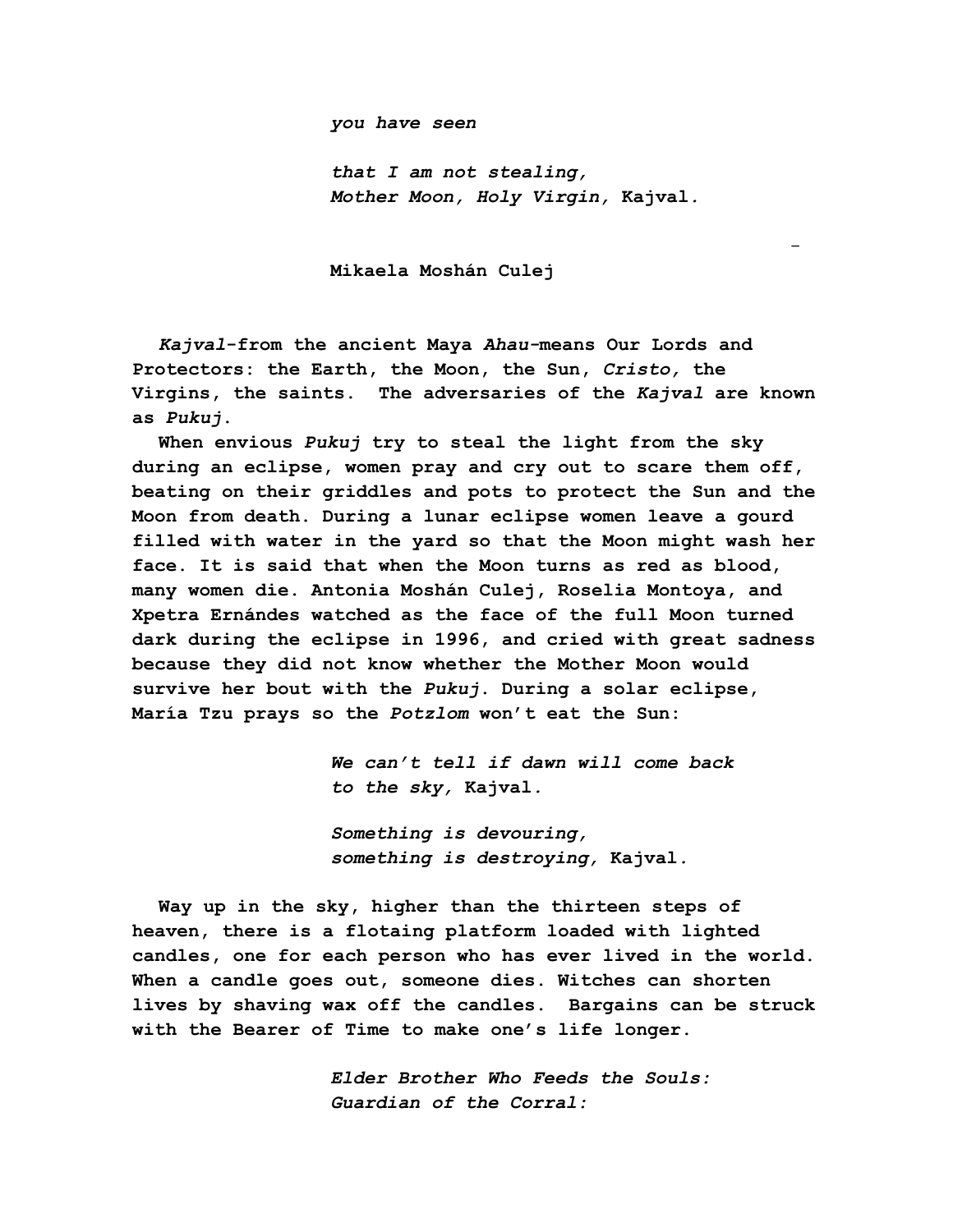*Bearer of Time: Keep my animal alive for many years with pine pitch, with tree sap, with rose water, with fir cone, laurel knot, and thirteen essences of* **tilil.** *Make my days longer with the sweat of your legs, with your hands that glow green as precious jade,*

*your green, green blood.*

-**Manwela Kokoroch**

**MAYA WOMEN HAVE POWERS to extend their lives, and to protect themselves from evil. One form of benevolent magic for taming higher forces, called** *Yaluat***, consists of taking one's clothes off, baring the naked soul before an adversary. A Chamula woman may tame a wild sheep by raising her skirts and putting the animal's muzzle in her private parts. In Zinacantán during the Christmas dances that represent bullfights, women lift up their skirts to distract the bull. The** *Popol Vuh* **tells how, to defend his domain against invaders, the king of the K'iche sent his daughters to bathe in the river in view of the enemy army, instructing them to detain the soldiers with nude charms. Similarly, a day before**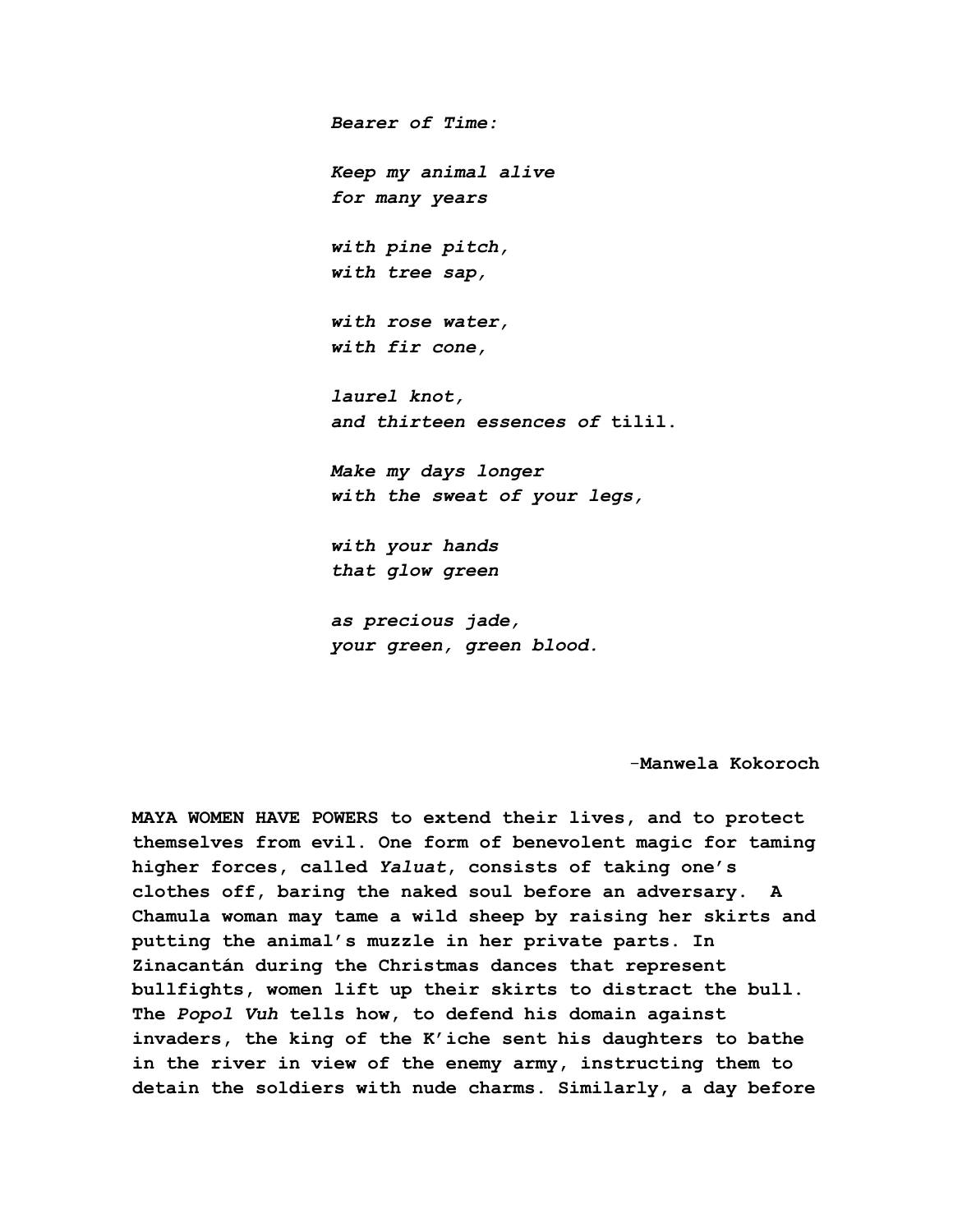**the conquest of Chamula in 1524, young women of Zinacantán were sent to the waterhole to bathe in an attempt to stop the advance of the invading Spanish troops. This place, where today women wash clothes, is known as Tz´ajom Pik'***,* **«Submerged Clitoris.»**

**A priestess or goddess, surrounded by clay idols within a cloud of incense, was carried by the Chiapaneco Indian soldiers during the battle they sustained with the Spanish earlier in the 1524 campaign, here described by** *Conquistador* **Bernal Díaz del Castillo:**

*The woman on the litter and the young girls who escorted her were nude, their bodies painted and adorned with brightly colored macaw feathers and bolls of white cotton.*

**Wouldn't you like to imagine Spanish soldiers overtaken by the splendor throwing down their harquebusses to join in the pagan rites? The chronicles, however, report a massacre. Cathedrals were built using stones from the pyramids. The goddesses went into hiding, but their words have never ceased to inspire the Mayans to defend themselves against their opressors.**

**The Maya rebellions of 1712 and 1869 in Chiapas were led by women who incited the men to take up arms. Agustina Kómes Checheb was directed by clay idols and accompanied by a saint called the Mother of War. Many women fought alongside their husbands in hope that the coldness attributed to females might cool down the enemy's artillery fire. Chamulas who took part in the Indian movement of 1911 tell how 45 virgins from their town ambushed the Federal Army. They lifted up their skirts and threatened the soldiers with their sex, brandishing weaving sticks and yelling:** *«We advance with red huipils! Onward with red huipils!***»**

**During the Mexican Revolution, the troops of Obregón and Pineda hid in a cave on the sacred mountain of Mother Chaklajún. The mouth of the cave closed in on them and the soldiers were trapped inside. According to Xun Okotz, they are still there; when the sky thunders you can hear them firing their cannon. Xunka' Utz'utz' Ni' begs Mother Chaklajún to defend her people from the armies that have**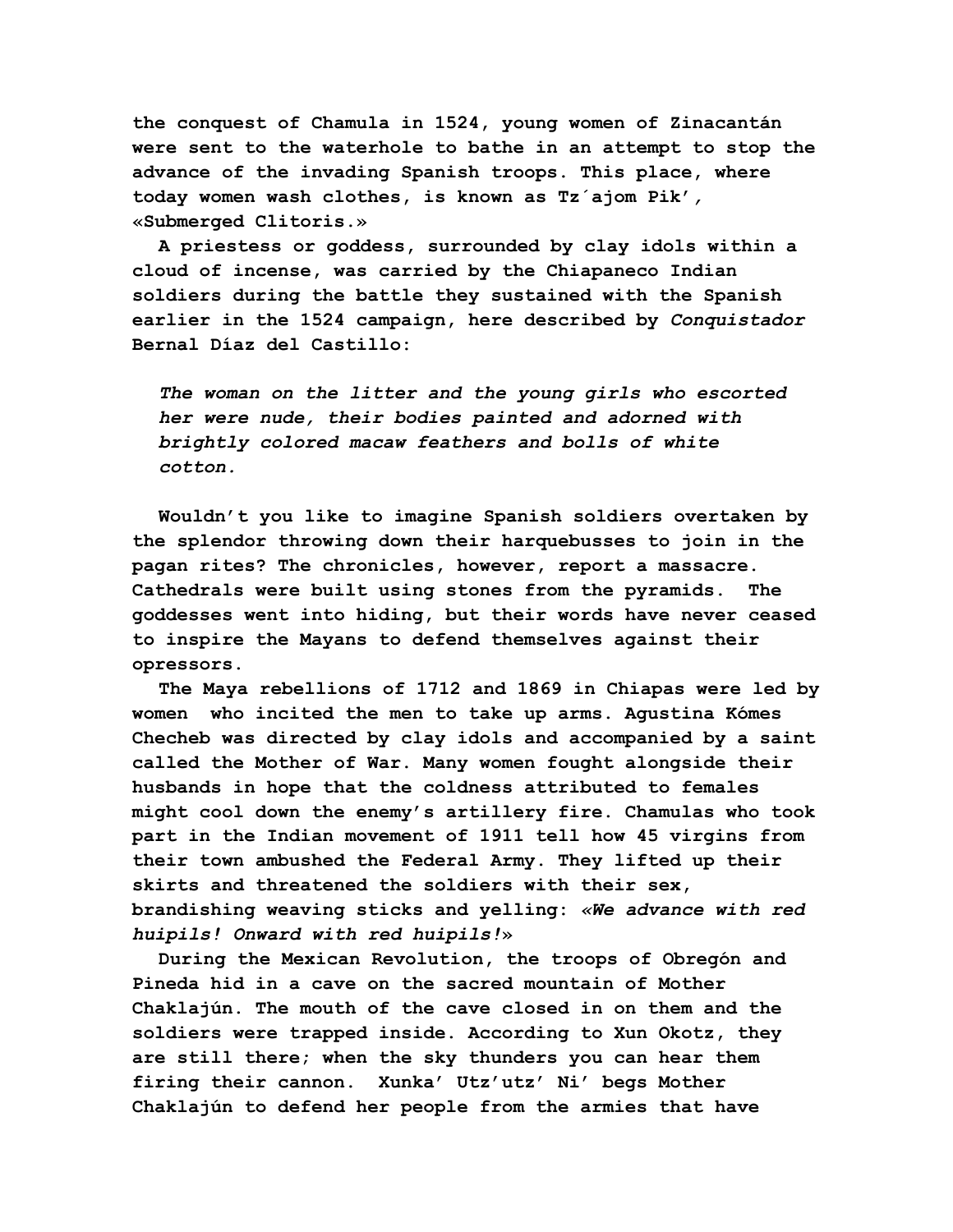**threatened for hundreds of years. Her prayer** *So the Armies Won't Come* **is from January of 1994 when the National Army sexually assaulted Mayan women all over Chiapas:**

> *Don't let them torture us. Don't let them rape us in our houses, in our homes.*

**Violence is enough to drive you crazy. María Kartones covers her face with mud and screams,** *«Protect me from the soldiers. They are killing me, AAAAAAY!»* **reflecting the horrors of war that scar womens lives forever and drive them from their homes.**

## *\**

*THE VIRGIN was trying to find a place to live. Who knows how many years she searched? Who knows where she started out from? Maybe she came out of a cave or down from the sky, no one knows. They say only that she came to this land with her brothers and sisters. Saint Juan Chamula was the elder brother and Saint Marta the littlest girl. They walked over from the other side of the sea carrying their little siblings in their shawls: Saint Pegro, Saint Pablo, and Saint Antrés. They were looking for a place to live. They went through Jitotol, they went through Plátanos, through Chabajebal, «The Place of the Cornfields,» but couldn't live in these places. There were too many mosquitoes, the land was too hot.*

*The Virgin was trying to find a place to build her house. No one knows how long she had been looking. When she arrived here she climbed a tree with great branches so she could see way off into the distance. There she was, way up in the tree, covered with resin and beeswax. The Virgin saw this was a good place to stay. Her daughters could live here.*

**«I want my house,»** *she said, and the men and women came together to build the town because the Virgin wanted it so. The men built the church and the women the courthouse, the House of the Women. They made the mortar*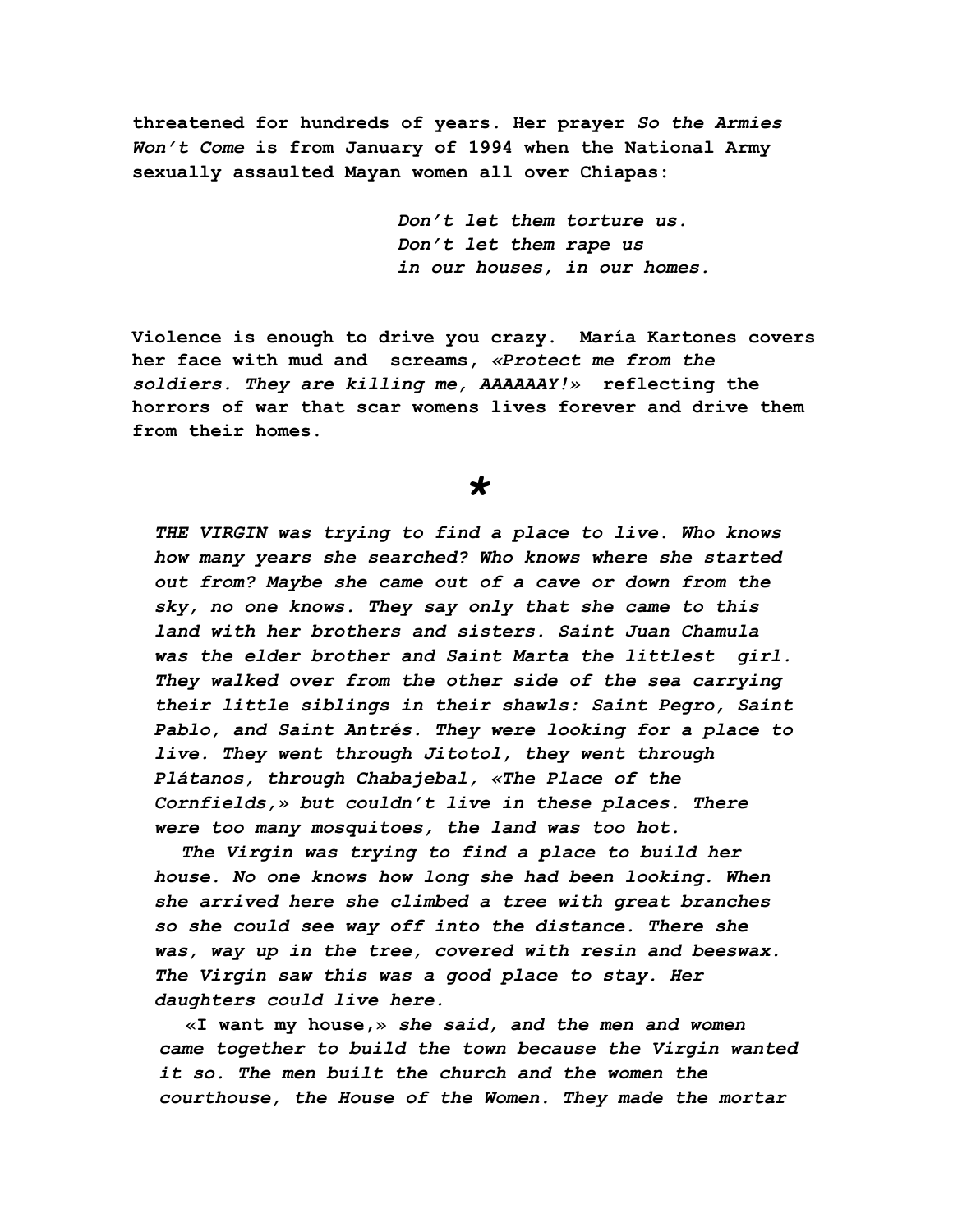*of mud with lime and egg yolk. They called to the stones and beams:*

**«Rise up vine, rise up tree, rise up vine, rise up tree***,» they said, and with a tremendous sound the timber came to them-all by itself-no one had to carry it on a tumpline.*

*We can't get the beams to come to us now, nor the stones. We are not as strong as we used to be. We don't know the words anymore. We can't say the spells.*

-**María**

**Álvares Jiménes,** *Me' Avrila*

**Nevertheless, the saints continue to speak to Mayan women. The Virgin calls to Loxa Jiménes Lópes in dreams, inviting her to take the** *cargo* **of** *Martoma Sakramento***:**

> *Please, carry me. Please, with harps and rattles!*

**The tradition of the cargo system is one of community service: noble, sacred work, a sacrifice of time and money for the saints, the gods and goddesses. During a time, unsually a year, the cargoholder carries the weight of the universe for her community. The** *Martomas* **who keep the saints burn incense before the images and carry them on their pilgrimages. They must learn to recite many hours of ritual couplets as part of the fiesta. The stage for this extravaganza, once the pyramid and ball court, is now the town square and the street. Those who produce the sacred dramas and play the main roles can earn great prestige in the eyes of the community. They also go into debt for the rest of their lives paying for the music, fireworks, candles, flowers, incense, liquor, tamales, and even bulls for sacrifice. In this way the wealth of a few is, ideally, shared with everyone in the community.**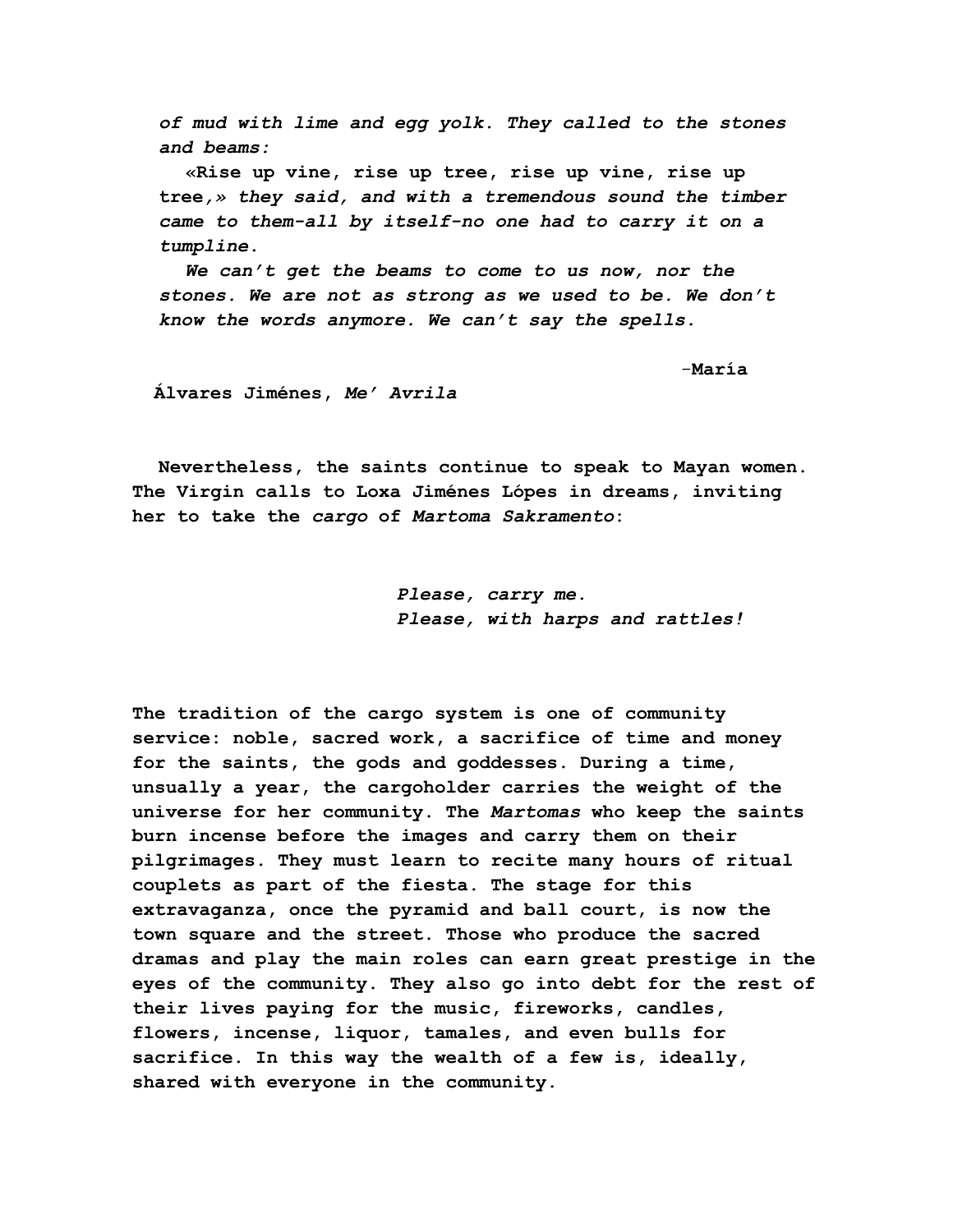**Apart from the cargos for a man and his wife together, there are one or two for single women. In Tenejapa the Moon's Weavers are women who devotedly create the clothes for the Virgin. In Chenalhó, the** *Me' Tzebetik***, the «Mother of the Girls,» dedicates her life to teaching rites and spells to young women. In Chamula, prestigious widows or virgins are chosen to attend the birth of the** *Ch'ul Niño,* **the Christ Child, the new Son who is also the new Sun. They dance and lull him with their songs. María Patixtán Likán Chitom has this** *cargo* **now; she is known as** *Martoma Sakramento***. Her whole house has been turned into an altar, pine needles are spread on the floor, various kinds of** *bromelia* **flowers adorn the enormous crosses outside and in. The cargoholder's house is filled with incense, the splendor of the shining candles and the song of the harp. The** *Martoma* **undresses in front of all those gathered in her house, she takes a ritual bath, then puts on her ceremonial black huipil adorned with yarn and ribbons, plaiting pompons of colors into her braids. The midwives to the** *Ch'ul Niño***, spend Christmas Eve singing to the child who has come into the world:**

> *I am a girl, my girl. I am a woman, my woman. I am your reflection in the mirror. I am just like you. I am woman, I am women. I am girl, I am girls. Woman, Mother of the Sky. I am a girl, Mother of Happiness. I am the* **Martoma***. I am the girl Martoma of San Juan. You are a woman, a woman You are a girl, a girl.*

> > **-María Patixtán Likán Chitom**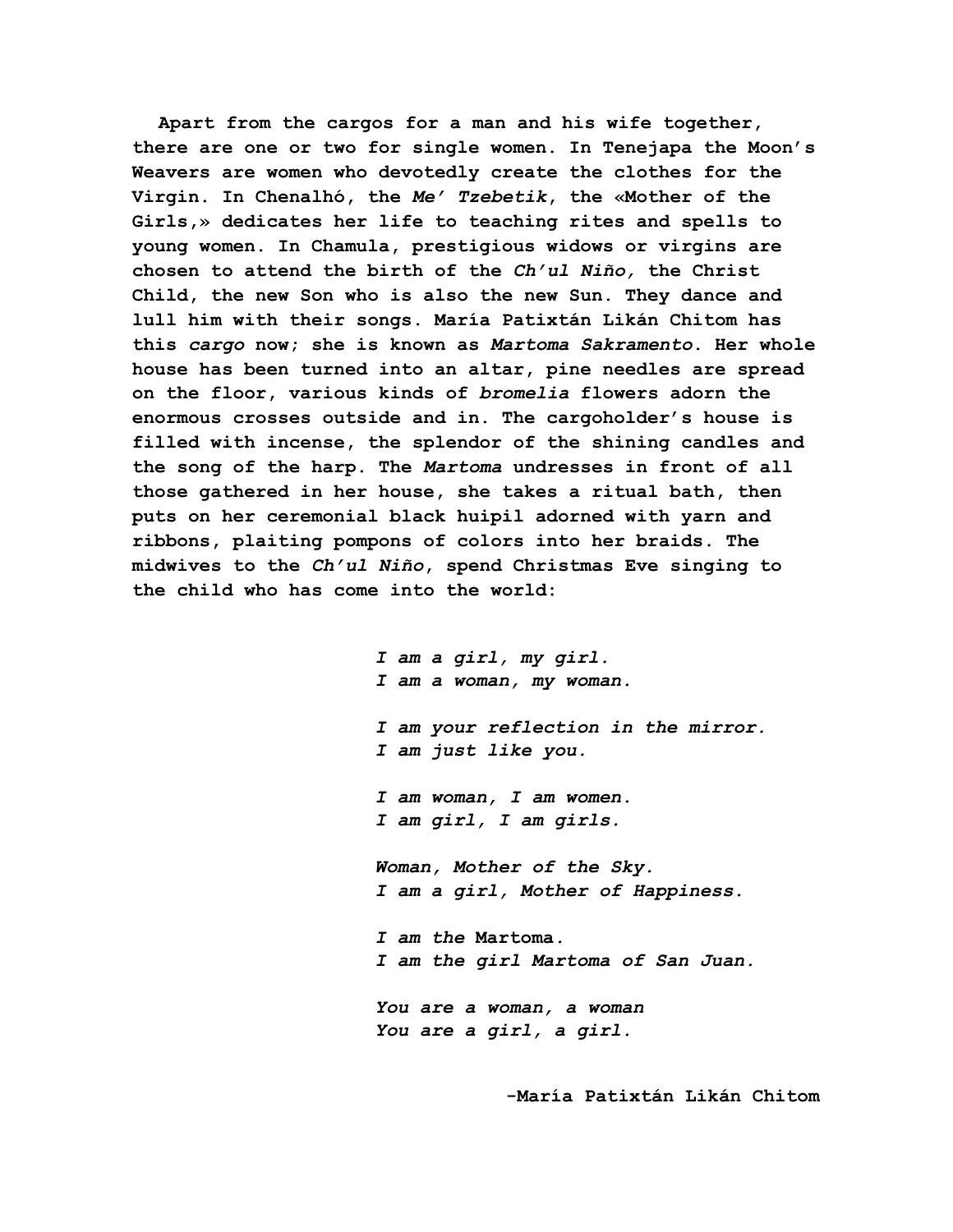**A NEWBORN BABY GIRL is presented with the implements of a woman's work: the spindle, the carding combs, the weaving sticks, the grinding stone, a tumpline for carrying firewood.**

> *Here is a tumpline to help you with your burden when you gather kindling for the fire to keep you warm, to cook your food, to boil the water.*

-**Rosa Xulemhó**

**The midwife puts a pinch of salt in the baby's mouth, a taste of chile, saying:**

> *When you grow up, when you can speak, you will work in the cornfield, you will weave, you will earn money*

*to buy your salt.*

-**Rosa Xulemhó**

**Little by little the child learns her mother's work. A wife is known as the Owner of the House or the Mistress of the Bed. Often she is already married when she begins to menstruate. The young man comes courting, bringing cane liquor, bread, meat, cigarettes, and, of course, money, to ask for her hand. At the suitor's first visit, the parents of the girl contend they have no children, no children at all. The second time the young man comes calling they might admit to having a daughter, but say she is very lazy.** *«The only*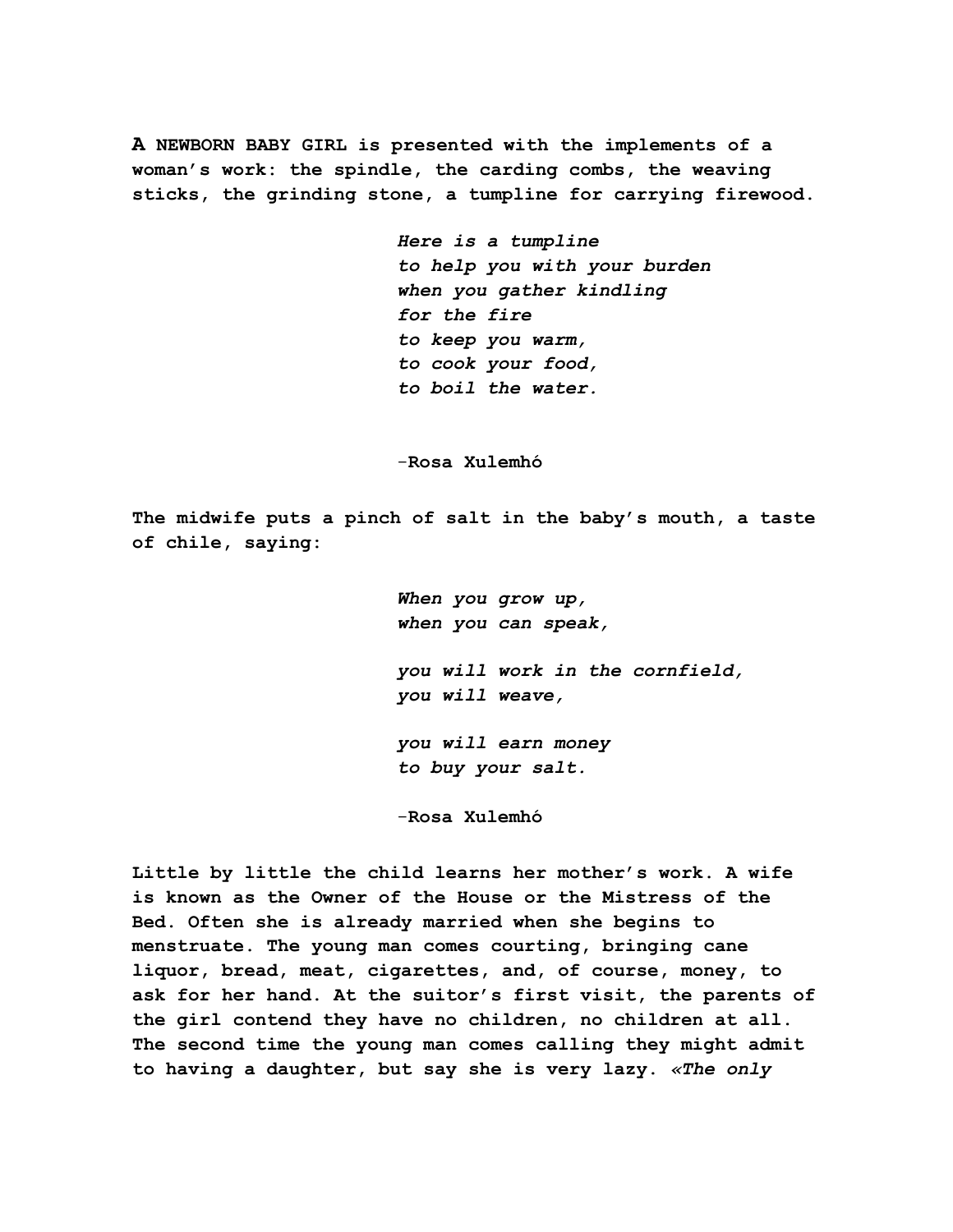*thing she knows how to do is to eat candied pumpkin,»* **they tell the boy***.*

**Xun Okotz became annoyed when he read Xpetra Ernándes's prayer titled** *So the Dog Won't Bark at My Boyfriend***. Xun insisted,** *«Even though Xpetra says the fiancée talks to the dog, this in not true. The girl isn't even supposed to know anyone has come to ask for her hand.»* **The young couple never speak to one another during courtship.** *«Well, that is how it was before,»* **Xun admits.** *«Now the girls have gone crazy. They go out looking for the boys and give themselves freely without asking any bride price. In the old days wives were asked for and paid for.»*

**Xpetra laughs at Xun's allegations.** *«What does he know?»* **she says***. «The fathers have no idea the boyfriend comes courting secretly, because the dog doesn't bark. The girl prays so he can sneak over without her father finding out about it. It's true a girl shouldn't talk to boys, but with one look you can say everything.»* **Love charms are important for getting your man:**

> *I want him to talk to my body. I want his blood to ache for me when he sees me on the way to the market. I want to join myself to him. I want this man to be my other half.*

## -**Xpetra Ernándes**

**In** *The Great Tzotzil Dictionary of San Lorenzo Zinacantán***, Robert M. Laughlin mentions that when the parents of a girl don't accept the proposal of marriage, the boy's family throws water on the fire and the ashes fly through the air.**

**Calixta Guiteras Holmes writes that in Cancuc in the 1940s men could buy a permit from the town mayor to enable them to kidnap any woman they liked. A widow with no desire to remarry would have to pay a fee to the civil authorities so she wouldn't be abducted. The great majority of Maya women confess they were married off or, as they say,** *sold* **by their fathers to men they had never seen before. Their first sexual**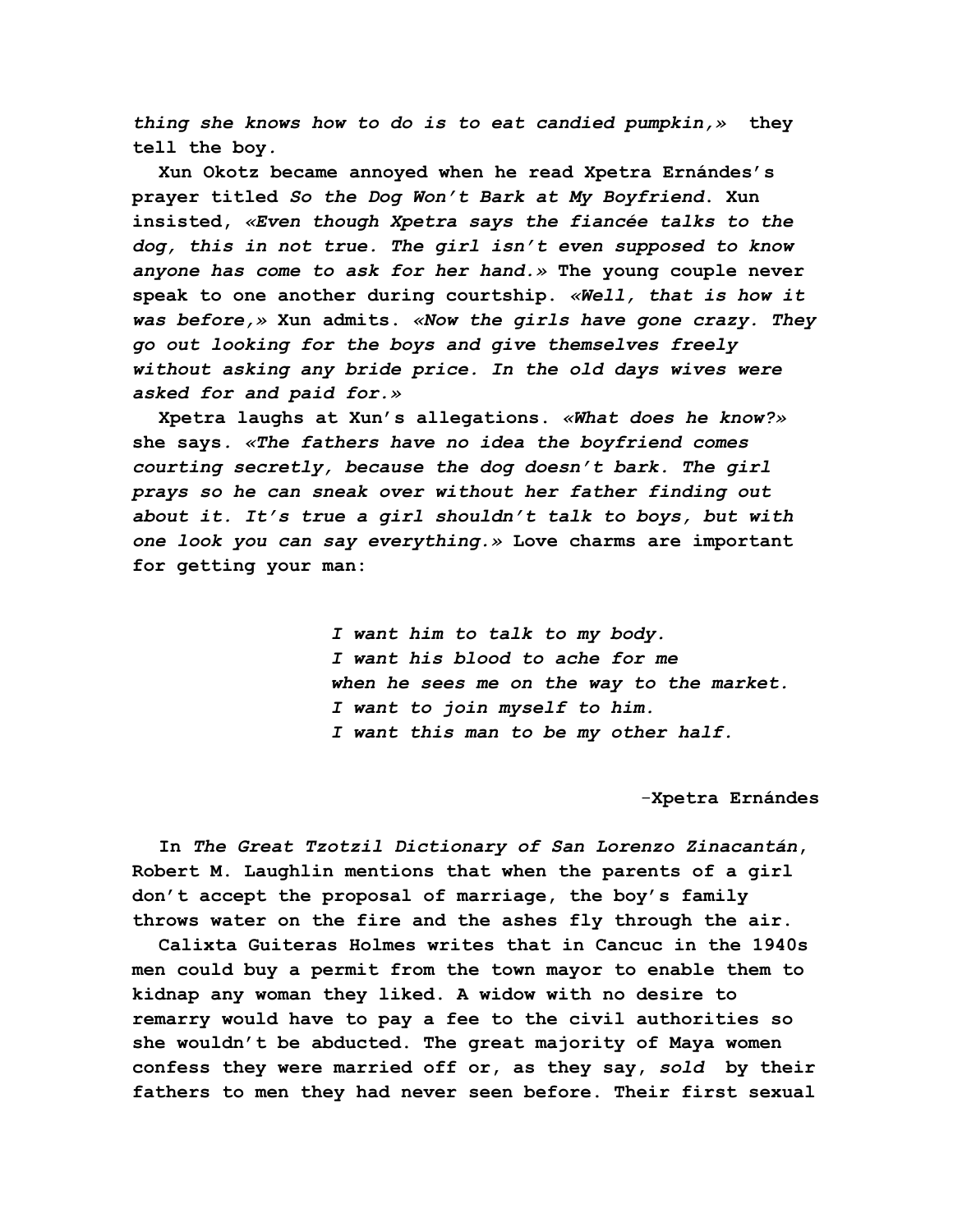**experience-known in Tzotzil as the** *bite of the bat-***is in effect rape. However, as time goes by some women come to care for their husbands. As in other cultures, the ritual phrases you hear at weddings express an ideal that often differs from the reality of everyday life. Many women of the new generation are simply not getting married; they work, earn their own money, and support their children alone, asking,** *«Why put up with a drunk who beats me?»* **Domestic violence due to alcoholism is the universal theme of Tzotzil lullabies.**

> *Go to sleep little baby, go to sleep. Your daddy's drunk*

-

*and if he hits me, I'm running to the woods.*

**Petra Tzon Te' Vitz**

**A newborn baby boy is presented with a tiny pine torch, according to Romín Teratol of Zincacantán, so in the dark of night he can guide his drunken dad home.**

**Still it is considered important that a man be present at birth to give the mother strenght and support. She kneels on a palm straw mat, holding onto the back of a chair or a rope hung from the rafters, and prays to the Mother of the Most Difficult:**

> *Don't deliver me to darkness. Don't abandon me to the night.*

-**Munda Tostón**

**When a baby cries, her mama will rub her private parts to make her happy and pray to the Mother Breast, the** *Me'me' Chuchu',* **so she herself will have milk. Clay drums are referred to as** *breasts* **in Chamula, they resemble cooking pots and may represent the abundance of the Mother Earth, who is also called «Sacred Breast.» Stillborn babies are suckled by a breast tree in the Underworld. The mother who has lost her child prays that she might forget her pain:**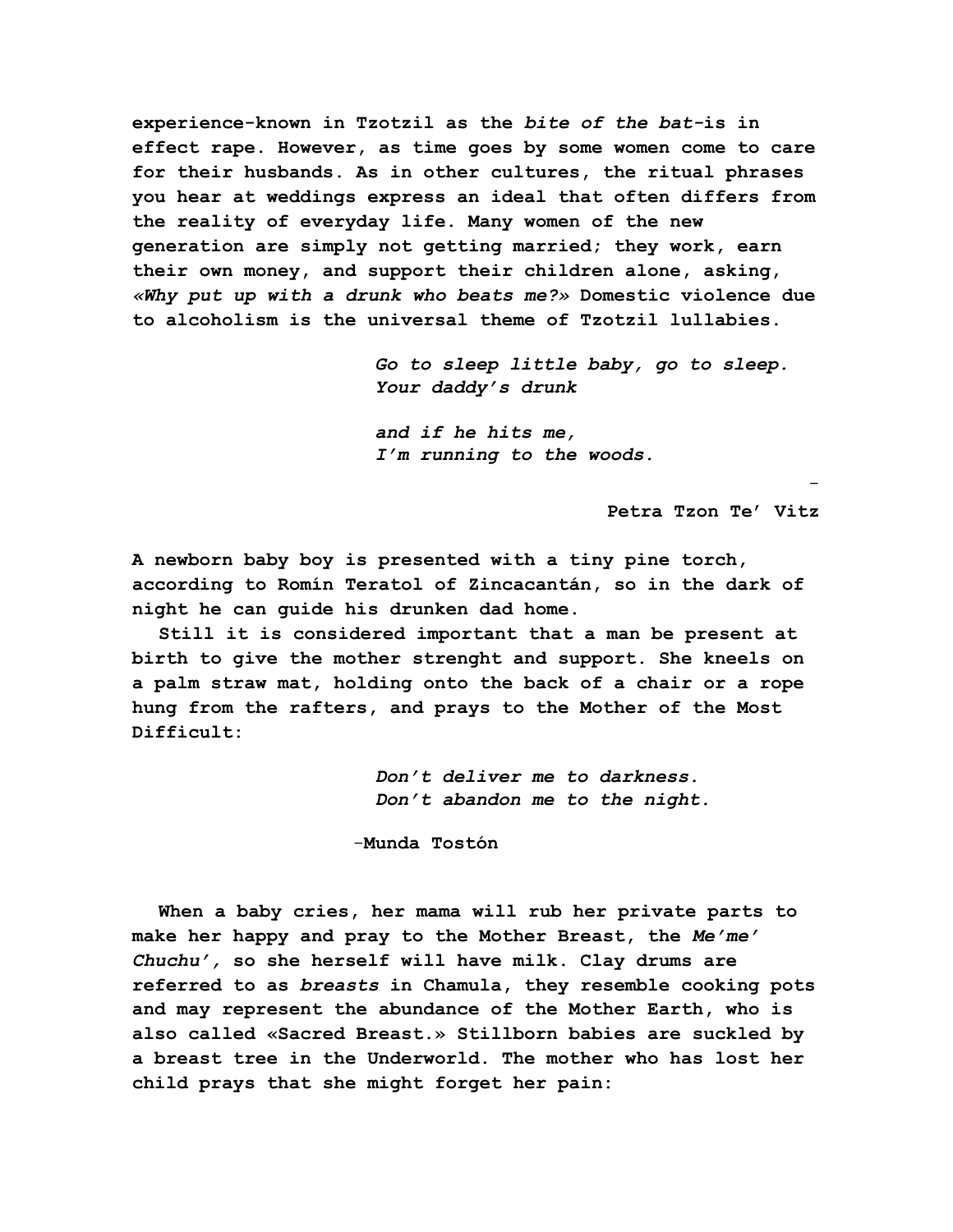*Little dead one, my gift, my suffering, my son,*

*my ear of corn just beginning to grow.*

*Let him be gone from my memory, Flowering Mother of the Sky.*

-**Loxa Jiménes Lópes**

**YOU HAVE TO BURY THE DEAD WELL, preferably under the floor of the house. Together with the corpse should go all the hair combings and fingernail clippings from her whole life, a ball of ground black maize, and a gourd for drinking** *matz***. Women save their most beautiful huipils for their burial. If the dead woman has held a cargo, she is dressed in ceremonial clothes, ribbons and necklaces. Only at the wakes of the poorest is there no harp. It is better to do without a coffin than to have a funeral with no singing.**

**A candle is put into the hands of a dead woman and called her «***companía***» so she will not feel alone and call another living person to accompany her into the Underworld. A few coins are tucked in with her to buy sugar beer or sweet lemons on the way to** *K'atinbak***, the «Place Where the Bones Are Warmed.»**

*«We have to cross a lake to get there,»* **says Me' Avrila.** *«A river of blood. A black dog carries us on his back. That is why we talk gently to the black dog. You musn't hit him nor kill him, but give him his tortilla every day and pray to him so he will take us to where we have to go.*

*«My parents call to me. They are dead now.* **'Come, daughter,'** *they say,* **'Come with us***,' they say. I don't want to go. I am so used to not being dead.»*

**When you give the dog his food, you pray to him so he will help you when the time comes:**

*Good dog:*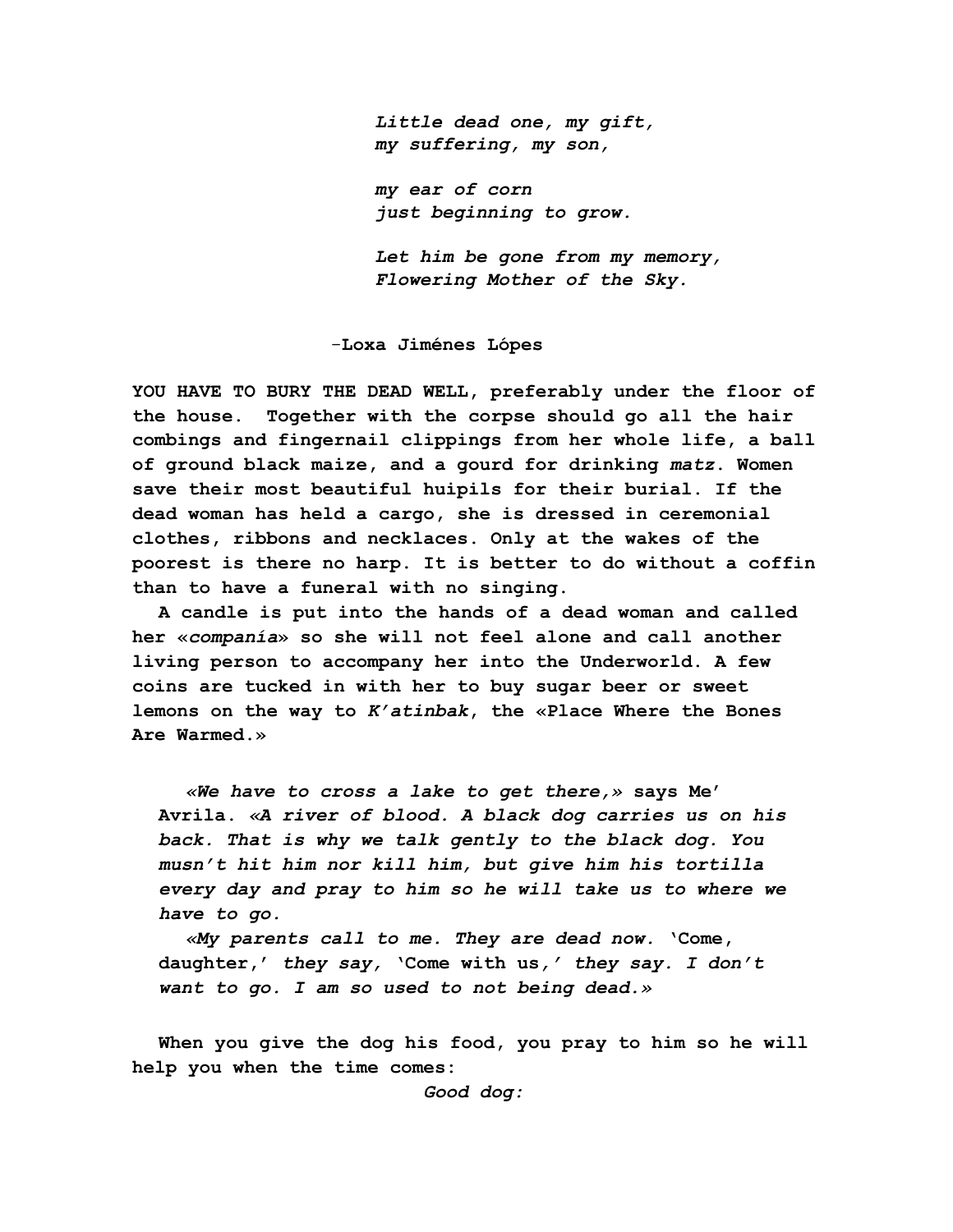*Take your tortilla. When I die, you will carry me across the water to* **K'atinbak***.*

**-Munda Tostón**

**The souls of the dead work for the Earth Lord and visit their families once a year on the Day of the Dead. When the dead are born again, the men will become women and the women men.**

**HERE IN THE** *BELLYBUTTON OF THE WORLD***, as the Tzotzil call their homeland, the women live very much apart from the men. With the exception of married couples, women and men do not speak to each other, a contrast to the occidental tradition of not speaking** *after* **marriage. In Tzotzil,** *«to speak»* **implies** *«to have sex***.» When a woman must talk to a man who is not her husband, she will cover her mouth with her hand and avoid looking him in the face. Due to the distance between the sexes, women have manintained their own cosmologies the men know nothing about.**

**To see how separate the universes of men and women might really be, we enlisted the help of Xun Okotz, co-translator of the texts in this book, who knows just about everything a Tzotzil man can know about his culture. Xun Okotz started working as an informant for anthropologists from the University of Chicago and Harvard almost fifty years ago. Over a lifetime he has transcribed thousands of hours of tapes in which scores of Tzotzil men were interviewed about all aspects of life. Here is what this scholar said about the goddesses Tzotzil women address in their spells:**

> *Mother of the Night, I don't know. Mother of the Month, not either, Mother of Wind, don't know. Mother of Hail, more or less. Mother of Corn, don't know.*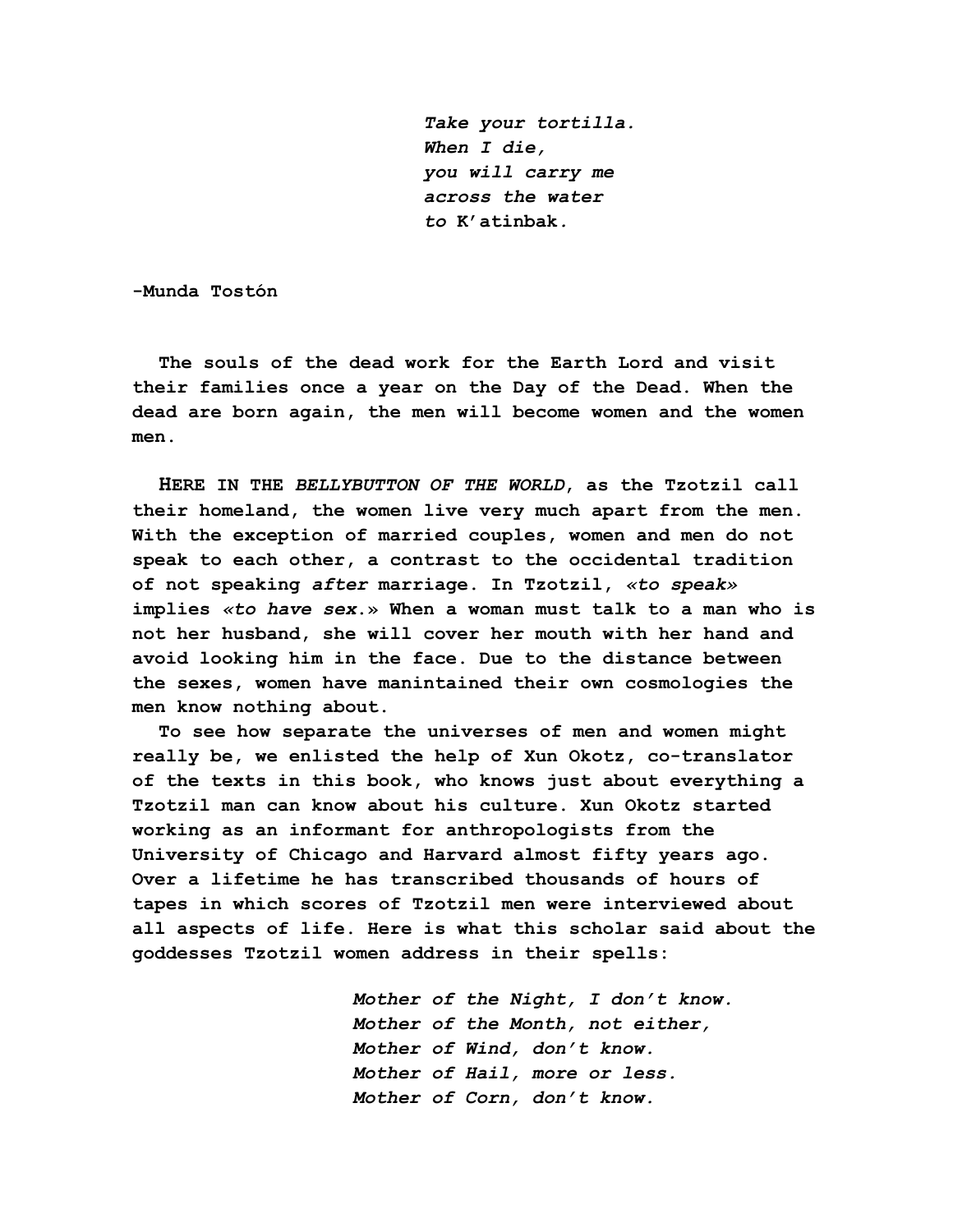*Mother Breast, don't know. Mother of Mist, don't know. Woman's Rock, don't know. Mother Earth, don't know. Mother of Water, don't know. Mother of the Hearth, don't know. Don't know anything about these things. My father is dead and he never mentioned any of this at all.*

**The separation of the sexes is also reflected in the division of labor into men's work and women's work. I've only heard of two Mayan men who could weave, for example, and they were looked upon as outcasts. One was from Zinacantán and he wore a skirt. He was said to be a witch and a trader; he and his wife would walk all**

**the way down to hot country peddling their wares, both of them wearing skirts.**

**Tzotzil men make fun of a coward saying that he has a «blue ass,» because skirts dyed with indigo tint women's buttocks navy blue. The women walk down the path behind the men, who may be riding horses. María Gutiérrez met such a pair on the road and asked the man:** *«Why is the woman walking when you ride?»* **She says he answered,** *«Because she has no horse.»* **In rural taxis, the men occupy the seats; the women go in the trunk. In some villages women are treated with more respect than in others. Women in Chamula can own land and the Zapatistas have introduced universal suffrage, whichalthough guaranteed by the Mexican constitution-had been a privilege for males only in the Highlands of Chiapas. In Zinacantán, a relatively prosperous community, women seem to have to ask a man's permission for just about everything.**

*But in Venustiano Carranza, it's the woman who tells the man what to do. They go down to the river to wait for the mule drivers who pass by on their way to the mountains, and when a man comes near them they transform themselves into bulls, run after the men, and try to gore them with their horns. If the man flees he'll turn into a woman and*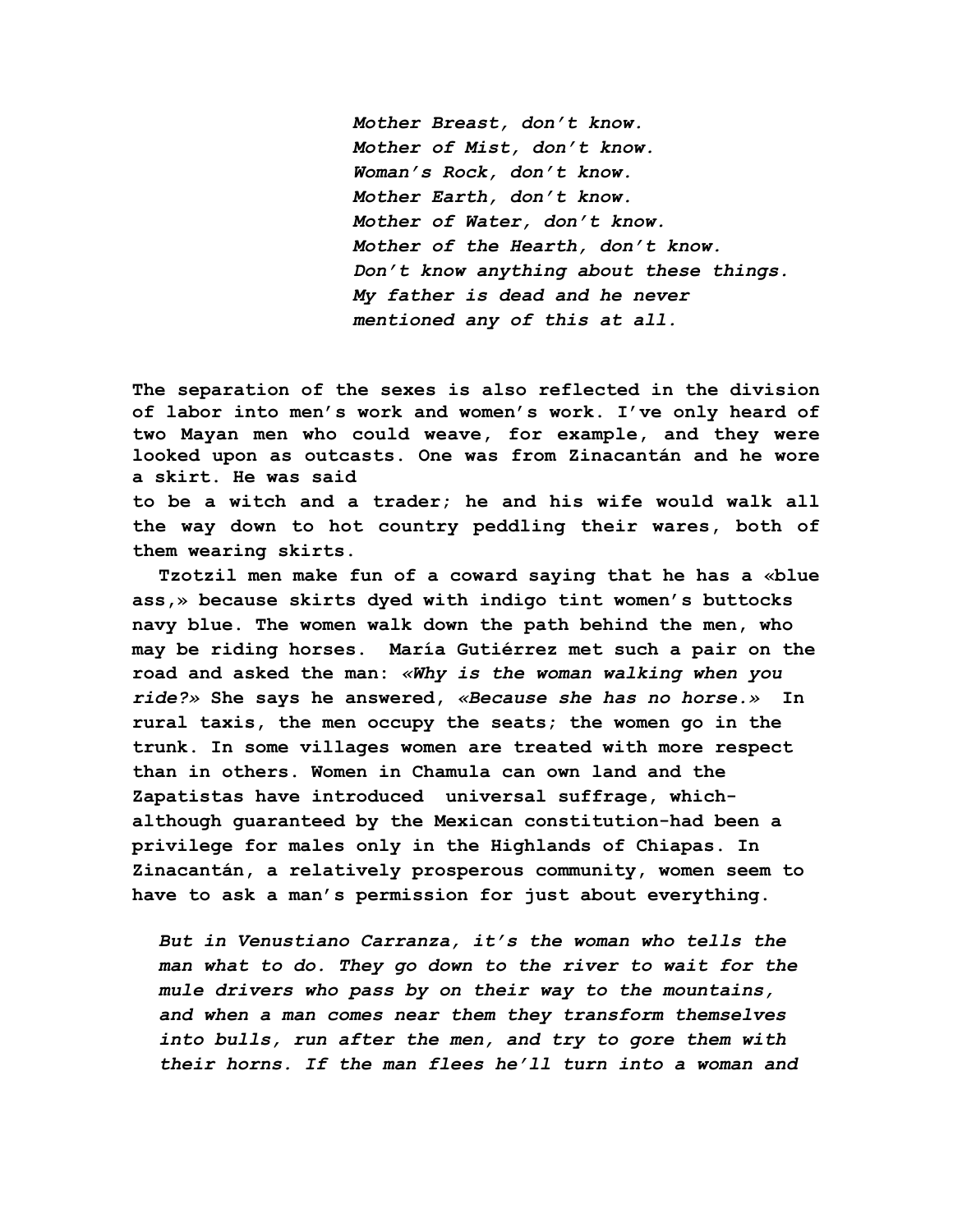*won't be able to leave there ever. How could he go home as a woman? How would he explain it to his wife?*

**-Guadalupe Domínguez**

**Tales of men turning into women often spice up the gossip among the** *comagres***:**

*A long time ago a couple of* **compadres** *wanted to know which one had the bigest penis. They climbed up on a rock which was still soft to measure theirs, but found them changed into vaginas; the compadres were now women.*

 **-Munda Tostón**

**In Chamula there is said to be a stone called** *Pisom At***, the «Penis Measurer,» where males may compare themselves with giants. In Zinacantán there is talk of** *Antzil Ton***, the «Woman's Rock,» but nobody will say what it's for.**

**In Chenalhó there are several important lifetime cargos held by men who dress as women during Carnival, including the** *Me'el***-«Mother,» the** *Me' Ka'benal* **-«Lacandón Maya Mother,» and the «Guatemalan Mother,»-representing a Central American prostitute who caters to soldiers. Among their many duties the Mothers conduct well attended sex education sessions as one of the rituals during «Crazy February,» the five lost days of the Mayan calendar. These performances take place on straw mats in the houses of the religious officials and the young are encouraged to pay attention. The naughty Elder Brother** *Ik'al* **addresses the children in a playful tone, reciting bawdy couplets about coupling:**

> *This is how we do it. Each taking his turn.*

*Check out these positions husbands and wives can learn.*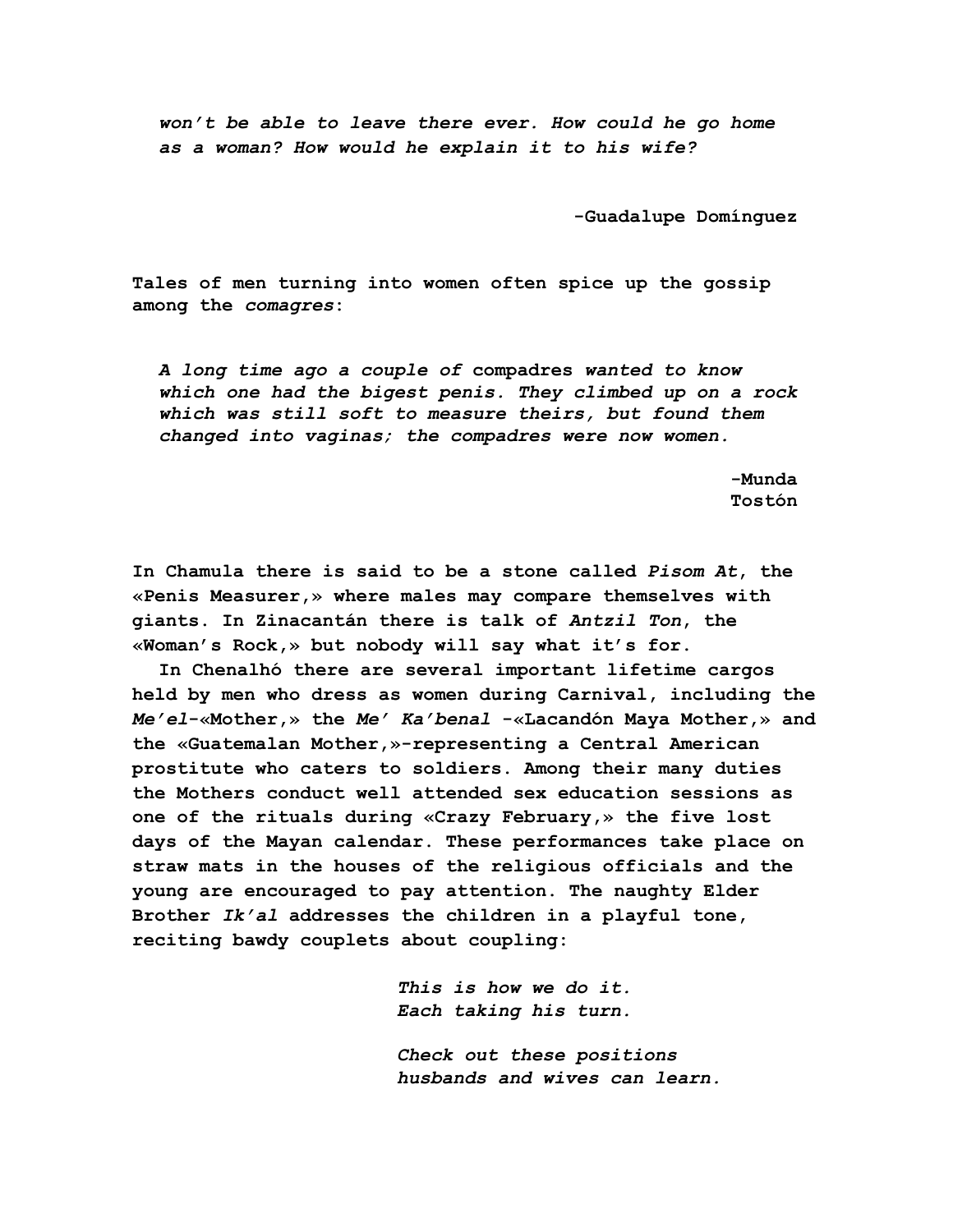**Later that night other transvestites, the** *Antzil Ak'ot,* **«Dancing Women,» sing on the church steps:** *«I am half woman, I am half girl.»*

**In Carnival in Chamula, the** *Senyora de Nana María Kokorina* **is played by a man who personifies-***La Malinche-***Cortes's Amerindian mistress and interpreter. There are also men who dress as the «Perfumed Woman,» the** *J-xinulán***, during the fiesta of San Sebastián in Zinacantán, impersonating and ridiculing «loose» foreign women who comb their hair in public and stink of toilet water.**

> *I am a perfumed woman. I am a perfumed girl. I am a bought woman. I am a paid girl. I am a* **puta** *woman. I am a* **puta** *girl. The Sun is dancing. The Moon is dancing.*

> > **-Tonik Nibak**

**THE FATHERMOTHERS taught the Tzotzil incantations for every occasion. There are magic words to win the love of a man, and others to kill him if he is unfaithful. Verses to lull the baby and to cure the** *loco***:**

> *We will shake him thirteen times so he stops counting his heartbeats.*

*So the devils will stop teasing him. So the* **Pukuj** *will leave off frying him.*

 **-Xunka' Utz'utz' Ni'**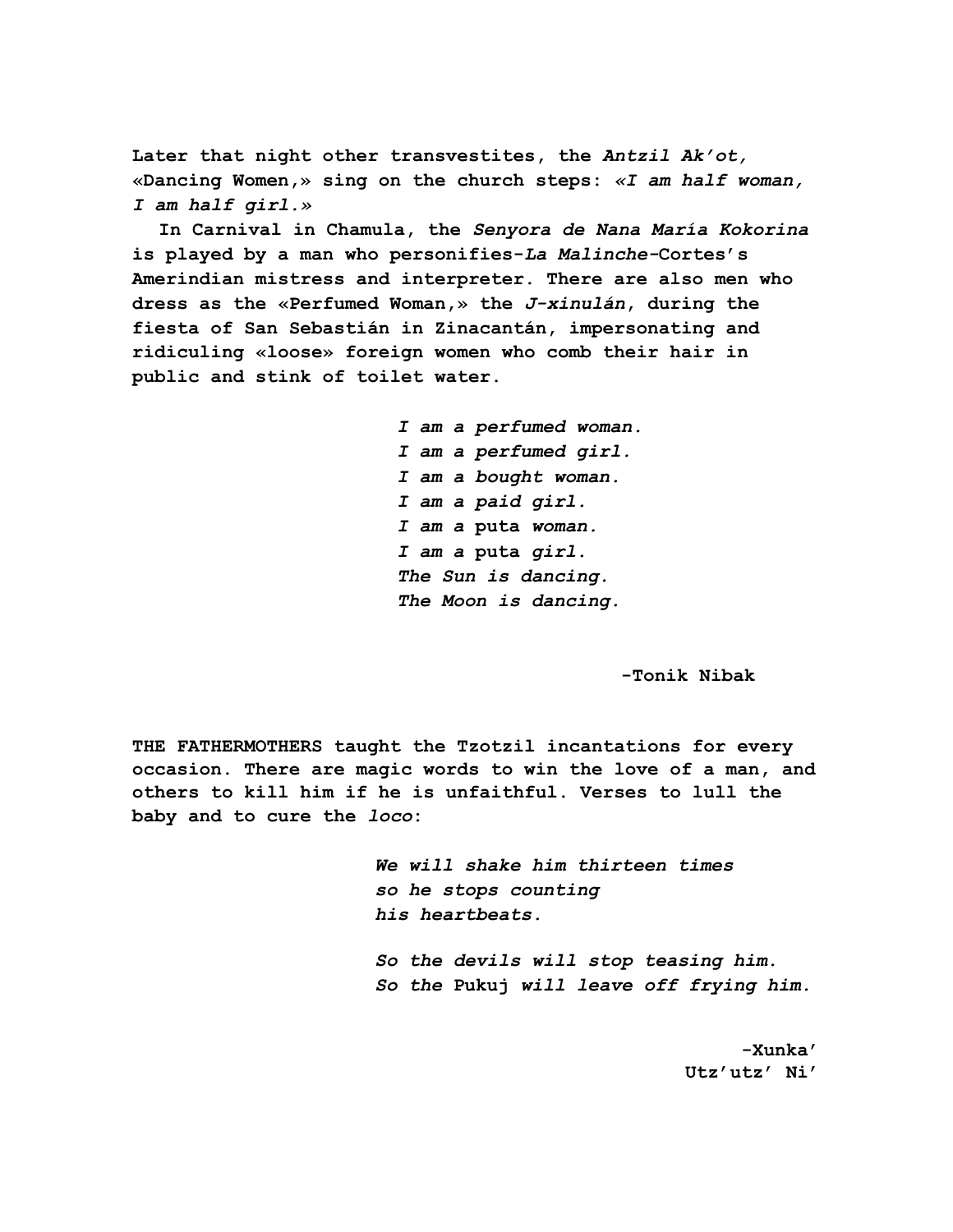**The women sing to borrow a gourd from the neighbor or to order a water jug from the potter:** *Find me the Earth, find me the clay, to make my pot, to make my jar.*

**-María Tzu**

**Or to ask for help in preparing the fiesta:**

*Tire yourself to death preparing my* **sweet beer***.*

*Lend me your tiger to carry my sugarcane.*

*Because there's not enough drink, there's not enough strong* **chicha***.*

> **-María Álvares Jiménes,** *Me Avrila*

**The seers burn** *copal* **and say spells so drunks will stop drinking and the Catholics will leave off fighting over teetotalism with the heavily-armed Protestants:**

> *Let them have a drink, let it go down smooth. Let them lose their heads, so they don't remember their AK-47s.*

**-**

**Xunka' Utz'utz' Ni**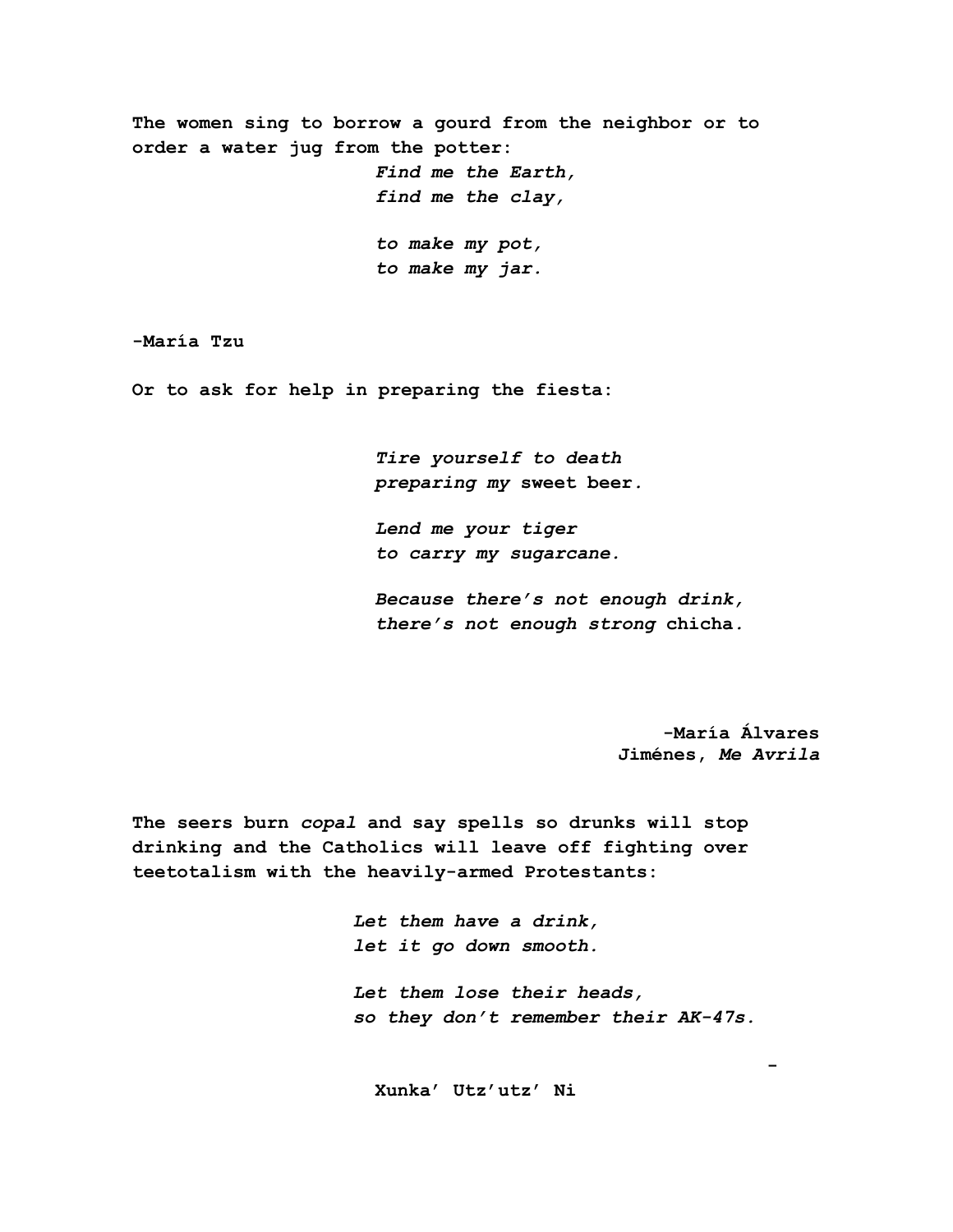**Tzotzil women compose verses and more verses for the endless** *Drunken Women's Song***. They sing to the Sacred Virgin and to the Godmother of Drunk Women.**

> *I am the drunken woman. I am the drunken girl. You gave me my drunkenness, Godmother of the Drunks. I feel very sweet. I feel very sour. This booze has a taste like melon. Like watermelon.*

*The vapor from the kettle, the sweat of the coiling snake, the rum that rinses out the barrel.*

**-Maruch Méndes Péres**

**Maruch Méndes Péres sings to the coil of her clandestine still and also to the penis with its head like a firemen's helmet or little hat,** *sombrerito***:**

> **Sombrerito** *today.* **Sombrerito** *tomorrow. I want* **sombrerito***,* **Kajval** *ooo. Give me so***mbrerito, Sagrado Pagre***. La la ti la la bi. La la ti la la bi. I drank,* **Kajval***. I am drunk,* **Sagrado Pagre***.*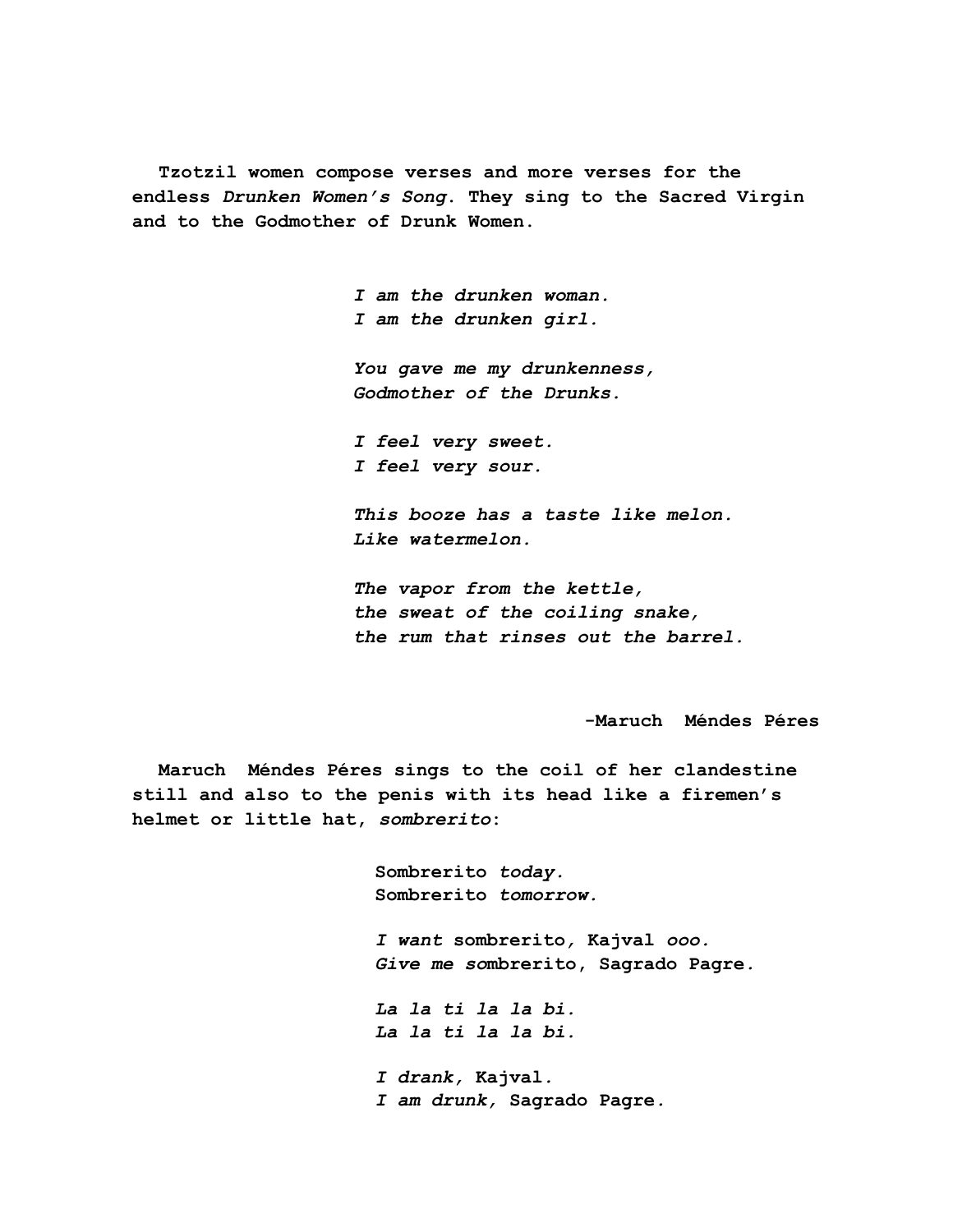**Bolom Chon** *in the sky,* **Bolom Chon** *on the Earth.*

*Bolom Chon***, title of the most popular Tzotzil song, means jaguar, according to Xun Okotz. Xpetra Ernándes says the** *Bolom Chon* **are all the different varieties of** *wayhel***: tigers, chickens, possums; the animal kingdom in general. For Robert M. Laughlin, the** *Bolom Chon* **is a velvet ant. For musician Xun Calixta,** *Bolom Chon***-which literally means «Tiger Snake» should be translated as Dancing Tiger. María Gutiérrez says she has no idea how to translate** *Bolom Chon***; Munda Tostón finds a sexual connotation for this lame serpent that grows long and shrinks up:**

> *Stand up, Papa. Stand up, Mama. Climb on, Papa. Climb on, Mama.*

**María Tzu concludes** *Bolom Chon* **doesn't mean anything at all; it's just the name of a drinking song the Fathermothers made up when the world was created so people could have fun at the fiesta, stomping their feet on the surface of the Earth.**

**DRINKING WITH FRIENDS is considered one of the greatest of life's pleasures. Men and women consume barrels of sweet cane** *chicha* **in the fiesta and eighteen-liter jugs of** *pox***, moonshine rum distilled in the Chiapas hills. Most nonprotestants consume an alcoholic drink or two every day as part of some ritual. To ask a favor or to borrow money, a drink of** *pox* **is offered. If you accept the shot, it means you are willing to help out your friend. A lone drinker is just about as rare as an abstainer.**

 **During a curing ceremony liquor is served to each person present in a tiny gourd cup or a** *kurus bis***-one of those small glasses that** *veladora* **candles come in, the kind with a cross on the front. If you don't want to drink too much, you say politely,** *«Just up to the cross, please.»* **One person pours**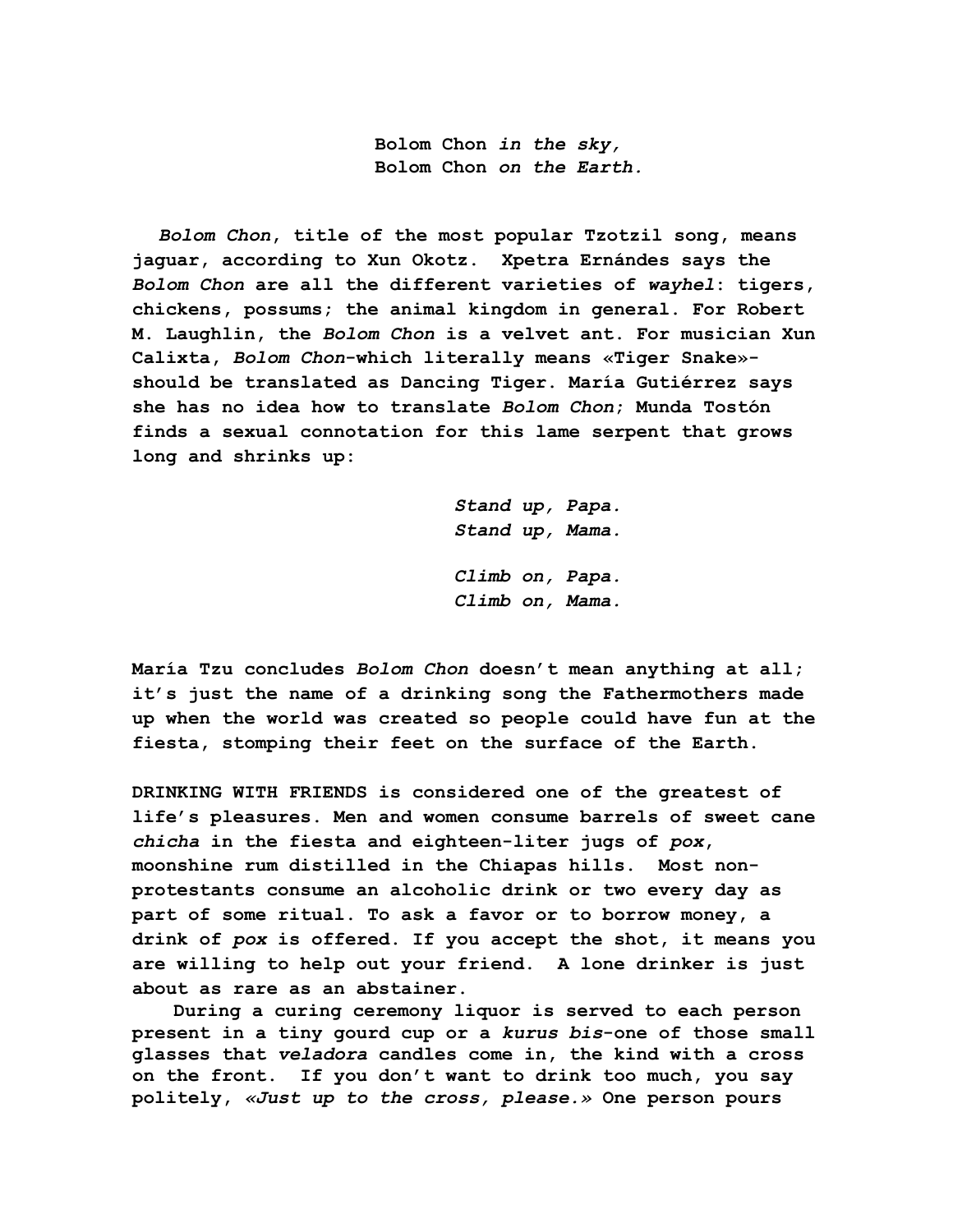**the** *pox* **and passes the glass; each person drinks in turn, swallowing the firewater in one gulp. «***The gourd is empty,»* **you say while handing the glass back to the drink server. In a fiesta, women exchange toasts and couplets, ceremoniously thanking everyone present for each drink:**

> *I'll take it, Mother of Boiled Corn, I will drink it all down.*

*I'll take it, Father in Charge of Fireworks. To the bottom of the gourd!*

 **-Mikaela Moshán Culej**

**Rum lubricates the gears of society, but alcoholism becomes a plague. When a drinker dies, his friends are obliged to consume all the** *pox* **the dead man left in his house; otherwise the deceased would suffer a never-ending hangover. The mourners bring several of their own bottles along, burials have been known to turn into serial wakes. On the last day of the Fiesta of Santa Katarina of Pantelhó, the plaza resembles a battleground. Men and women sprawl unconscious wherever they downed their last toast, their lips moving in silent songs.**

 **THOUGH THE TZOTZILS RECITE POETRY every day, the language of their poems is not colloquial. The vocabulary of the** *Incantations* **is very old. To understand Tzotzil ritual poetry we were obliged to consult bilingual dictionaries made by colonial friars, contemporaries of Shakespeare and Cervantes. As Loxa Jiménes explains,** *«We don't understand it all now, but it forms a part of our flesh and we dream it every night.»*

**Neoliberalism has left its mark on the world and on language; today Tzotzil women pray so their** *Pexi Kola* **will**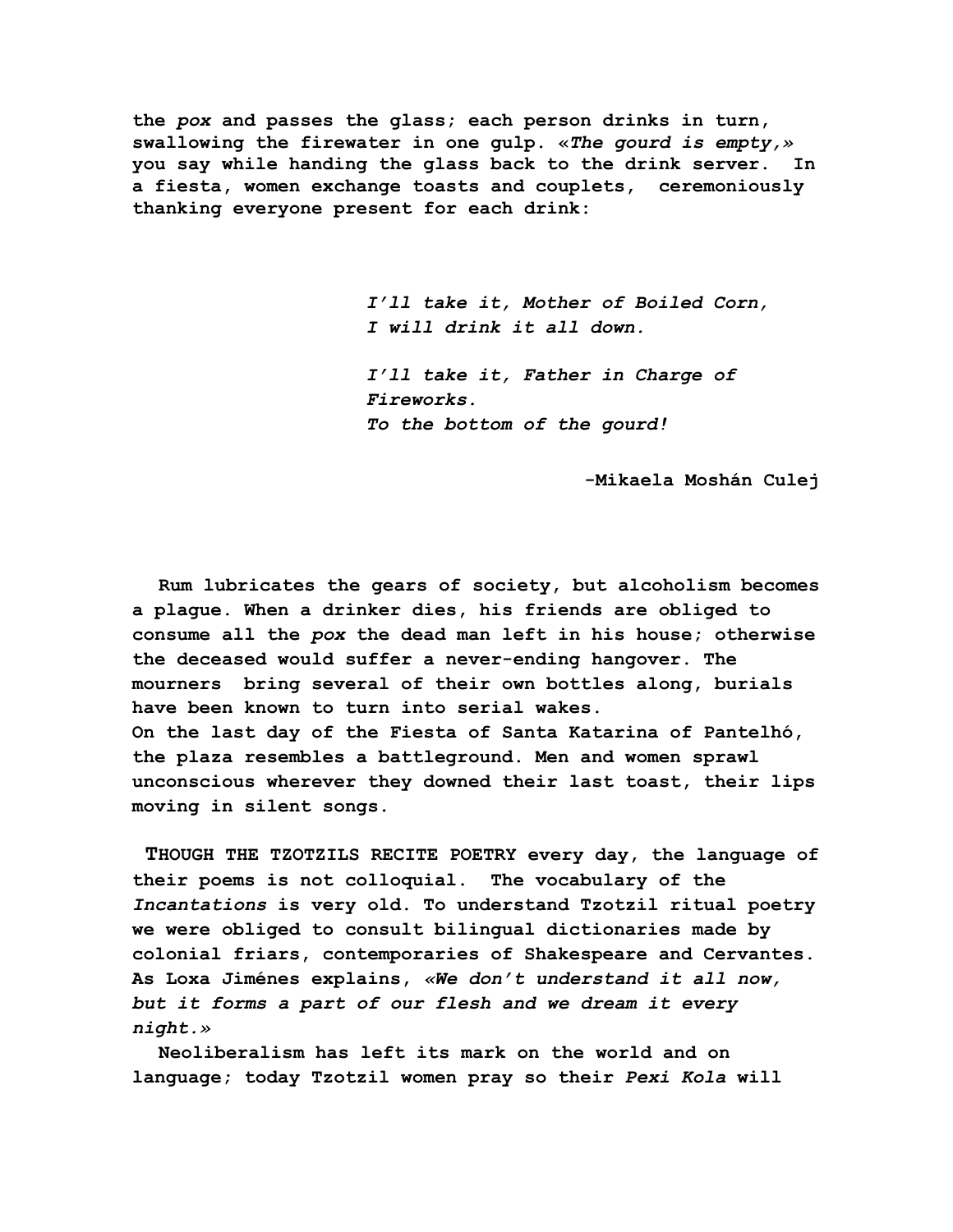**sell, and so they won't have to look for work as illegal imigrants in the USA.**

> *Take into account,* **Kajval***, how much you are going to give me. I don't want to go to Los Angeles. I don't want work in Florida.* **-Xunka' Utz'utz' Ni'**

**There are more than a million Mayans now living in the States, many of whom still remember how the Fathermothers of Yucatán spoke when they dictated the incantations of the** *Ritual de los Bacabes* **to friars in the 17th century:**

> *Through writing we know the origins of the word. The glyphs will give us the answer. How will it be said? Glyphs of the skies. Glyphs of the clouds. Orange Sun, Orange Moon.*

**Scholars who decipher Mayan glyphs say they were written originally in** *Ch'ol***, a language spoken today by neighbors of the Tzotzil. Linguist Kathryn Josserand finds a likeness between the ritual language of the present-day** *Ch'ol* **and the couplets the Fathermothers carved on the stones of Palenque.**

**The glyphs speak to our eyes when we see a little hand or a jaguar carved on the stones. Some glyphs have voices; their sounds go into the ear and tell us the words.**

> *The corresponding glyphs, the ones that went together, separated, from this came*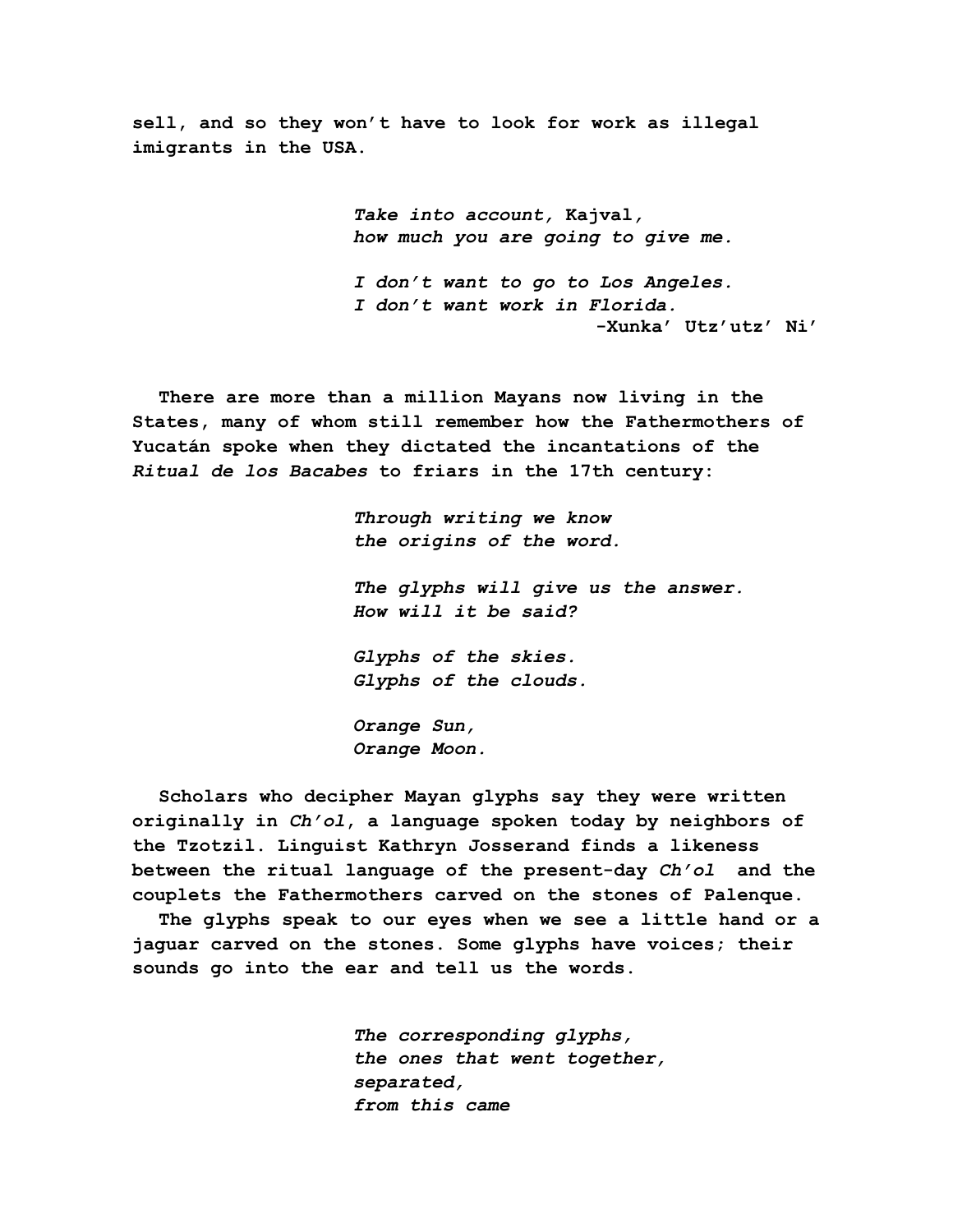*incantations of the saliva.* 

*-***Ritual de los Bacabes**

**The poetic word of ritual is discreet, it covers its face with metaphors; this is the secret language of** *Zuyua* **as defined by ancient Mayan seers in the** *Books of Chilam Balam***:**

> *«My son, bring me three rays from the sun; I wish to eat them.» «Let it be, Oh father!» What he is asking for is* **Sacab***, a corn drink with no lime. The language of* **Zuyua**

*is for praying for what one wants.*

**The Tzotzil seers of today keep alive the ancient Mayan poetic tradition of metaphors dear to the gods. Corn is still referred to as «the Sun's rays,» and beans are called «Your shadow» because the Lord Sun, the Sacred Mirror, provides the light which makes the milpa grow. The face of the Sun is «filled with flowers,» his eyes are said to «bloom.» Ceremonial liquor is called** *«***your flower, your tree leaves.» «Your sprouts, your buds» means sheep. The child is «my gift, my pain.» A woman is known as the «Likeness of the Goddess» and «She Who Rivals the Moon.» Men and women are said to have been created to keep the gods happy with songs of praise.**

> *To the Grandmother of the Day: To the Conjurer of Dawn:*

*To the Diviner: To the Soothsayer:*

*We need to find,*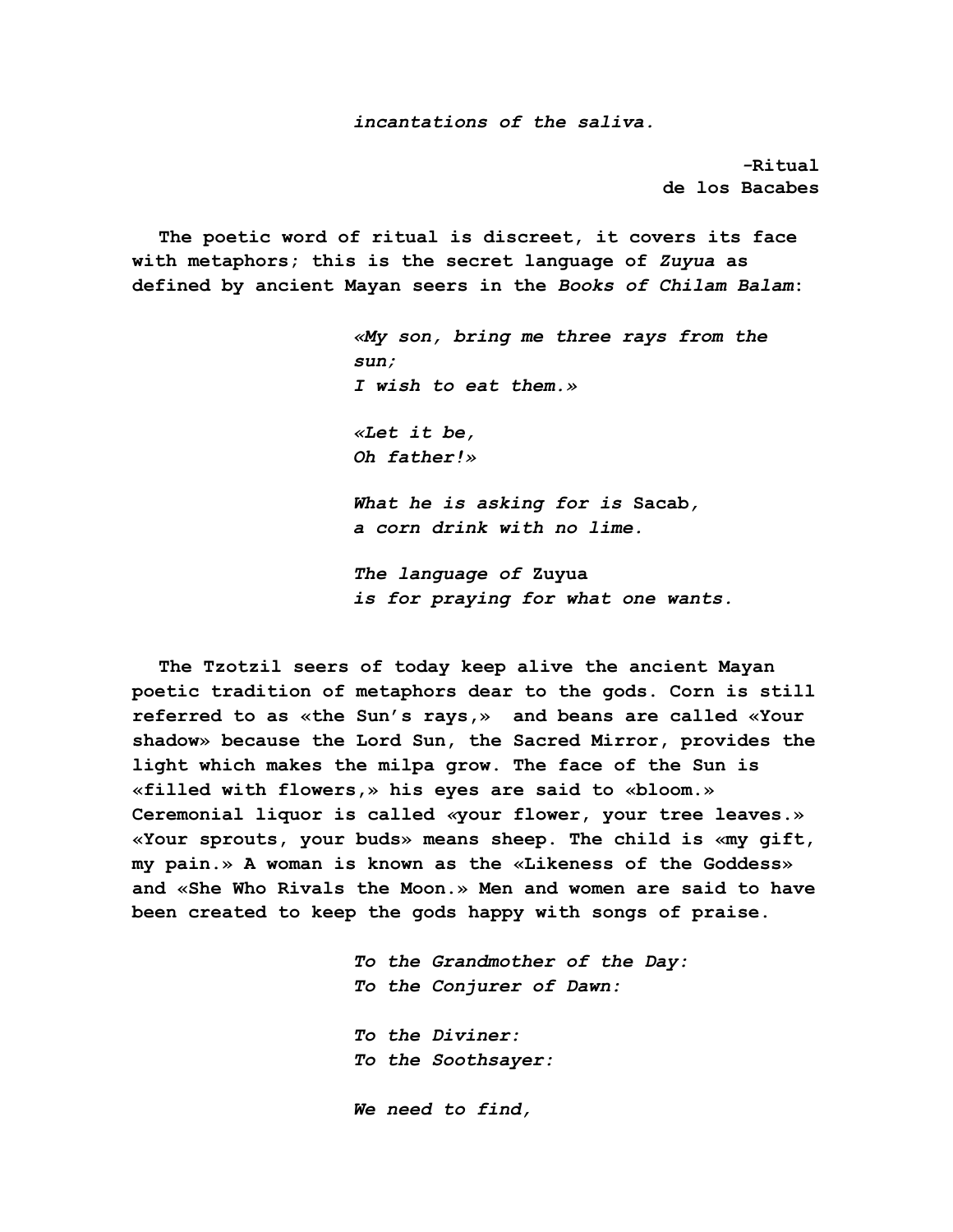*we need to discover how we are going to create, how we are going to make beings who will nourish and sustain us, invoke and venerate us, when there is light when there is day. Our recompense will be the song. Our recompense will be the word.*

> **-Popol Vuh**

**Poet Ernesto Cardenal writes that**

*Adam in paradise spoke in verse, according to an ancient Islamic tradition. Poetry is the first language of humanity...In ancient Greece even the laws were written in verse; many so-called primitive people know only verse. Poetry seems to be the most natural form of language.* **All over the world the First Fathermothers of humanity produced great works of literature in verse, among which are the** *Epic of Gilgamesh***, the** *Mahabharata* **and the** *Navajo Night Chant***. According to Jerome Rothenberg, the first peoples of the American continents**

*created a poetry as diverse as the peoples themselves. As classic for its times & places as Homer was for Europe or the* **Book of Songs** *for China. Rooted in oral tradition & the potentialities of human voice & presence.*